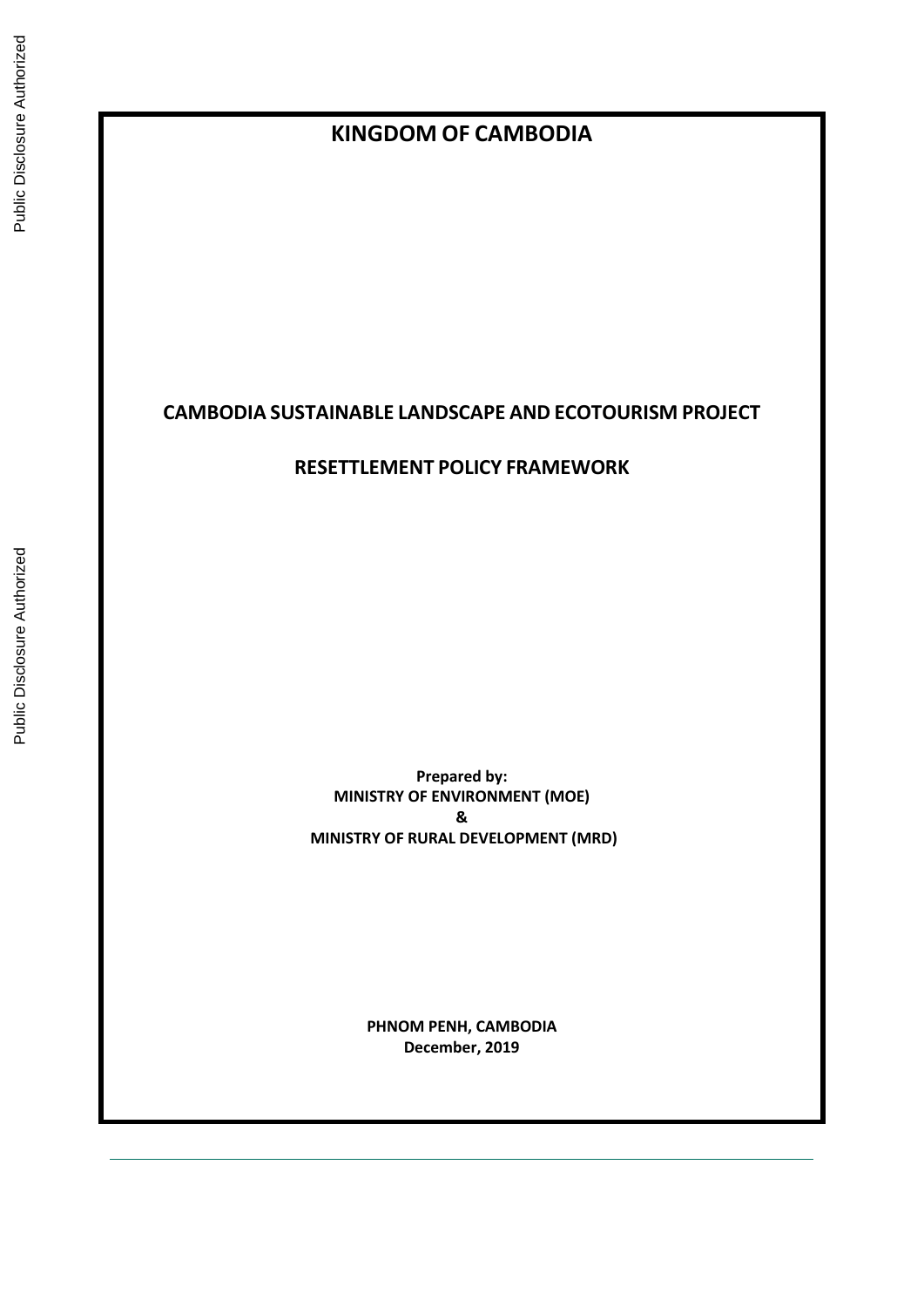| <b>TABLE OF CONTENTS</b>                                                                  |    |
|-------------------------------------------------------------------------------------------|----|
| <b>INTRODUCTION</b>                                                                       | 10 |
| <b>PURPOSE</b>                                                                            | 10 |
| THE CAMBODIA SUSTAINABLE LANDSCAPE AND ECOTOURISM PROJECT (CSLEP)                         | 10 |
| PROJECT DEVELOPMENT OBJECTIVES                                                            | 10 |
| PROPOSED PROJECT DESIGN AND COMPONENTS                                                    | 10 |
| PRINCIPLES GOVERNING RESETTLEMENT                                                         | 20 |
| RESETTLEMENT PROCESS AND APPROVAL                                                         | 21 |
| CATEGORIES OF DISPLACED PERSONS                                                           | 24 |
| DISPLACED PERSONS' ELIGIBILITY CRITERIA                                                   | 25 |
| LEGAL FRAMEWORK ASSESSMENT                                                                | 26 |
| VOLUNTARY DONATION, REPLACEMENT COST AND ASSET VALUATION                                  | 32 |
| <b>VOLUNTARY DONATION</b>                                                                 | 32 |
| REPLACEMENT COST AND ASSET VALUATION                                                      | 33 |
| ORGANIZATIONAL PROCEDURES FOR RESETTLEMENT                                                | 42 |
| INTER-MINISTERIAL RESETTLEMENT COMMITTEE AND THE GENERAL DEPARTMENT OF RESETTLEMENT (GDR) | 42 |
| PROVINCIAL RESETTLEMENT SUB-COMMITTEE (THE "PRSC")                                        | 43 |
| PROJECT IMPLEMENTATION ARRANGEMENT                                                        | 44 |
| PREPARING THE VOLUNTARY LAND CONTRIBUTION REPORT                                          | 44 |
| APPROVAL OF THE LAND STUDY REPORT                                                         | 45 |
| LINKING RESETTLEMENT TO CIVIL WORKS                                                       | 45 |
| <b>CUT-OFF DATES OF ELIGIBILITY</b>                                                       | 46 |
| PROJECT IMPLEMENTATION PROCESS                                                            | 47 |
| <b>GRIEVANCE REDRESS MECHANISM</b>                                                        | 48 |
| ARRANGEMENTS FOR FUNDING RESETTLEMENT                                                     | 49 |
| PARTICIPATORY CONSULTATIONS DURING PROJECT PREPARATION                                    | 50 |
| PARTICIPATORY CONSULTATIONS DURING IMPLEMENTATION                                         | 51 |
| MONITORING AND REPORTING                                                                  | 51 |
| <b>INTERNAL MONITORING</b>                                                                | 51 |
| <b>EXTERNAL MONITORING</b>                                                                | 52 |
| VOLUNTARY LAND DONATION (VLD) FRAMEWORK                                                   | 52 |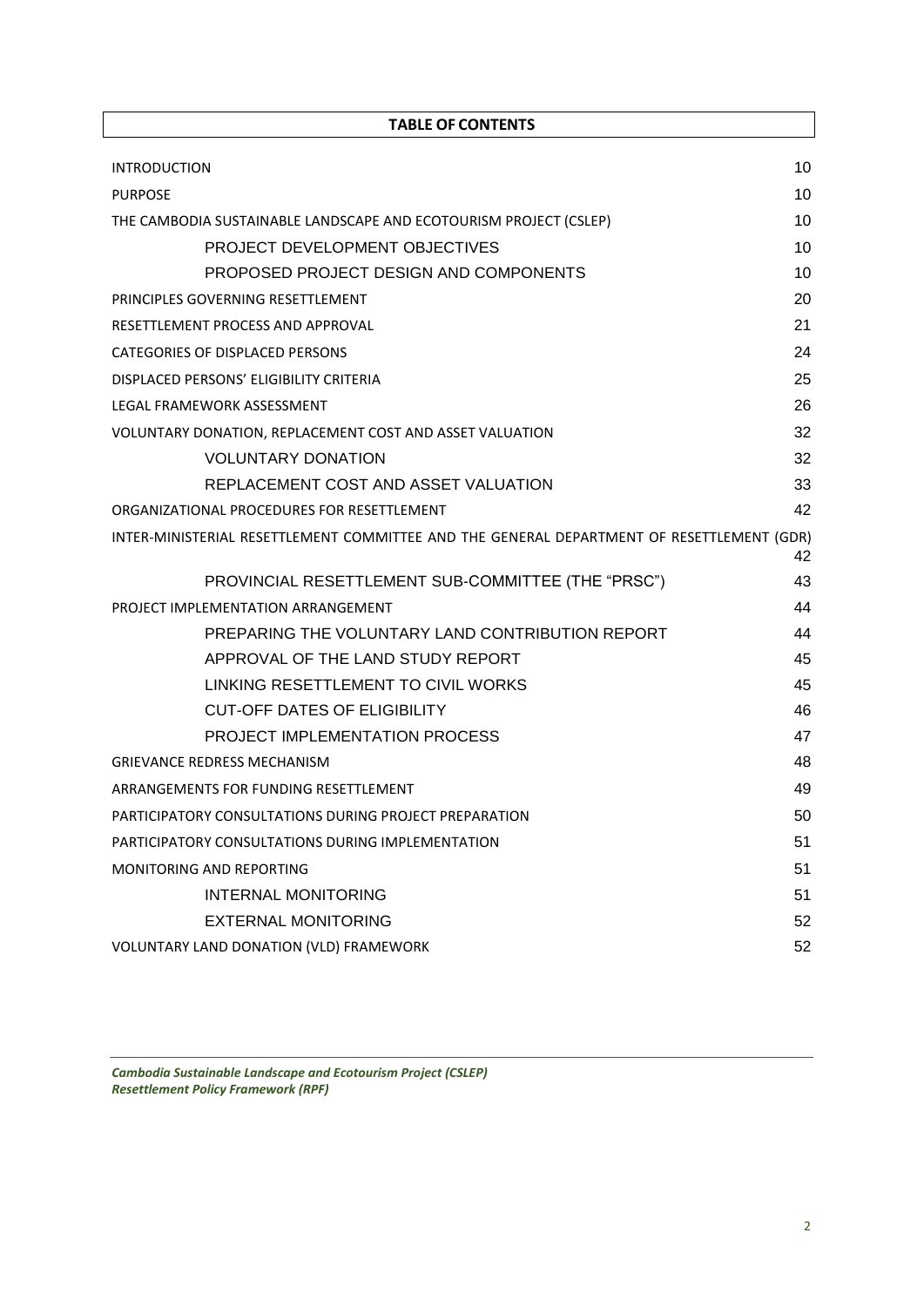Appendix A1 Resettlement Plan Formats<br>Appendix A2 Land Donation Protocols

Appendix A2 Land Donation Protocols<br>Appendix A3 Voluntary Land Donation Voluntary Land Donation Form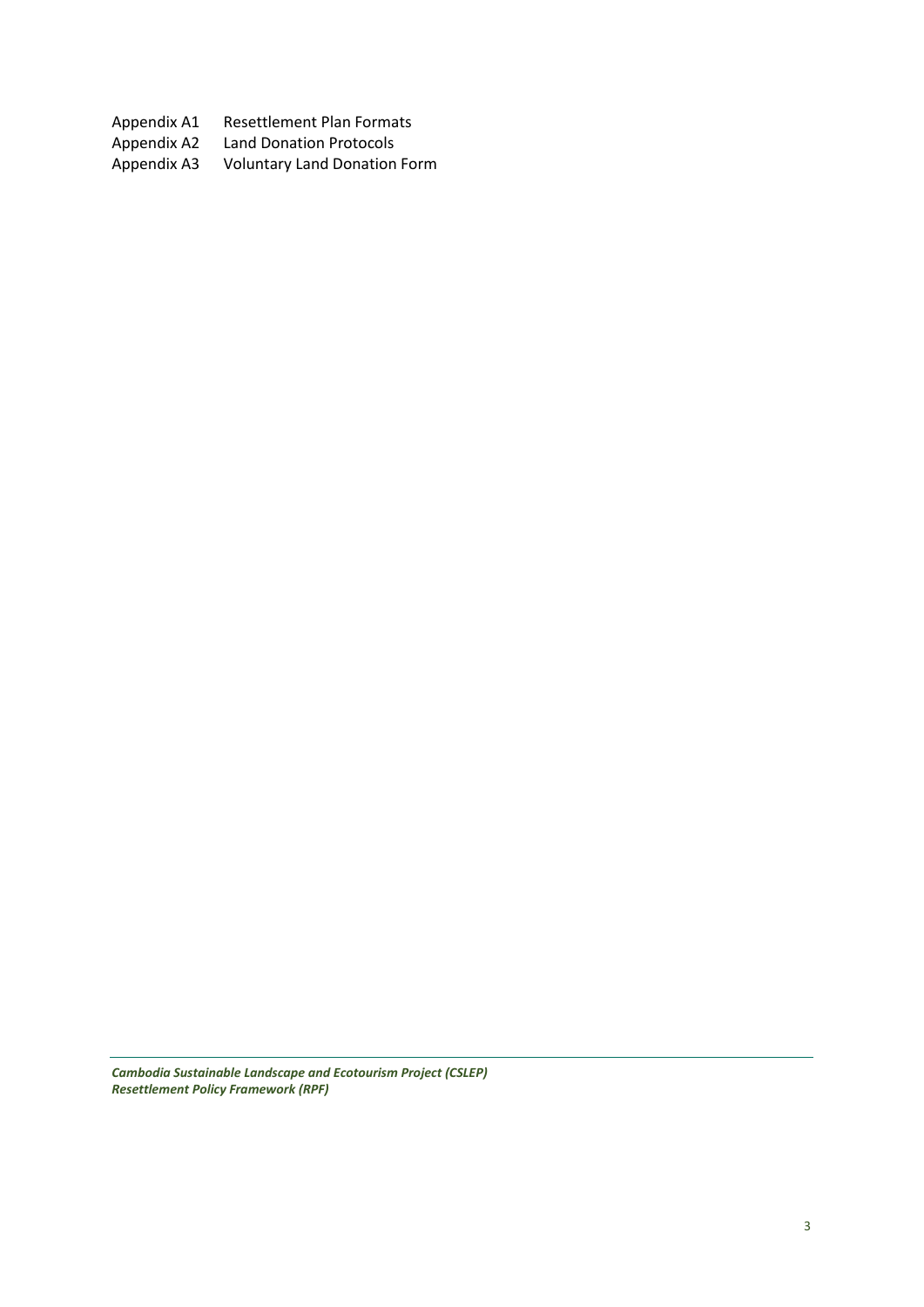#### **LIST OF TABLES**

- Table 1 Road and Railways ROW Dimensions
- Table 2 Entitlement Matrix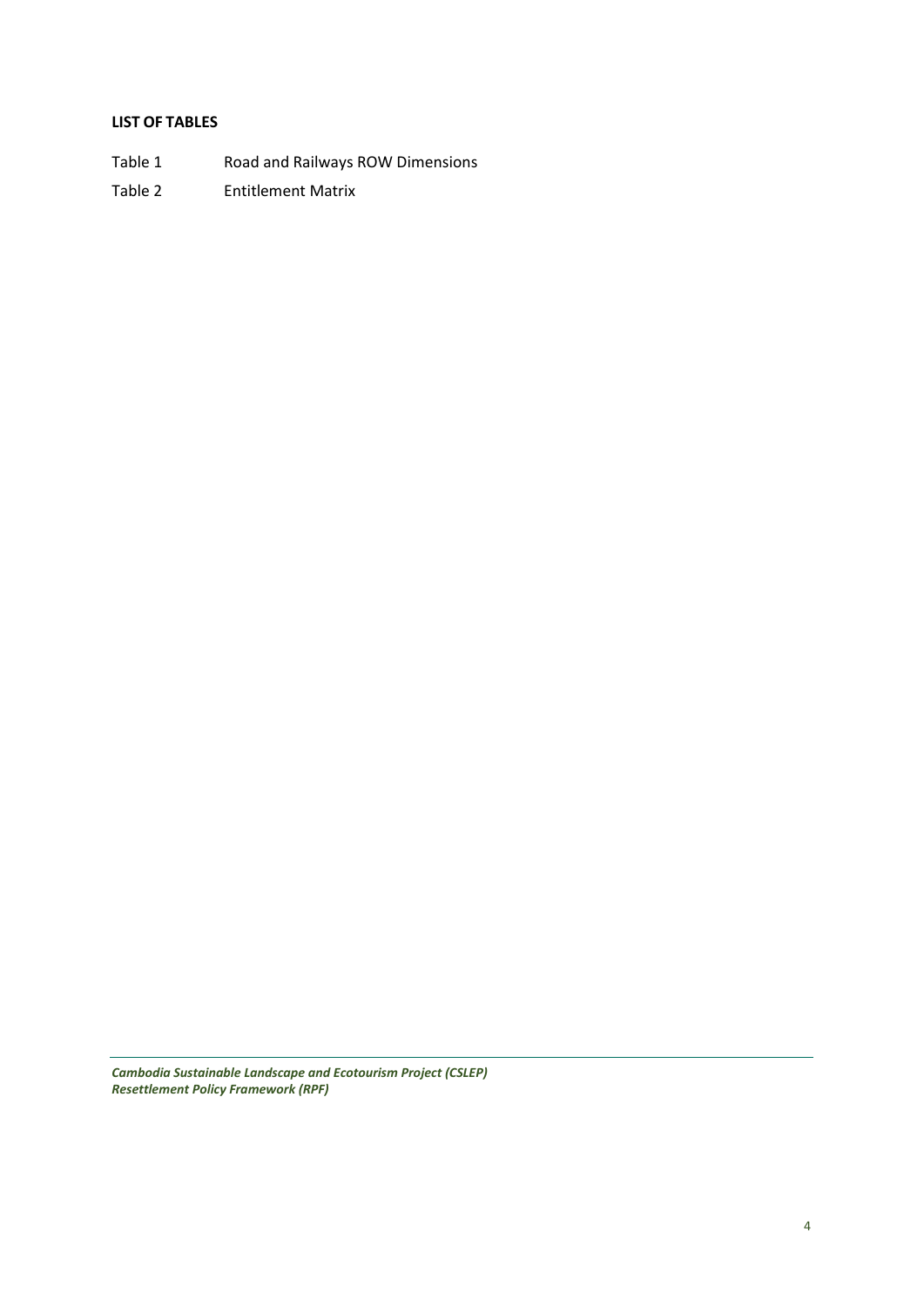| <b>AF</b>      | <b>Additional Financing</b>                            |
|----------------|--------------------------------------------------------|
| <b>ARAP</b>    | Abbreviated Resettlement Action Plan                   |
| <b>BP</b>      | <b>Bank Policy</b>                                     |
| <b>CBO</b>     | <b>Community Based Organizations</b>                   |
| COI            | Corridor of Impact                                     |
| <b>CSELP</b>   | Cambodia Sustainable Landscape and Ecotourism Project  |
| <b>CSO</b>     | <b>Civil Society Organizations</b>                     |
| <b>DMS</b>     | <b>Detailed Measurement Survey</b>                     |
| <b>ESMF</b>    | <b>Environmental and Social Management Framework</b>   |
| <b>ESMP</b>    | <b>Environmental and Social Management Plan</b>        |
| <b>FPIC</b>    | Free, Prior and Informed Consultation                  |
| <b>GDR</b>     | <b>General Department of Resettlement</b>              |
| <b>GEF</b>     | <b>Global Environment Facility</b>                     |
| <b>IDA</b>     | <b>International Development Association</b>           |
| <b>IOL</b>     | Inventory of Loss                                      |
| IP             | <b>Indigenous Peoples</b>                              |
| <b>IPDP</b>    | Indigenous Peoples Development Plan                    |
| <b>IPPF</b>    | Indigenous Peoples Planning Framework                  |
| <b>IRC</b>     | Inter-Ministerial Resettlement Committee               |
| <b>IRC WG</b>  | Inter-Ministerial Resettlement Committee Working Group |
| <b>KM</b>      | Kilometer                                              |
| <b>LARD</b>    | Land Acquisition and Involuntary Resettlement          |
| M&E            | Monitoring and Evaluation                              |
| <b>MEF</b>     | Ministry of Economy and Finance                        |
| <b>MOE</b>     | Ministry of Environment                                |
| <b>MRD</b>     | Ministry of Rural Development                          |
| <b>NGO</b>     | Non-Governmental Organizations                         |
| <b>NR</b>      | <b>National Road</b>                                   |
| <b>OP</b>      | <b>Operational Policy</b>                              |
| <b>PAH</b>     | Project Affected Households                            |
| <b>PAP</b>     | <b>Project Affected Persons</b>                        |
| <b>PRSC</b>    | <b>Provincial Resettlement Sub-Committee</b>           |
| <b>PRSC WG</b> | Provincial Resettlement Sub-Committee Working Group    |
| <b>RAP</b>     | <b>Resettlement Action Plan</b>                        |
| <b>RCS</b>     | <b>Replacement Cost Study</b>                          |
| <b>RF</b>      | <b>Resettlement Framework</b>                          |

### **LIST OF ACRONYMS**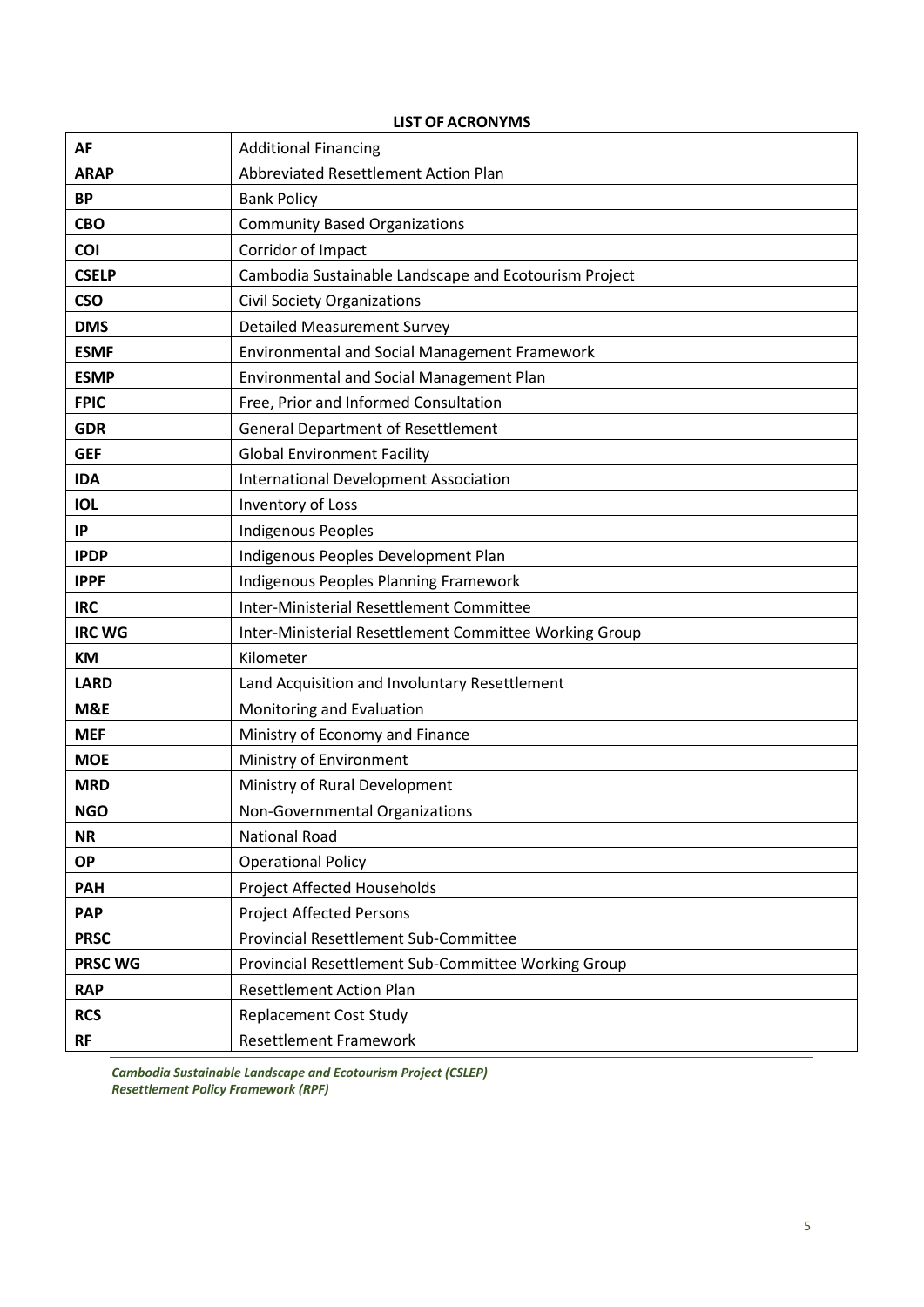| <b>RGC</b> | Royal Government of Cambodia         |
|------------|--------------------------------------|
| <b>ROW</b> | Right of Way                         |
| <b>RP</b>  | <b>Resettlement Plan</b>             |
| <b>SOP</b> | <b>Standard Operating Procedures</b> |
| <b>TOR</b> | <b>Terms of Reference</b>            |
| <b>WB</b>  | World Bank                           |

#### **DEFINITIONS AND TERMS**

**Beneficiary** – All persons and households from the villages who voluntarily seek to avail of and be part of the project.

**Compensation** – Payment in cash or in kind for an asset or a resource that is acquired or affected by a project at the time the asset needs to be replaced.

**Cut-off Date** – Defined as the date prior to which the occupation or use of the Project areas makes residents/users eligible to be categorized as Project Affected Persons (PAP). The cut-off date for this Project will be the date of conducting public consultation with the Project Affected Persons (PAP) before conducting Inventory of Loss (IOL) or the Detailed Measurement Survey (DMS).

**Displaced persons** – Any person, household or entity that is physically displaced (relocation, loss of residential land or loss of shelter) and/or economically displaced (loss of land, assets, access to assets, income sources or means of livelihood) as a result of (i) involuntary acquisition of land, or (ii) involuntary restrictions on land use or on access to legally designated parks and protected areas. They are also referred to as Project Affected Person (PAP), Affected Persons (AP) or Affected Households (AH)

**Eligible land holders** – Refers to affected persons who (a) hold title to land; or (b) do not hold title but whose possession of land can be legalized with a title pursuant to the Land Law of Cambodia including those with recognizable rights.

**Entitlement** – Resettlement entitlements with respect to a particular eligibility category are the sum total of compensation and other forms of assistance provided to affected persons in the respective eligibility category.

**Household** – Refers to all persons living and eating together as a single social unit.

**Income restoration** – Refers to re-establishing income sources and livelihoods of project-affected households to at least pre-project level.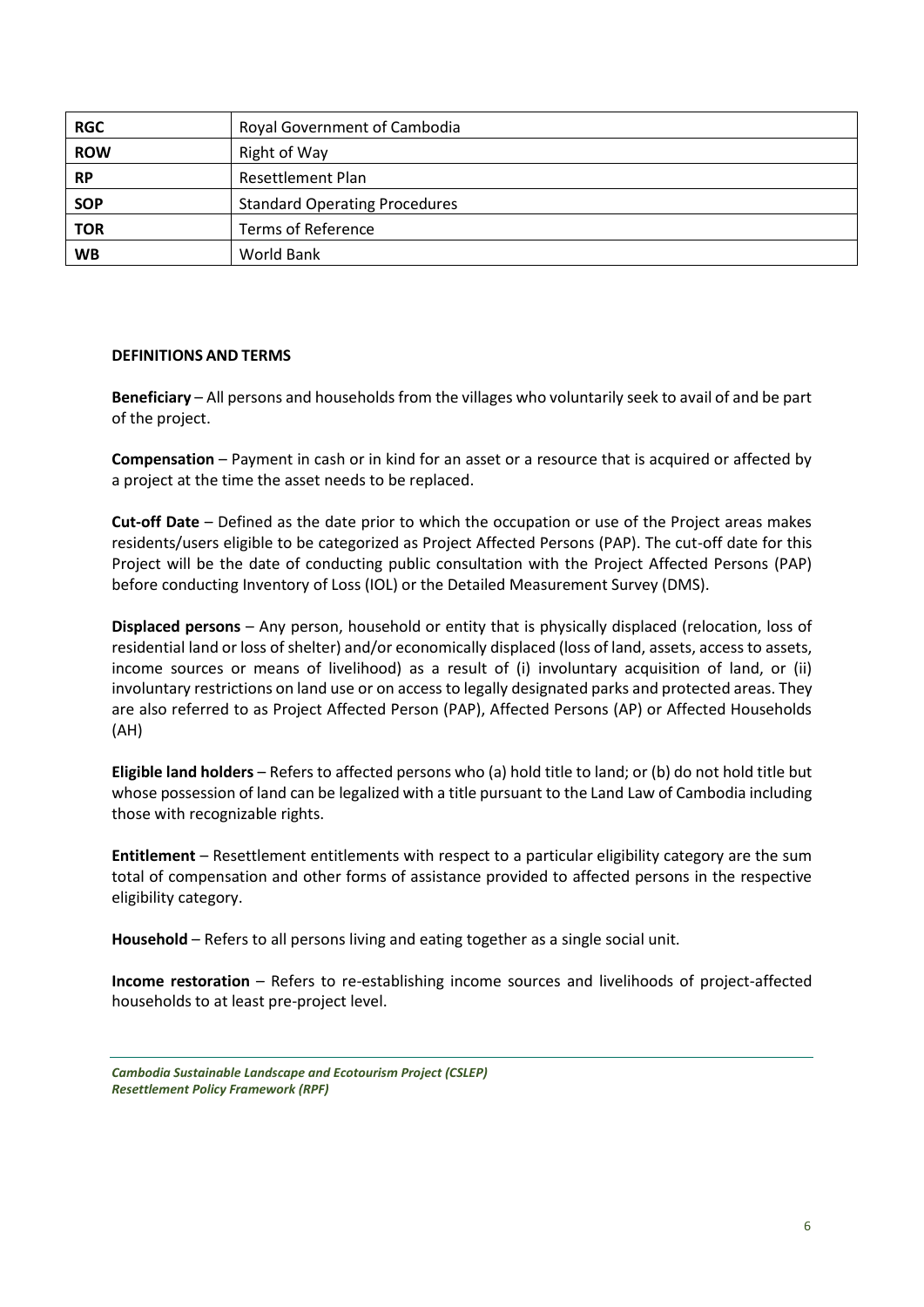**Improvements** – Structures constructed (dwelling unit, fence, waiting sheds, pig pens, utilities, community facilities, stores, warehouses, etc.) and crops/plants planted by the person, household, institution, or organization.

**Land acquisition** – The process whereby a person involuntarily loses ownership, use of, or access to, land as a result of the project. Land acquisition can lead to a range of associated impacts, including loss of residence or other fixed assets (fences, wells, tombs, or other structures or improvements that are attached to the land).

**Project Authorities** – refers to the Ministry of Rural Development (MRD), Ministry of Environment (MOE), and the Ministry of Economy and Finance (MEF) and the General Department of Resettlement (GDR) of the Ministry of Economy and Finance.

**Project Affected Persons (PAP) or Project Affected Households (PAH)** – Includes any person, households, entity, organizations, firms or private institutions who, on account of changes that result from the project will have their (i) standard of living adversely affected, (ii) right, title, or interest in any house, land (including residential, commercial, agricultural, forest, plantations, grazing, and/organizing land), water resources, fish ponds, communal fishing grounds, annual or perennial crops and trees, or any other moveable or fixed assets acquired, possessed, restricted, or otherwise adversely affected, in full or in part, permanently or temporarily; and/or (iii) business, occupation, place of work or residence, or habitat adversely affected, permanently or temporarily, with or without displacement. This includes tenants and leaseholders, and illegal occupiers/squatters without legal titles or rights to land.

**Rehabilitation** – Refers to assistance provided to persons seriously affected due to the loss of productive assets, incomes, employment or sources of living, to supplement payment of compensation for acquired assets, in order to achieve, at a minimum, full restoration of living standards and quality of life. Compensation for assets often is not sufficient to achieve full rehabilitation.

**Replacement cost** – Involves replacing an asset, including land, at a cost prevailing at the time of its acquisition. This includes fair market value, transaction costs, interest accrued, transitional and restoration costs, and any other applicable payments, if any. Depreciation of assets and structures should not be taken into account for replacement cost. Where there are no active market conditions, replacement cost is equivalent to delivered cost of all building materials, labour cost for construction, and any transaction or relocation costs.

**Resettlement** – Refers to all the measures that should be taken to mitigate any and all adverse impacts of a project on PAP property and/or livelihoods, including compensation, relocation (where relevant) and rehabilitation as needed.

**Poor and Vulnerable Group** – Refers to (i) households living below the poverty rate as established by the RGC; (ii) elderly people headed households with no means of support; (iii) female headed households with dependents living below the poverty rate; (iv) disabled headed households, and (v) indigenous peoples (who often have traditional land rights but no formal titles).

*Cambodia Sustainable Landscape and Ecotourism Project (CSLEP) Resettlement Policy Framework (RPF)*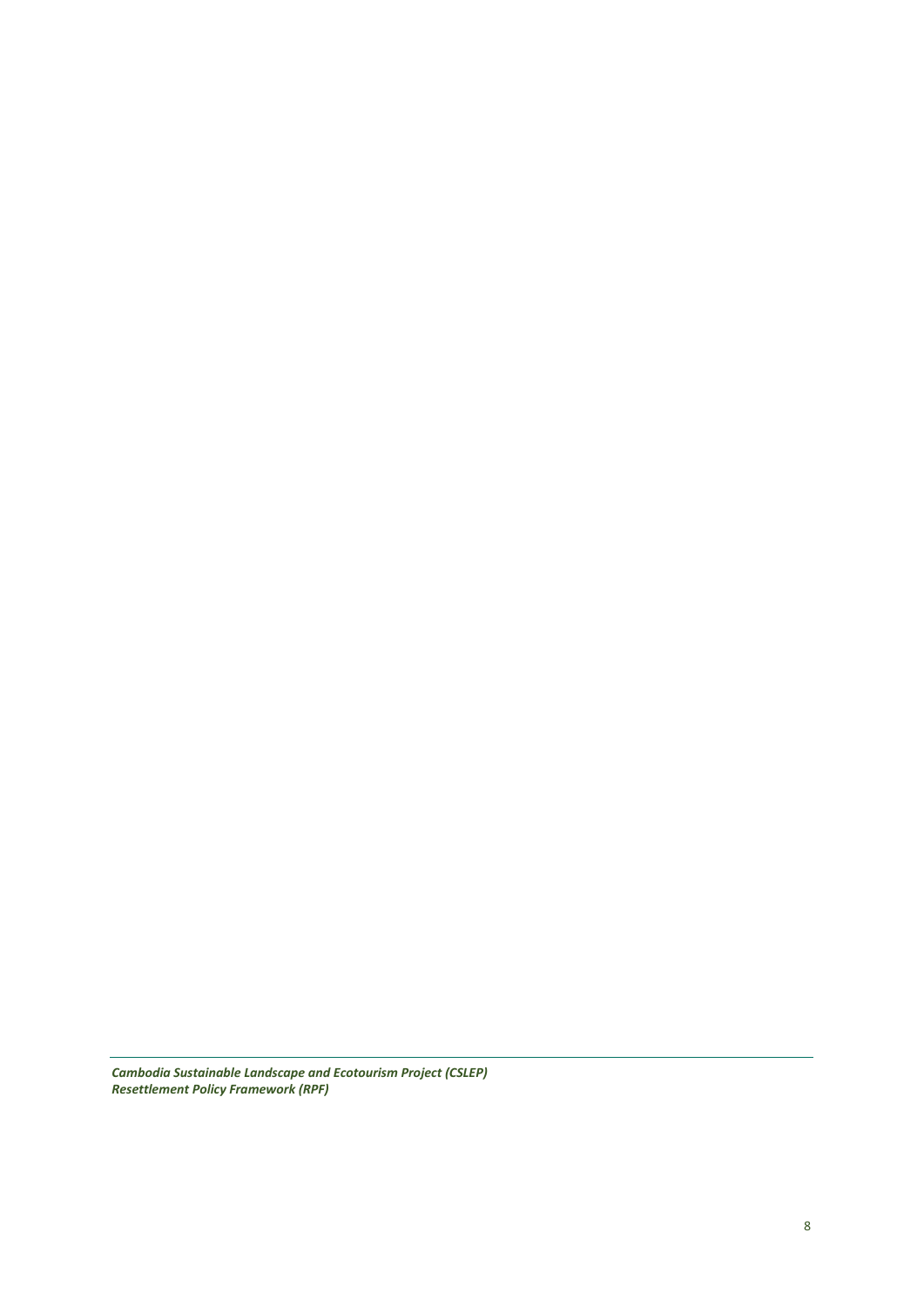#### **ACKNOWLEDGEMENTS**

This Resettlement Planning Framework was prepared as part of the proposed Cambodia Sustainable Landscape and Ecotourism Project to be funded by the World Bank Group through an International Development Association loan. The report was prepared by the Royal Government of Cambodia's Ministry of Environment, with inputs and support from the Ministry of Rural Development and inputs and final approval provided by the Ministry of Economy and Finance.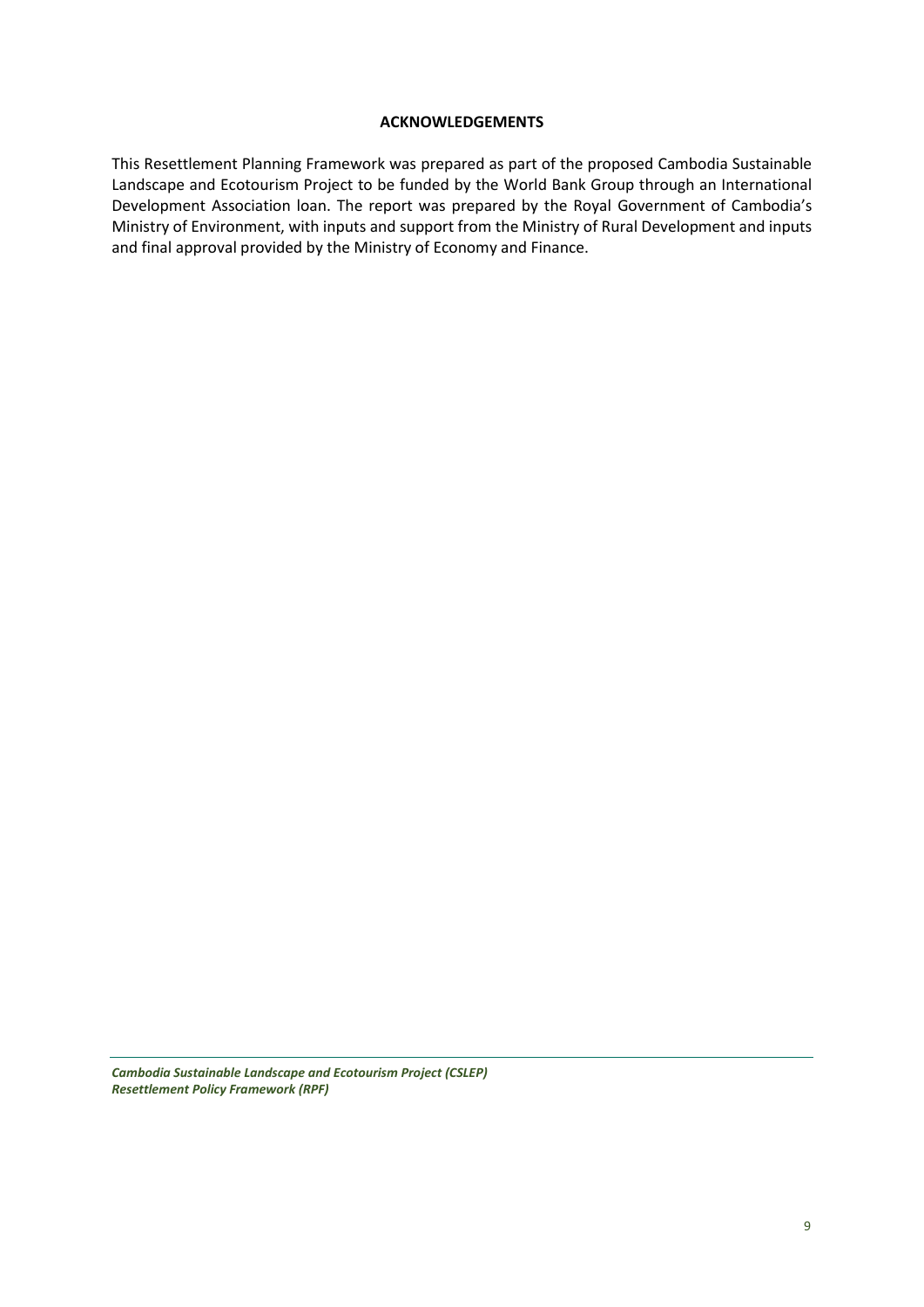#### **INTRODUCTION**

1.This document is the Resettlement Policy Framework (RPF) for the proposed Cambodia Sustainable Landscape and Ecotourism Project (CSLEP) prepared by the Ministry of Environment (MOE) with support of the Ministry of Rural Development (MRD). Given that the CSLEP will involve connective infrastructure (e.g. improvement of rural roads) and the construction of small ecotourism facilities, there is a potential for land or land-fixed assets to be impacted. Therefore, the World Bank's Operational Policy 4.12 on Involuntary Resettlement is triggered and the Royal Government of Cambodia's Standard Operating Procedures (SOP) on Land Acquisition and Involuntary Resettlement (LAR) apply. However, given that the exact location of sub-projects will not be known until implementation, a Resettlement Policy Framework (RPF) has been prepared that details the requirements for the preparation and implementation of site-specific Resettlement Action Plans (RAPs) once locations are known.

#### **PURPOSE**

This RPF applies to all activities receiving financial or technical assistance from the Cambodia CSLEP. The RPF describes the principles that MOE, MRD, and MEF will follow in order to avoid, minimize or mitigate adverse impacts by the CSLEP project on land acquisition and resettlement, if any. The RPF follows Royal Government of Cambodia (RGC) laws and regulations, as well as ensuring compliance with World Bank OP 4.12. While the CSLEP does not anticipate the need for resettlement, the project acknowledges that there is the potential for some small land acquisition, as a result of subcomponents 2.2 and 2.3 described below.

#### **THE CAMBODIA SUSTAINABLE LANDSCAPE AND ECOTOURISM PROJECT**

#### *PROJECT DEVELOPMENT OBJECTIVES*

The project development objective (PDO) is to improve protected areas management, and to promote ecotourism opportunities and Non-Timber Forest Product (NTFP) value chains in the Cardamom Mountains-Tonle Sap landscape.

#### *PROPOSED PROJECT DESIGN AND COMPONENTS*

The CSLEP has five components and several subcomponents, summarized below. For more detailed information, please see the Project Appraisal Document (PAD) and other relevant project documentation.

The project is piloting a landscape approach in Cambodia, within the Cardamom Mountains-Tonle Sap, and is undertaking strategic investments that are strongly aligned with RGC's development plans, in targeted areas within this landscape. The project aims to improve the sustainability of economic growth and ecosystem services across the landscape. Ecotourism and NTFP value chains are strategic activities for economic growth and sustaining/improving ecosystem services in the Cardamom

*Cambodia Sustainable Landscape and Ecotourism Project (CSLEP) Resettlement Policy Framework (RPF)*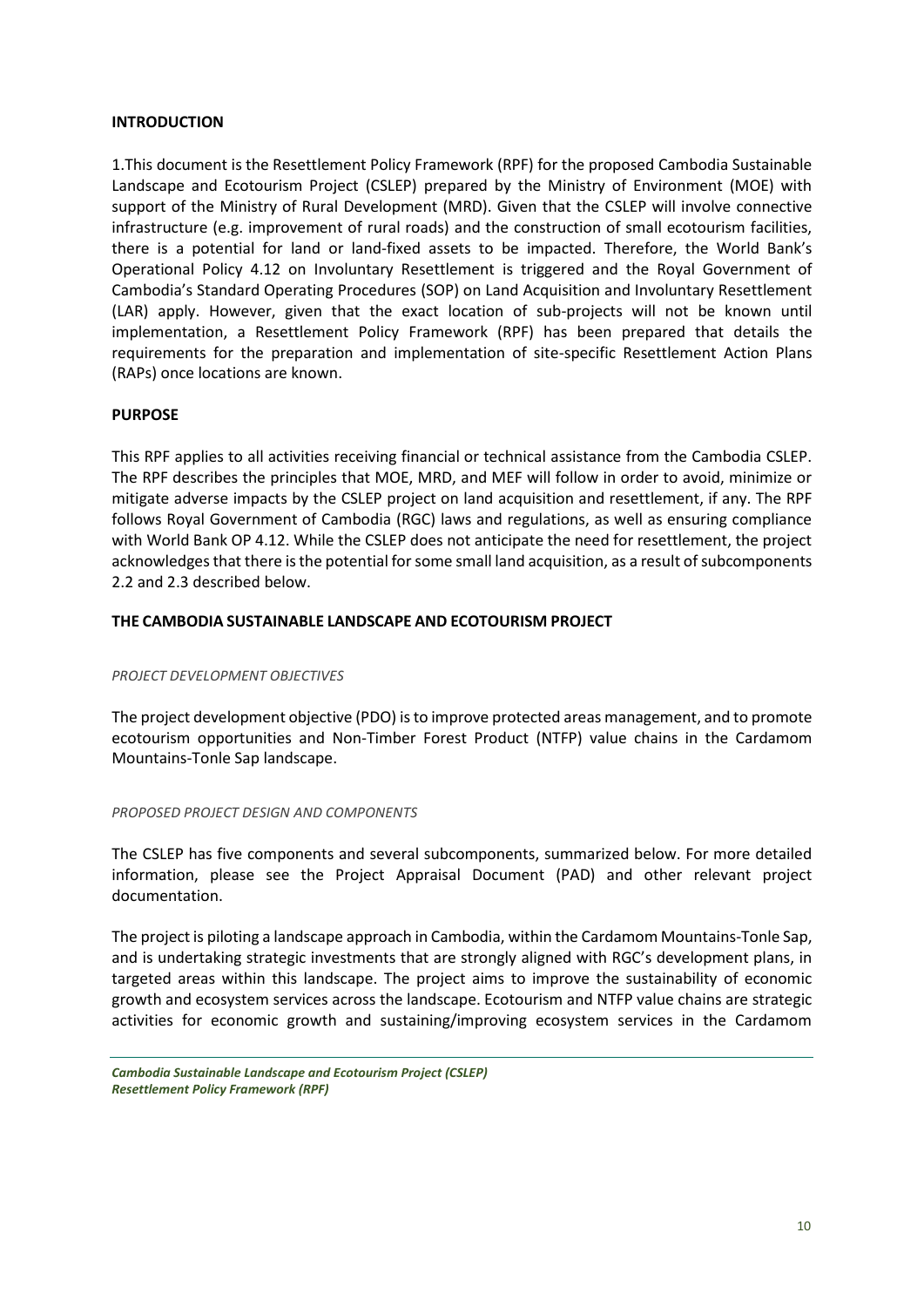Mountains and Tonle Sap landscape.<sup>1</sup> The CSLEP comprises the following five components: (a) Strengthen Capacity for Protected Area (PA) Landscape Planning and Management; (b) Strengthen Opportunities for Ecotourism and NTFP Value Chains; (c) Improve Access and Connectivity; (d) Project Management, Coordination, and Monitoring and Evaluation; and (e) Contingent Emergency Response.

The scope and sequencing of project activities is consistent with the development objective of the project. The activities will address a logical combination of: (i) strengthening the conservation and management of natural resources in the forest landscape with zoning, boundary demarcation, and land registration of PAs; development of PA management plans that include subsidiary plans for ecotourism and NTFP development; (ii) strengthening the enabling policy framework for ecotourism and NTFP value chain development, and private sector participation; (iii) enhancing communities' participation in the use and management of forest resources with the development of CPA management plans linked to ecotourism and/or NTFP development; and (v) strategic infrastructure investments to improve connectivity to ecotourism sites in the Cardamom Mountains and Tonle Sap landscape, and enhance ecotourism and NTFP value chains.

Within the CMTS landscape, seven PAs have been identified for development and management activities in this project, based on government priority, and relative importance. The government has prioritized the Tonle Sap Biosphere Multiple Use Area, Phnom Sankos, Phnom Aural, Tatai Wildlife Sanctuaries, Central Cardamom Mountains and Southern Cardamom Mountains National Parks, and the Cardamom BCC for development by 2022 as part of its National Protected Areas Strategic Management Plan (NPASMP). Project activities relating to ecotourism and NTFP value chains have also focused in on these priority PAs.

In addition to that, The Global Environment Facility (GEF) has provided to the project 4.42 million of USD as Additional Financing (AF) in order to help mitigate critical project risks, mainly environmental and social risks, through the delivery of capacity building and technical assistance activities to communities, which are an essential part of the Cardamom Mountains Protected Area Landscape. The additional activities proposed by the AF are not expected to affect the parent project's development objectives and design. It would not trigger a new safeguard policy or change the environmental category of the parent project. The AF is not expected to expand to new areas not covered by the original project or requires new safeguard instruments. The GEF financed activities which largely focused on technical assistance. As a result, there would be no major additional risks beyond what have been identified as part of the parent IDA project (P165344). Therefore, the environmental and social safeguards instruments of the parent project (P165344) is valid for the AF.

The AF will also help to mitigate environmental risks by further strengthening forest governance in the Protected Areas. With the participation of the Recipient in the Global Wildlife Program, additional financial resources will enable MoE to increase the efficiency of the monitoring system of biodiversity and better interlink wildlife and biodiversity with ecotourism attractions. The project will also have access to better technological solutions for forest, biodiversity and wildlife monitoring and will be able to better interact with conservation Non-Government Organizations (NGOs) active in the Cardamom Mountains by engaging them in key natural resource management activities of the Project.

-

<sup>&</sup>lt;sup>1</sup> Management of fisheries in the Tonle Sap Lake is recognized as an important component of sustainable landscape management of the Cardamom Mts. Tonle Sap Lake landscape, and activities supporting the improved management of Lake fisheries are covered under the EU grant.

*Cambodia Sustainable Landscape and Ecotourism Project (CSLEP) Resettlement Policy Framework (RPF)*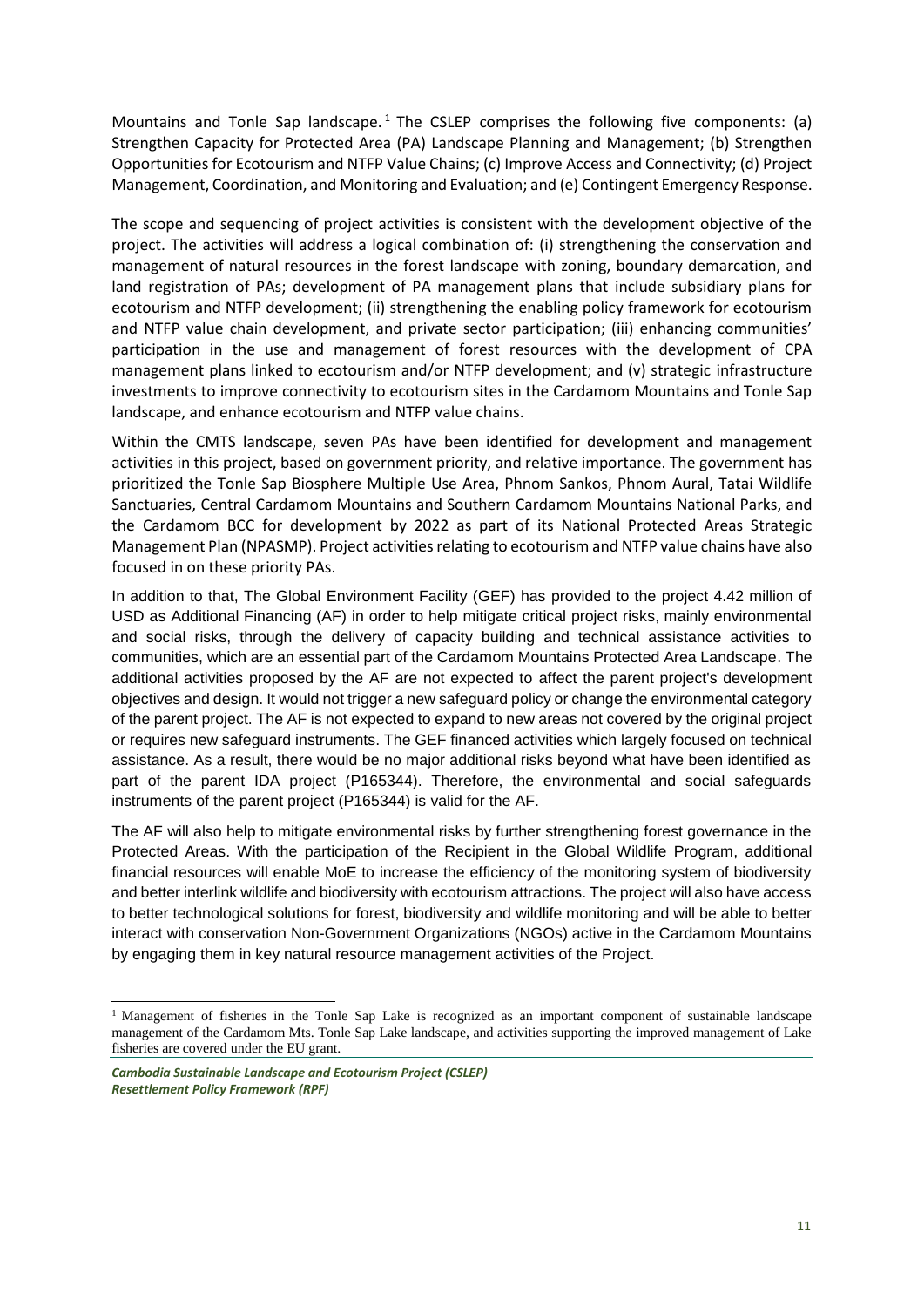### **Component 1. Strengthen Capacity for PAs Landscape Planning and Management** *(total estimated cost US\$6.79 million; to be fully financed by IDA Credit).*

Since the large forest areas have been transferred from MAFF to MoE, effective from April 2016, $2$ overall good progress has been made in managing PAs, but challenges still remain to effectively manage them including: incomplete zoning of PAs; lack of MoE-approved management plans; inadequate capacities, specifically at the local level, among staff of MoE and PDoEs for PAs planning and law enforcement in PAs; inadequate system for data and information sharing to support PAs law enforcement; yet ineffective cross-Ministerial coordination; and an inadequate revenue management system for managing PAs revenues to provide sustainable finance for can support PAs management. This component will help address these issues through strategic investments in: information and decision support systems for PAs planning and management and that support PA law enforcement; strategy development, training, logistical support, and equipment for PA law enforcement; protected area zoning, boundary demarcation, and development of management plans; and the PAs revenue management model for Cambodia.

### **Subcomponent 1.1: Information Systems and Decision Support (ISDS)**

The project will support development of an ISDS that will help bring together and analyze relevant information to support decision-making for the protection and management of PAs, and landscape planning in the CMTS. $3$  The ISDS will be developed as a cloud-based geospatial platform that can integrate data and information that is critical for PA planning and management for example biodiversity, land use spatial information, and systematically organize information collected by PDoE, rangers and communities for e.g. patrolling reports, illegal activities, and observations) that will support better planning, coordinating and implementing PA enforcement. The ISDS is aligned with MoE's strategy for Geospatial Data and Information Management and will build on existing work supported by UNDP and WCS to develop a decision support system for zoning of PAs.<sup>4</sup> In order to *support this component, MoE will establish an inter-sectoral working group for the ISDS.* The project will finance:

- i. Technical support for MoE to develop and implement the ISDS;
- ii. Hardware and software needed for implementation of ISDS; and
- iii. Training for MoE staff to operate and manage the ISDS, and for stakeholders (PDoE, communities, development partners; NGOs) to use the ISDS.

#### **Subcomponent 1.2: PAs Landscape Planning, Management and Enforcement**

The Additional Financing from GEF for component 1.2 is to support PA Landscape Planning, Management and Enforcement.

Protected Areas Planning and Management. This project will support the RGC in developing PAs and PAs and CPAs management plans in close cooperation with subnational authorities, NGOs and local

-

<sup>&</sup>lt;sup>2</sup> 2016 Sub-decree on the Transfer of Protected Forest, Forest Conservation and Production Forest Areas, and ELCs

<sup>&</sup>lt;sup>3</sup> Support to spatial landscape planning in the CMTS is important given the dependence of rice fields in Pursat and Battambang provinces, and fisheries in the Tonle Sap lake on hydrological and sediment regulation ecosystem services provided by forests in the Cardamom Mountains.

<sup>4</sup> MoE, 2018. Strategy for Environmental Geospatial Data and Information Management of Ministry of Environment, 2018- 2022.

*Cambodia Sustainable Landscape and Ecotourism Project (CSLEP) Resettlement Policy Framework (RPF)*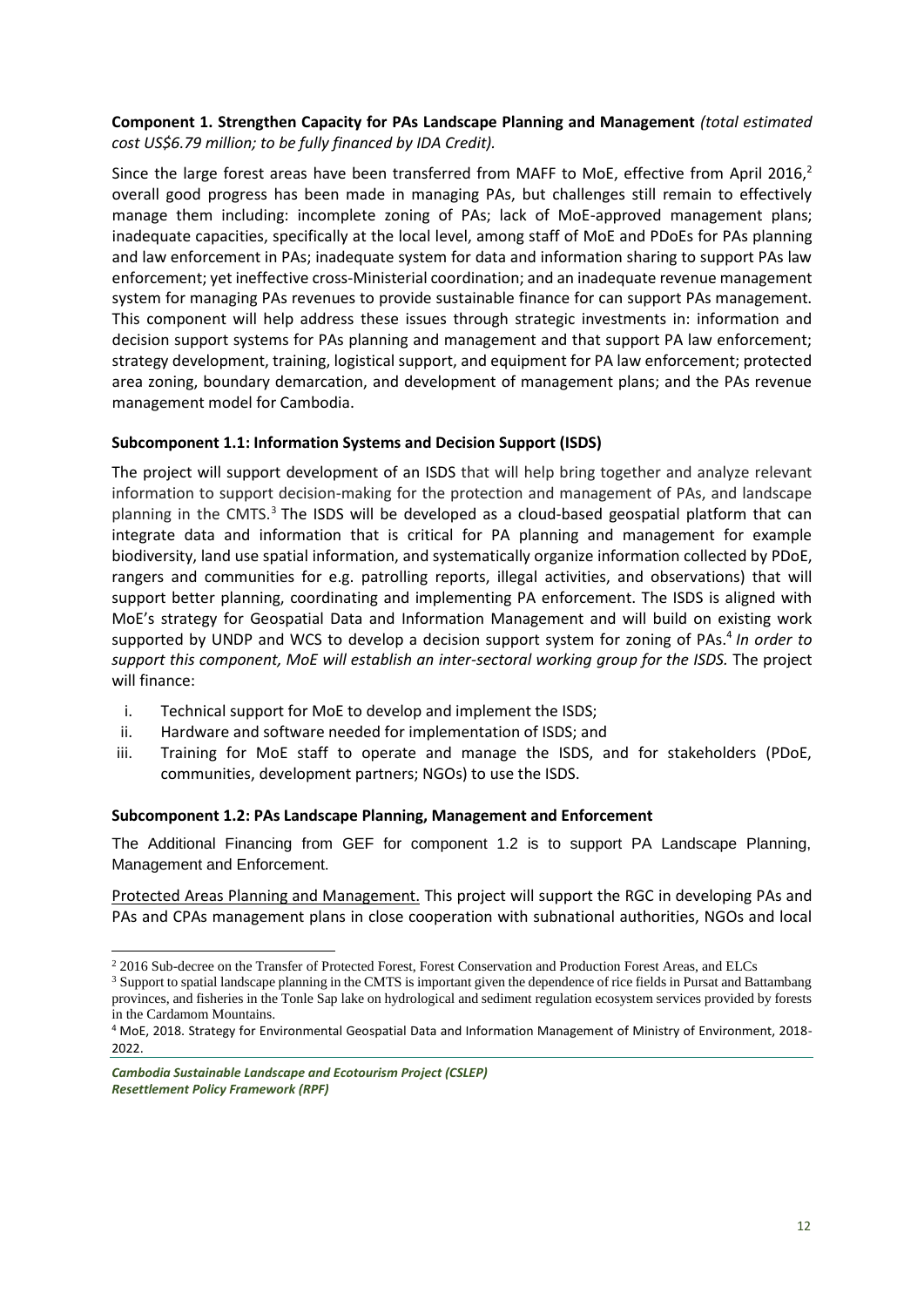communities.<sup>5</sup> The Government's NPASMP includes a strategic objective on the development of PAs, which this subcomponent will support. *To support activities within this sub-component, the draft NPASMP will be finalized and approved by the MoE Minister.*

- (i) The project will support MoE in enhancing the guidelines for: (i) PAs zoning; (ii) developing CPAs management plans. To support this, MoE will also identify and request the additional budget needed for monitoring the implementation of PA and CPA management plans after they are developed (planned for 2020);
- (ii) The project will undertake different activities in the PAs of the CMTS to support zoning, PA management plan development, boundary demarcation, and land registration of PAs' zoned boundaries (Table 2). Specifically:
	- The project will support activities in different types of PAs national protected areas, wildlife sanctuaries, multiple use areas and biodiversity conservation corridor. The PA Law provides guidance on the types of activities that are allowed in each PA, and therefore this has an influence on how these different types of PAs are zoned and managed.<sup>6</sup>
	- Zoning will be undertaken in all PAs of the CMTS except the Cardamom BCC.<sup>7</sup> A preliminary map of zones was developed as part of a joint exercise between Wildlife Alliance and MoE. This activity will build on the preliminary zone map, by integrating additional biophysical spatial information through the ISDS, and undertaking additional consultations with stakeholders in PAs. Wildlife Alliance and Conservation International are working in Southern Cardamom National Park, Central Cardamom National Park, and Tatai Wildlife Sanctuary, and have already held consultations with communities on zoning.
	- PA management plans will be developed for Southern Cardamom National Park, Central Cardamom National Park, Phnom Sankos Wildlife Sanctuary, Phnom Aural Wildlife Sanctuary, Tatai Wildlife Sanctuary, Tonle Sap Multiple Use Area, and Cardamom BCC. These protected areas were selected for development of management plans for several strategic reasons: i) these protected areas together comprise 81% of the CMTS protected areas land area, and bringing these areas under MoE approved management plans will be a significant step towards improving management of PAs there; (ii) the work of development partners in these PAs have helped with the readiness of communities and stakeholders in these PAs for PA management planning.

<sup>7</sup> BCCs are not zoned.

1

<sup>&</sup>lt;sup>5</sup> The PA Law and Draft Environmental Code provide guidance on the types of plans that can constitute landscape plans in Cambodia. These include community PA plans, community forest area plans, commercial activity management plans and river basin plans.

<sup>6</sup> National park: A natural area in land and/or water territories, which is established to: Protect the area's role or roles in the ecosystem for the benefits of people of all generations; Limit the use that may harm or destroy biological resources, natural resources, cultural resources, and functions/roles of the area in relation to the objectives of the established area; Serve as bases for recreation, visits, education, research, and belief, provided that these activities do not cause threats to the natural environment and local culture.

Wildlife Sanctuary: An area in land and/or water territories, which requires active interventions for management purposes to ensure maintenance of habitats and/or to meet necessary conditions for any species of animals or plants.

Multiple Use Area: An area in land and/or water territories, which is rich in natural resources that are intact and require management activities to ensure long-term protection and maintenance of biological resources and ecosystem. In the meantime, it provides natural products and services for use to meet the community needs.

*Cambodia Sustainable Landscape and Ecotourism Project (CSLEP) Resettlement Policy Framework (RPF)*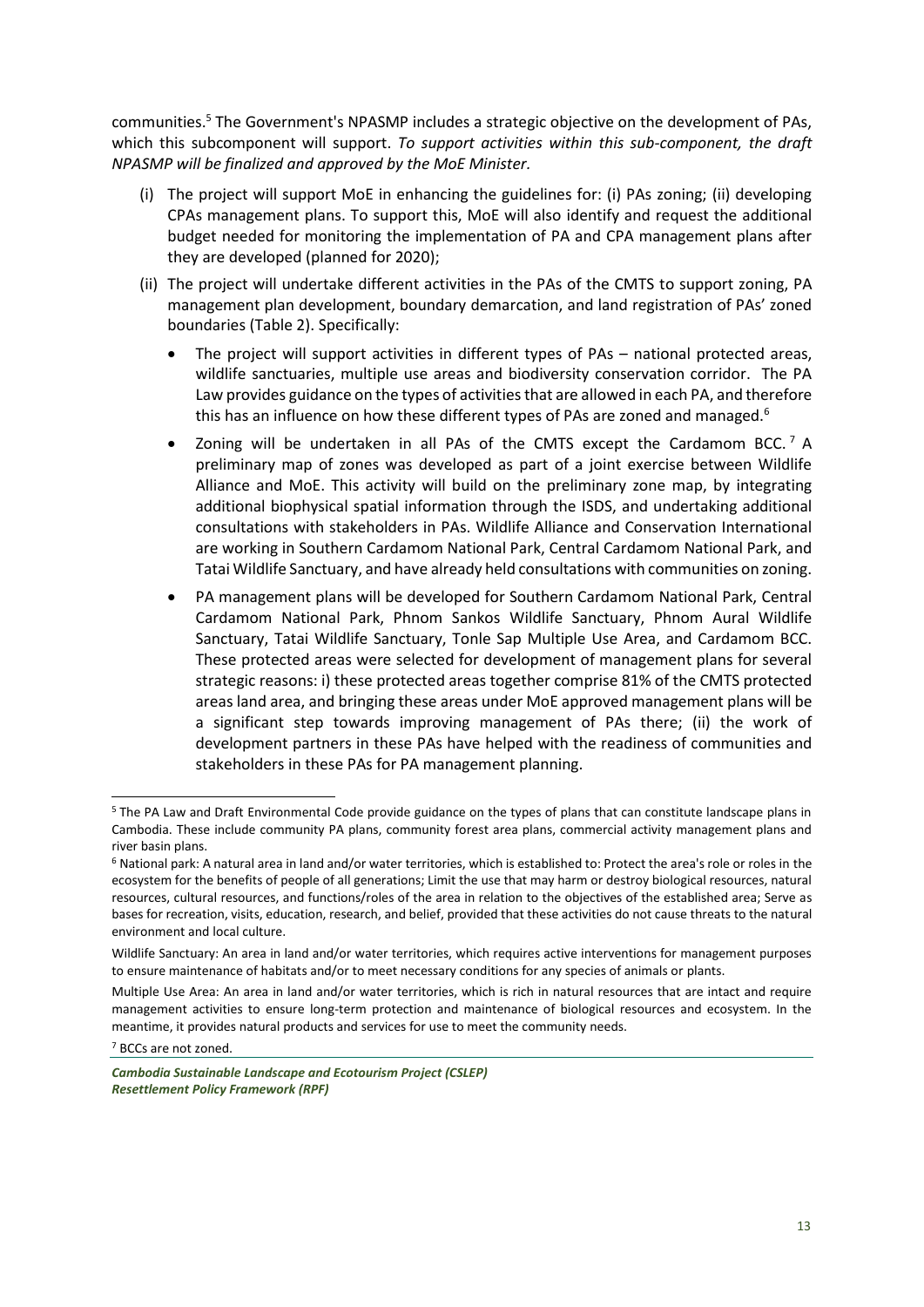| <b>Targeted Protected Areas</b>  | Activity supported by the project |              |                    |                     |
|----------------------------------|-----------------------------------|--------------|--------------------|---------------------|
|                                  | <b>Zoning</b>                     | PA Mgt.      | <b>Boundary</b>    | Land                |
|                                  |                                   | <b>Plans</b> | <b>Demarcation</b> | <b>Registration</b> |
| Central Cardamom                 | x                                 | x            |                    |                     |
| Southern Cardamom                | x                                 | x            |                    |                     |
| Tatai                            | x                                 | x            | X                  |                     |
| <b>Phnom Sankos</b>              | x                                 | x            | x                  | x                   |
| Phnom Aural                      | x                                 | x            | x                  | x                   |
| Cardamom BCC                     |                                   | x            |                    |                     |
| Tonle Sap Biosphere Multiple Use | X                                 | x            |                    |                     |
| Area                             |                                   |              |                    |                     |
| Other PAs in CMTS                | x                                 |              |                    |                     |

### **Table 2: Landscape Planning Activities Supported by the Project**

Notes:

1

1. X denotes activities that will be supported by the project for the PAs

2. Management plan, boundary demarcation and land registration were prioritized for selected PAs based on discussions with the government and several non-government stakeholders including those that work in the CMTS.

- Boundary demarcation will be undertaken in Tatai, Phnom Sankos and Phnom Aural Wildlife Sanctuaries. MoE has prioritized these PAs for boundary demarcation given their importance as wildlife sanctuaries and the need to prevent encroachment, destruction and disturbance of habitats.
- Land registration of zone boundaries will be undertaken in Phnom Sankos and Phnom Aural Wildlife Sanctuaries. MoE has prioritized land registration for these areas given the threats of land encroachment and habitat disturbance and destruction already experienced there.
- (iii) The project will also finance participatory stakeholder processes for zoning and management plan development for priority CPAs that are within the target PAs. A list including 34 CPAs in the target PAs has been compiled, and CPAs for project intervention will be determined based on their readiness. Criteria for readiness are drawn from MoE's 8-step CPA development process and will include: (i) CPA is established according to MoE CPA guidelines<sup>8</sup>; (ii) CPA has a management committee approved by the Commune Sangkat; and (iii) CPA has initiated boundary demarcation and by law development.
- (iv) Project financing will support training for MoE, local government, rangers and other stakeholders on PA development, and development of the various plans, and on coordinating and monitoring the implementation of these plans.

Protected Areas Enforcement. The project will finance technical assistance (TA) to the RGC for developing and implementing a PA enforcement framework which will include the processes, roles and responsibilities, and institutional arrangements for PA enforcement. It will develop an overall law

<sup>8</sup> MoE, 2017. Guideline on Procedure and Process for Community Protected Area Establishment.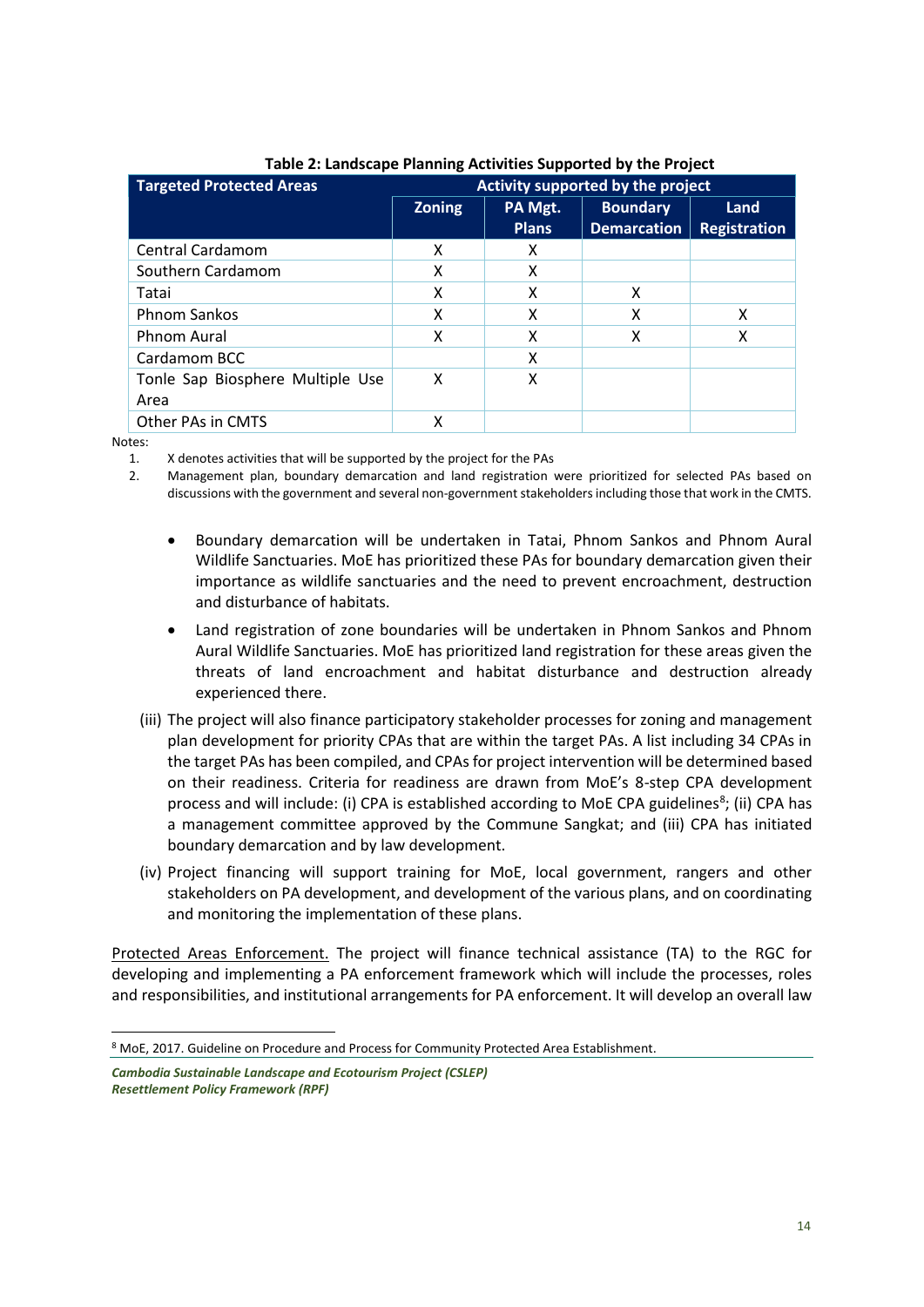enforcement strategy that will guide and coordinated actions in all PAs, develop priroties and action plans. An accompanying toolkit will be developed and include guidance for: ranger patrolling; use of SMART approaches; $9$  data gathering linked to the ISDS; collaborating with law enforcement including the judicial system; using drone, satellite, and remote sensing imagery and, telecommunications in forest monitoring.

The strategy and toolkit will be developed through a participatory process with government agencies, and NGO partners such as Wildlife Alliance (WA) and Conservation International (CI) that support ranger patrolling in CMTS. Equipment for forest patrolling and monitoring, and rehabilitation of ranger centers in CMTS will be supported by the project, as well as training of MoE, local government, forest communities, and other stakeholders on forest monitoring and enforcement, and support for logistical coordination by provincial government on law enforcement. To accompany this strengthening of PA enforcement, MoE will determine the number of additional rangers needed for each of the targeted PAs, and additional 2020 budget needed.

Sustainable Finance and Revenue Management. Management of PAs are challenged by lack of adequate funding for planning, capacity development, monitoring and engagement with communities. Many activities are currently co-funded by international NGOs and other partners, which is not a sustainable concept in the medium-term. The collection of ecotourism fees from tourists will contribute to the financial sustainability of the targeted PAs. Fees are currently applied for tourists visiting selected PAs (e.g. Kirirom PA), but there are not yet clear policies and guidelines on adequate fees, collection and management of revenues, and an agreement on the use of the fees of the resources. International best practice shows that benefit-sharing arrangements need to be developed to determine revenue allocations from tourism activities.

Beyond tourism fees, the project will analyze several other financing opportunities (Payment for Environmental Services – PES and REDD+) and will promote studies on valuation of hydrological ecosystem services in the context of natural accounting (WAVES). The Project will also enhance design and support the Environmental and Social Fund created by MoE.

The project will support the design and implementation of a financial management framework for the CMTS PAs. Specifically:

- i. Analytical work to support RGC to assess current practices of fee collection and handling, analyze different financial models, learn from best practice, and design an integrated financial management system for the Environmental and Social (E&S) Fund to receive and manage fees and other potential resources from REDD+ and PES;
- ii. Convene multi-stakeholder discussions on financing mechanisms (such as PES, REDD+ and tourism fees). Valuation of hydrological ecosystem services, and in the CMTS is being undertaken with support from WAVES to prepare technical underpinning for PES;
- iii. Workshops and hands-on training for capacity development at the subnational and national levels to manage fee collection and management of benefit sharing.

**Component 2: Strengthen Opportunities for Ecotourism and NTFP Value Chains** *(total estimated cost US\$16.75 million; to be fully financed by IDA Credit).*

-

<sup>9</sup> Spatial Monitoring and Reporting Tool (SMART) is a suite of best practices aimed at helping PA and wildlife managers better monitor, evaluate, and adaptively manage patrolling activities. SMART is being used in selected PAs in Cambodia.

*Cambodia Sustainable Landscape and Ecotourism Project (CSLEP) Resettlement Policy Framework (RPF)*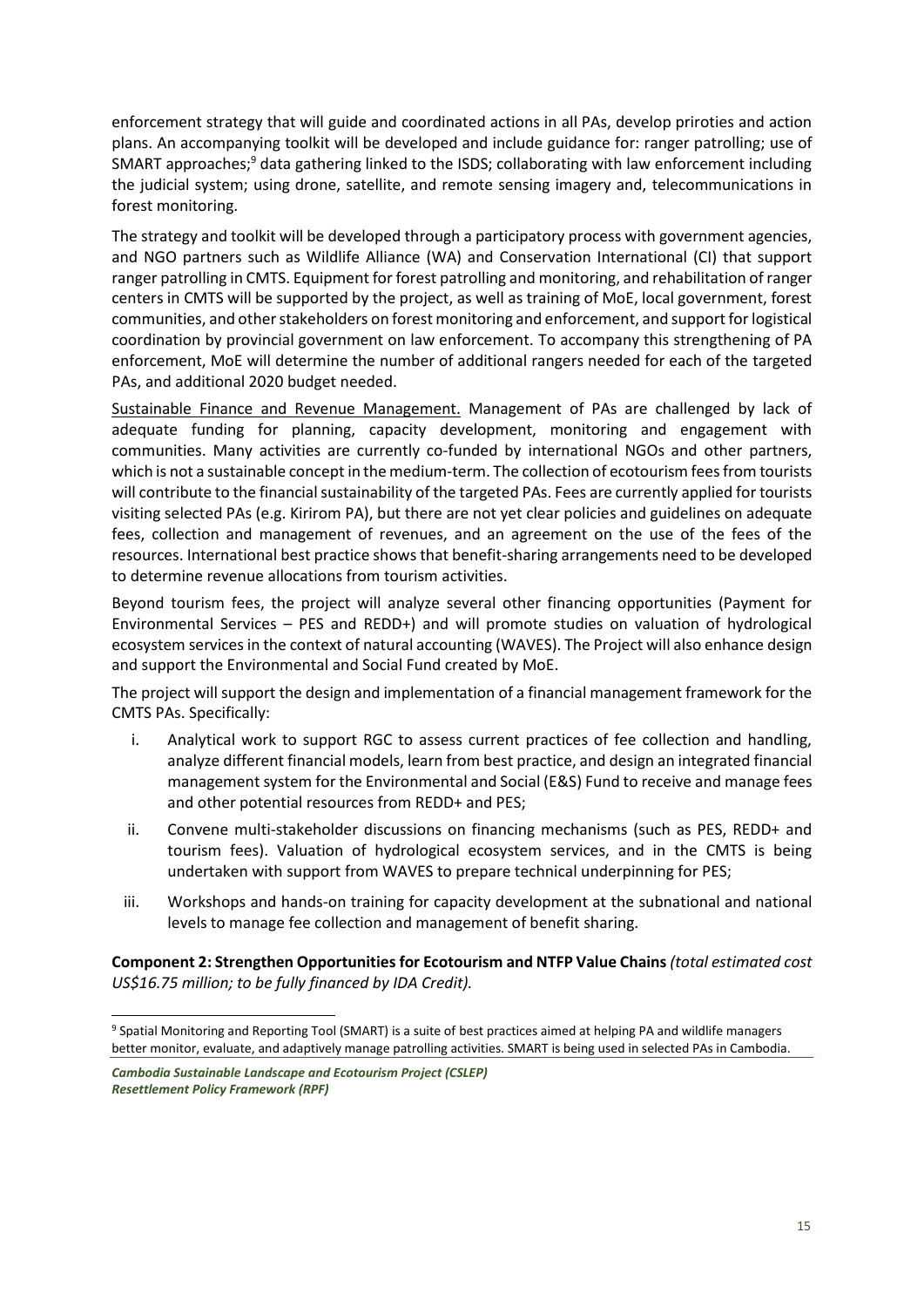This component aims to finance critical investments as well as to strengthen the enabling environment for expanding opportunities for ecotourism and NTFP value chains in Cambodia. A specific focus within this (and Component 3) will be to enhance and strengthen the enabling environment for private sector engagement, as well as invest in critical infrastructures (connectivity, visitor centers, etc.). The resulting improvements in governance, management and regulations relating to the target areas, coupled with investments in connectivity, ecotourism/NTFP infrastructure and value addition, are expected to stimulate private sector investments.

### **Sub-Component 2.1: Strengthen Opportunities for Ecotourism Development**

Central to optimizing Cambodia's ecotourism potential is establishing linkages between the main tourism gateways of Siem Reap and Phnom Penh to the natural asset base of the CMTS through a "hub-and-spoke" model of tourism development. The hub-and-spoke model, first, enhances access to and mobility in and around the urban centers, or hubs, and then develops the "spokes"—ecotourism sites closely linked to the hubs. This approach establishes new itineraries for tourists in a way that disperses tourism-related socioeconomic benefits to communities near ecotourism locations.

Four "hubs" for ecotourism development have been identified through geospatial analysis and stakeholder consultation. Geospatial analysis was used to determine spatial clusters of potential sites for ecotourism development, existing ecotourism development, community protected areas, and community groups. The four hubs identified are in Koh Kong, Siem Reap, Pursat and Kampong Speu. Initial criteria have been developed to help identify and prioritize ecotourism locations for potential financing from this project. These criteria include accessibility, attractiveness, land use/ tenure, sensitivity of location, access to services, existing ecotourism sites, socioeconomic, market demand, biodiversity, and diversity of ecotourism offering.

Improving Enabling Environment for Ecotourism. TA will be provided to develop a framework for the improvement, coordination and formalization of existing ecotourism management contracts/ agreements and the creation of national guidelines and best practices, as well as to strengthen the enabling environment for small and medium enterprise (SME) growth. This will include support to assist the RGC to design clear and consistent "*ecotourism management agreement*" modalities, to help towards the finalization of MoE policy quidelines (*prakas*) for ecotourism development in PAs (expected to be approved by the Minister by December 2019) and then in its implementation. Effectively, the project will help RGC to apply these guidelines (including on management, monitoring, benefit sharing mechanisms etc.) in the various ecotourism sites (selected using standardized criteria) within PAs.

The project will also support the development of business development services (BDS) within the multi-use centers, which comprise of training and technical guidance on business development for ecotourism and NTFP value chain enterprises. These BDS will help fill gaps in entrepreneurial skills and business advice and will promote competitiveness among private sector and community ecotourism groups. The facilities will provide training on business development needs including market identification and marketing, product development and management, and will assist private sector and community groups in preparing robust business plans. The BDS will include targeted services for women entrepreneurs to encourage their participation in ecotourism and related value chains.

*Cambodia Sustainable Landscape and Ecotourism Project (CSLEP) Resettlement Policy Framework (RPF)*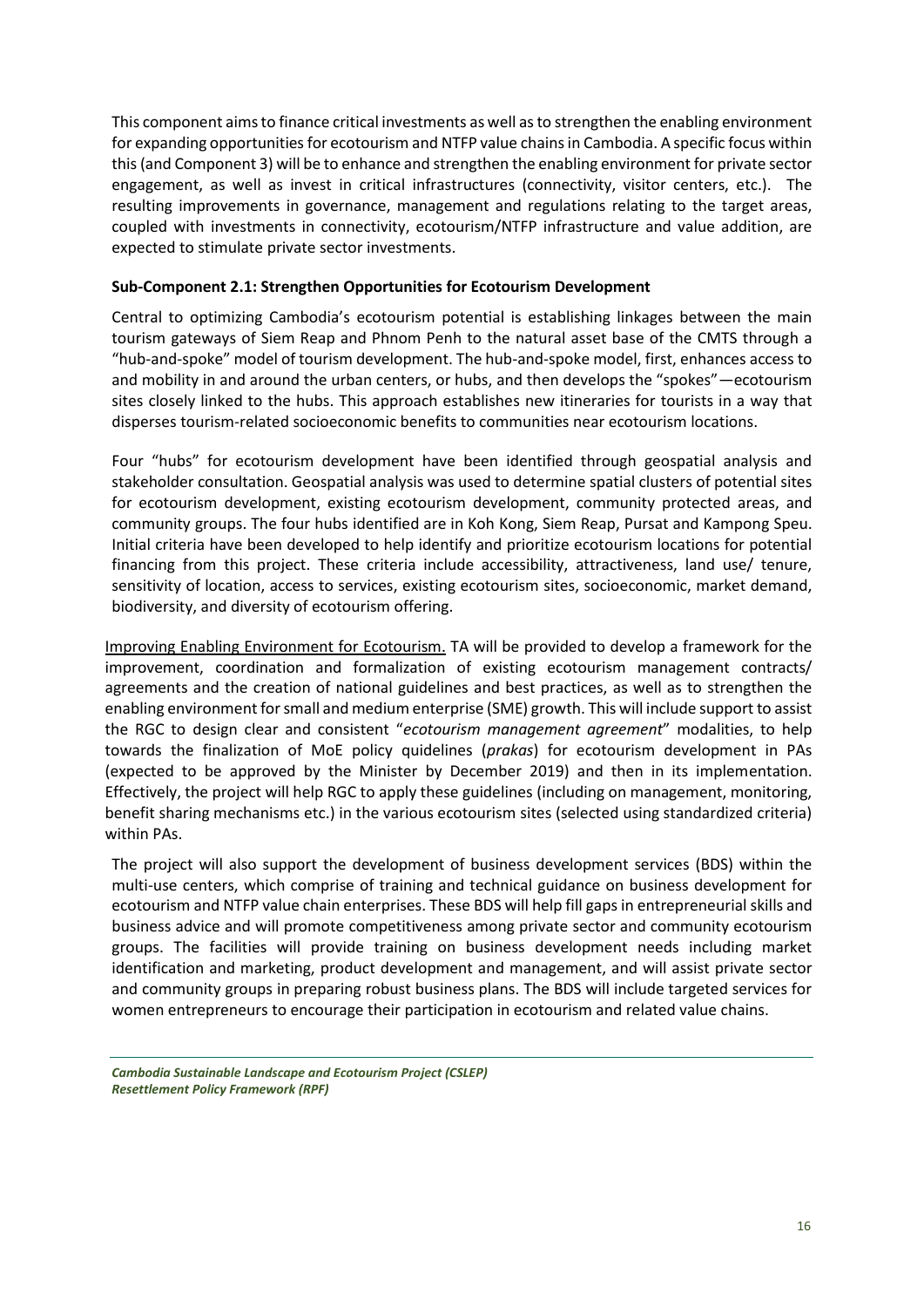Ecotourism Infrastructure. This component will be used to finance investments related to *establishing/ rehabilitating ecotourism infrastructure* in the target landscapes. As ecotourism is an activity based on the natural environment, supporting infrastructure must be designed to minimize human impacts and be in harmony with the landscape. The type and extent of infrastructure will depend upon the area's natural and cultural attributes and sensitivity as well as the style of ecotourism encouraged. Facilities will vary according to the style of ecotourism desired and the land tenure. In each ecotourism "*hub and spoke*", potential activities will include developing: (i) appropriate parking facilities, food stalls, solid waste management, shops and kiosks selling handicrafts in the community adjacent to site, (ii) visitor information centers, (iii) walking trails, observation towers, boardwalks, interpretive displays as needed at the ecotourism sites.

For community-based ecotourism (CBET) sites, additional financing will be available for (i) communitymanaged lodging (eco-lodges), (ii) potential handicraft facility and related equipment; and (iii) other environmentally appropriate facilities around the site. Communities/ CPAs can also use funds for equipment (e.g. tents, radios), and information and advertisement products

Initial discussions have pointed to two potential ecotourism hub-and-spoke areas ---one at Siem Reap, and a second around Koh Kong. With Siem Reap as the hub, "spokes" would be developed/ enhanced to several nearby ecotourism sites –expanding the range of offerings that showcase the natural capital. These include areas such as the Prek Toal bird sanctuary, several sites within the Kulen Mountains National Park, and across and around the Tonle Sap. Potential investments include the following:

- Floating/ lake-side interpretation center with interactive displays relating to the history, ecology, lake biodiversity, communities and heritage of the Tonle Sap;
- Improvement of nearby ecotourism facilities (accommodation, catering, services).
- Improvement of lake circuits to visit floating villages, upgrading lake cruise facilities; and
- Development of trails between Siem Reap and Tonle Sap relating to specialized ecotourism such as mountain biking, photo-hunting, special interest visitors (bird-watching, wildlife);

In the Koh Kong Ecotourism Hub, several offerings will be extended into the Cardamom Mountains, including potential options for private sector managed ecotourism. Connectivity will also take advantage of a planned private international airport to diversify current ecotourism attractions. Some examples include:

- Interactive center showcasing the biodiversity, ecosystems, communities of the Cardamom mountains;
- Upgrading/ improving shelters and demarcated trails for specialized ecotourism, such as mountain biking, for photo-hunting, and special interest visitors (bird-watching, wildlife);
- Facilities at ecotourism locations including parking, water and sanitation, handicraft and food stalls etc.
- Forest canopy walkways, viewpoints and observation stations; and
- Safety infrastructure at waterfalls and cliff/overlook-sites.

### **Component 2.2: Promotion of NTFP value chains**

The development of NTFP value chains has potential for supporting sustainable income generation for local communities but must be well developed and managed to prevent over-exploitation and to create jobs and income in the project areas. Opportunities range from extraction of resins and rattan,

*Cambodia Sustainable Landscape and Ecotourism Project (CSLEP) Resettlement Policy Framework (RPF)*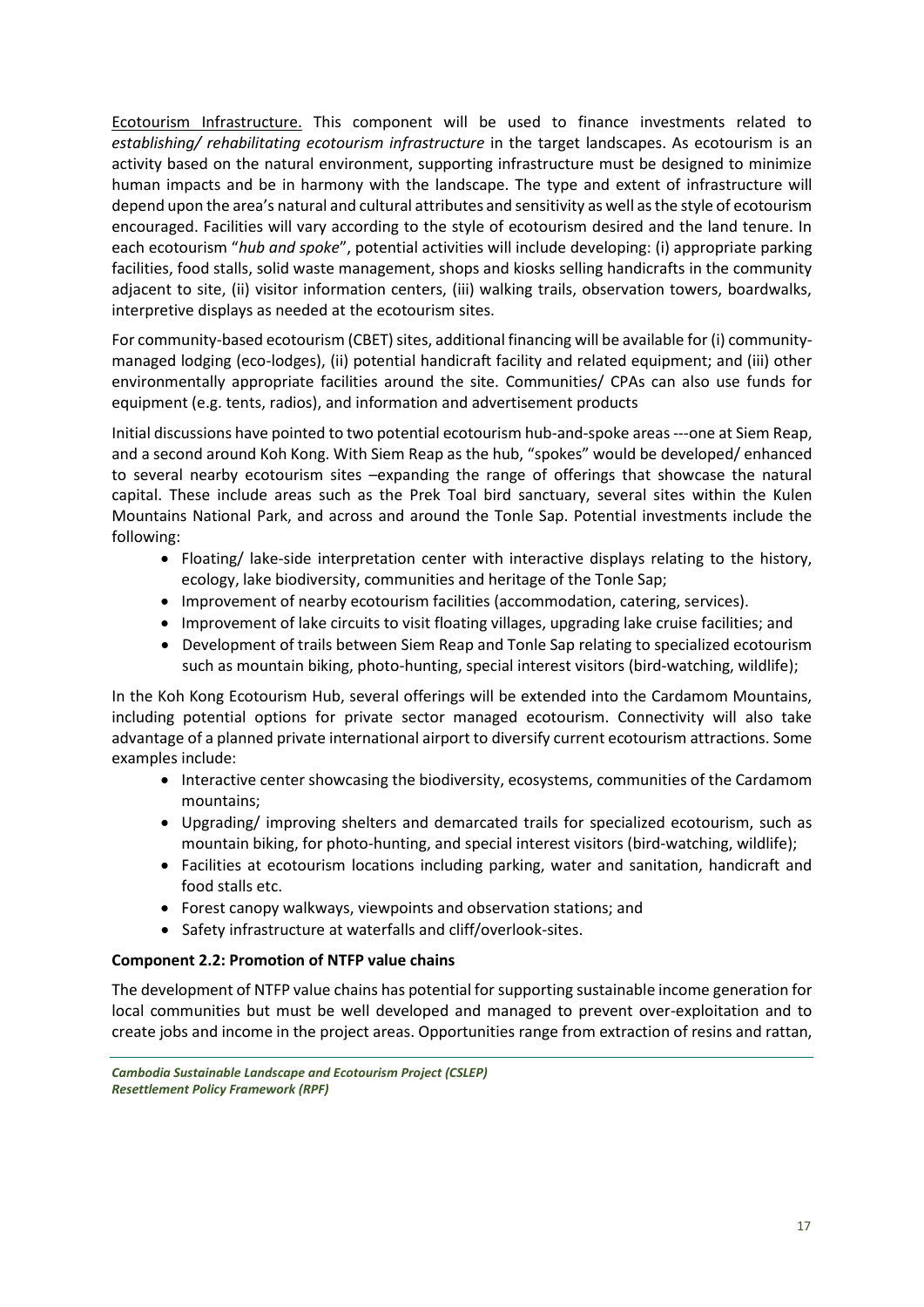collection of fruits, cardamom, medicine plants, processing of vegetable oils to sustainable management of agarwood and bamboo. Although, some products have interesting market perspectives, several policies or incentives are yet poorly designed (fees, export taxes, management plans or licenses) which are considered prohibitive for formal businesses to engage in NTFP at large scale.

The Additional Financing from GEF for component 2.2 (Promotion of NTFP Value Chains) of the Project. The implementation arrangements and indicators from the Project will remain the same.

Under Component 1, the project will support the CPAs and PAs management plans (including NTFP and restoration plans), which will help orient economic activities within community areas in the target PAs. Priority for project interventions will be those CPAs that are closely located to ecotourism activities. Under this sub-component the project will promote (1) policy reforms for, and (2) smallscale investments in a few selected value chains. NTFP value chains will be selected that (i) provide the highest financial opportunities for local communities and (ii) highest growth potential. As mentioned in the context section above, there are several nascent NTFP value chains in the CMTS with potential for further development, including the sustainable production of rattan, resin, bamboo and agarwood.

The project will assess NTFP value chains, existing policy gaps, demand structures, value chains, viability and current production of NTFPs within and around the project area, community knowledge and ownership, level of community organization and capacity. The project will prioritize policy reforms, enabling environment for SMEs and will work with different Ministries to promote a more comprehensive enabling environment for NTFPs in general, but will focus on a few more promising value chains (first assessments point to bamboo, cardamom and yellow resin), over the lifetime of the project, including aspects of licensing, requirements for management plan, credit finance, underlying M&E and remove trade restrictions.

The project will also finance small-scale investments for activities related to sustainable harvesting, cultivation, processing and marketing of NTFPs with the overall objective to expand livelihood opportunities for local communities in the CPAs within the targeted PAs. The project will finance a consultancy to support MoE in policy assessment and a process to act as an honest broker between communities and companies to build partnerships with local, national and potentially international companies to access high priced markets, including with ecotourism companies active in the PAs and surroundings and (iv) skill development and capacity training for value added process and marketing for selected NTFP value chains.

Furthermore, finance can also be used to enhance opportunities for the private sector in select value chains and increase the income-earning opportunities for communities participating in the value chains and linked to the ecotourism industry. The types of investments that will be promoted and supported include: provision of processing equipment (e.g. hand-powered equipment), development including improvement of facilities (e.g. processing factories and storage) to meet sanitation standards and to be fit for purpose, and packaging/ branding equipment.

**Component 3: Connectivity and related Rural Infrastructure in Selected Areas** *(total estimated cost US\$23.86 million; to be fully financed by IDA Credit).*

*Cambodia Sustainable Landscape and Ecotourism Project (CSLEP) Resettlement Policy Framework (RPF)*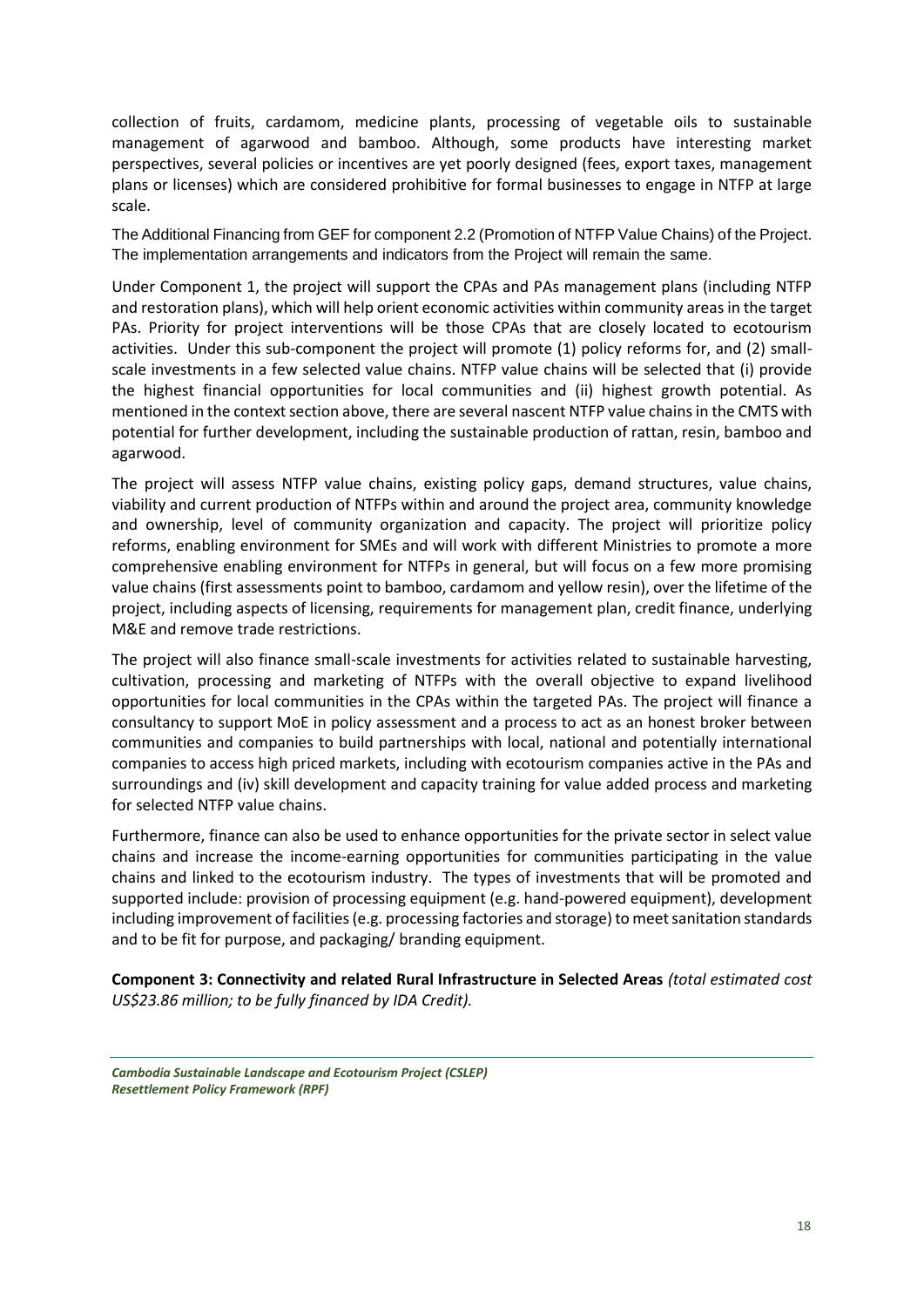Rural roads in Cambodia lack adequate all-weather road surfaces, width, and capacity, and they are not adequate to accommodate the growing need for goods and people transport. Over 80 percent of rural roads in Cambodia are still receiving laterite or gravel surface covers, causing significant problems during the wet season due to road deformation and destruction as well as high operation and management costs and during dry season due to major dust development.

Extending ecotourism opportunities in the CMTS will require enhancing connectivity infrastructure to allow for an increase in visitor numbers from the identified gateways. These improvements are aimed at increased, sustainable visitor volume and reduced seasonality due to all-weather access. Specific investments may include the improvement of rural roads and other related rural infrastructure to help in the development of ecotourism corridors, and linkages with main markets.

By adding last-mile access and support infrastructure, visitors will be offered public domain facilities that enable an appreciation of the destination. Combined with branded signage, this will help create a sense of place and comprises the (free) public domain side of a destination. The project will finance the upgrading and improvement of select rural roads to all-season and climate resilient standards; road signage; and small-scale sanitation infrastructure. Cost-effective road design will be used, identifying where all-weather access is needed for the most critical road stretches, while less critical links will be sealed with concrete, accepting that they may be inundated for a few weeks each year but will not be washed away. Opportunities will also be explored to use the rural road network to strengthen flood control measures, by enhancing drainage canals and culverts and possibly raising the road levels to use as embankments. Sound engineering designs, sufficient drainage, and greening approaches will be applied to enhance the resilience of the road structures in these specific prioritized locations.

### **Component 4. Project Management, Coordination, Monitoring and Evaluation** *(total estimated cost US\$5.76 million; US\$3.26 to be financed by IDA Credit).*

MoE will be the main executing agency for implementation of all three components and overall project management/coordination arrangements. MoE will closely cooperate with the Ministry of Rural Development (MRD) as implementing partner that will take responsibility for the construction of rural access roads infrastructure. Support will be provided establishing a MoE-led project coordination and implementation unit. A high-level Steering Committee will be formed to advise on and deal with emerging cross-sectoral issues. Details are elaborated in the Project Implementation Manual (PIM).

Component 4 will support overall project management through: (a) providing necessary key contract staff and consultants in the coordination and implementation unit to assist MoE in managing project implementation; (b) monitoring and evaluation (M&E) of project implementation; and (c) consultant and advisory services to support project implementation and capacity building of MoE and other key stakeholders.

#### **Component 5: Contingent Emergency Response** *(US\$0 million)*

The objective of the contingent emergency response component, with a provisional zero allocation, is to allow for the reallocation of financing to provide immediate response to an eligible crisis or emergency, when/if needed. An Emergency Response Manual (ERM) will be developed for activities under this component, detailing streamlined FM, procurement, safeguard, and any other necessary implementation arrangements. In the event the component is triggered, the Results Framework will

*Cambodia Sustainable Landscape and Ecotourism Project (CSLEP) Resettlement Policy Framework (RPF)*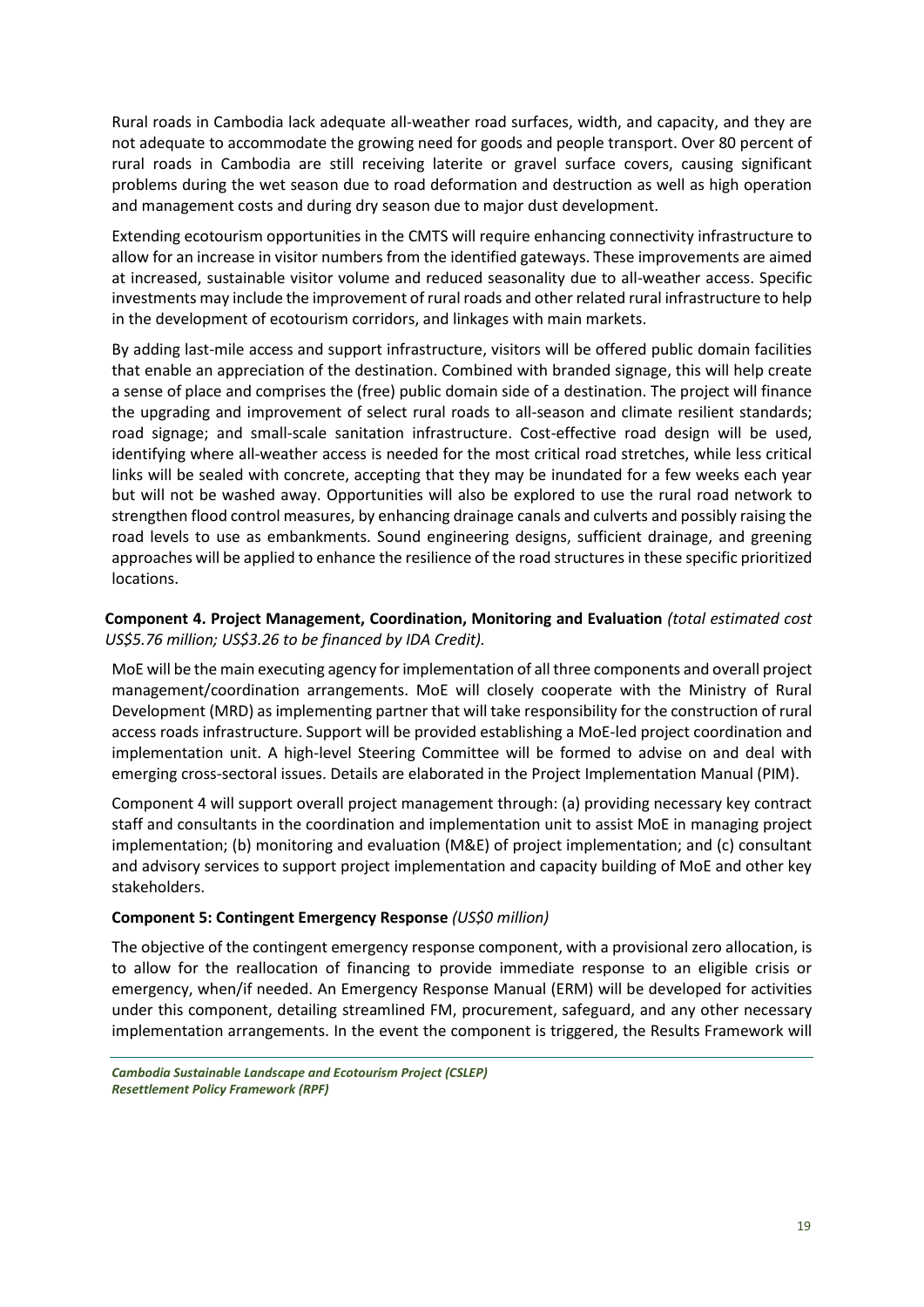be revised through formal restructuring to include appropriate indicators related to the emergency response activities.

#### **PRINCIPLES GOVERNING RESETTLEMENT**

This RPF has been prepared as part of the Environmental and Social Management Framework (ESMF) for the Project to provide guidance to decision-makers in situations where a proposed sub-project may require the use of land on a temporary or permanent basis and/or voluntary land donations, particularly activities under subcomponents 2.2 and 2.3 as described above. Accordingly, the RPF is prepared to set out the policies and procedures for avoiding, minimizing or, if not possible, mitigating possible adverse impacts related to involuntary land acquisition and resettlement as a result of a proposed sub-projects. This RPF also establishes the process that need to be duly implemented regarding voluntary donation.

The purpose of the RPF is to ensure that all people affected by the project are able to maintain or improve their pre-project living standards. The objective of the RPF is to avoid, minimize or, if not possible, mitigate involuntary resettlement and to provide a framework for assessing concerns of PAP and PAH who may be subject to loss of land, assets, livelihoods and well-being or living standards because of the proposed sub-projects.

The World Bank Involuntary Resettlement (OP/BP 4.12) policy is triggered when two related processes occur. In the first instance, a development project (sub-project) may cause people to lose land, other assets, or access to resources, which may cause disruption to, or loss of, livelihood (i.e., property and assets), wellbeing and/or other entitlements. In the second instance, if relocation and resettlement is warranted, it may affect PAP positively as their situation may improve, or at least be restored to the levels that existed at sub-project commencement. The RPF provides decision-makers with guidelines and processes for ensuring that PAP will improve their livelihoods and wellbeing or, at least, to restore them to levels prevailing at project commencement.

The RPF details the instruments and plans, and actions and measures to be taken during initial stages of sub-project design and prior to feasibility and subsequent implementation. The RPF establishes guidelines for determining land loss eligibility and includes a description of what a voluntary land contribution might entail. However, as the CSLEP sub-projects are in the planning stages Resettlement Action Plans cannot be developed at this stage. Once project subcomponents are determined and exact locations known, depending on impacts, Abbreviated Resettlement Action Plans (ARAPs) or Resettlement Action Plans (RAPs) can be prepared, guided by this RPF.

The RPF will apply if proposed sub-project initiatives negatively affect households and communities and lead to involuntary land/structure/livelihood loss, even on a temporary basis. Situations subject to land acquisition or relocation of PAP and PAH may involve physical works, such as repair and rehabilitation of roads, or site changes of existing/new infrastructure (in particular see description of subcomponents 2.2 and 2.3). In these situations, screening will help decision-makers determine the safeguards measures for avoiding, minimizing or mitigating adverse effects. However, in cases where land is voluntarily donated by individuals/communities, the Involuntary Resettlement policy will not

*Cambodia Sustainable Landscape and Ecotourism Project (CSLEP) Resettlement Policy Framework (RPF)*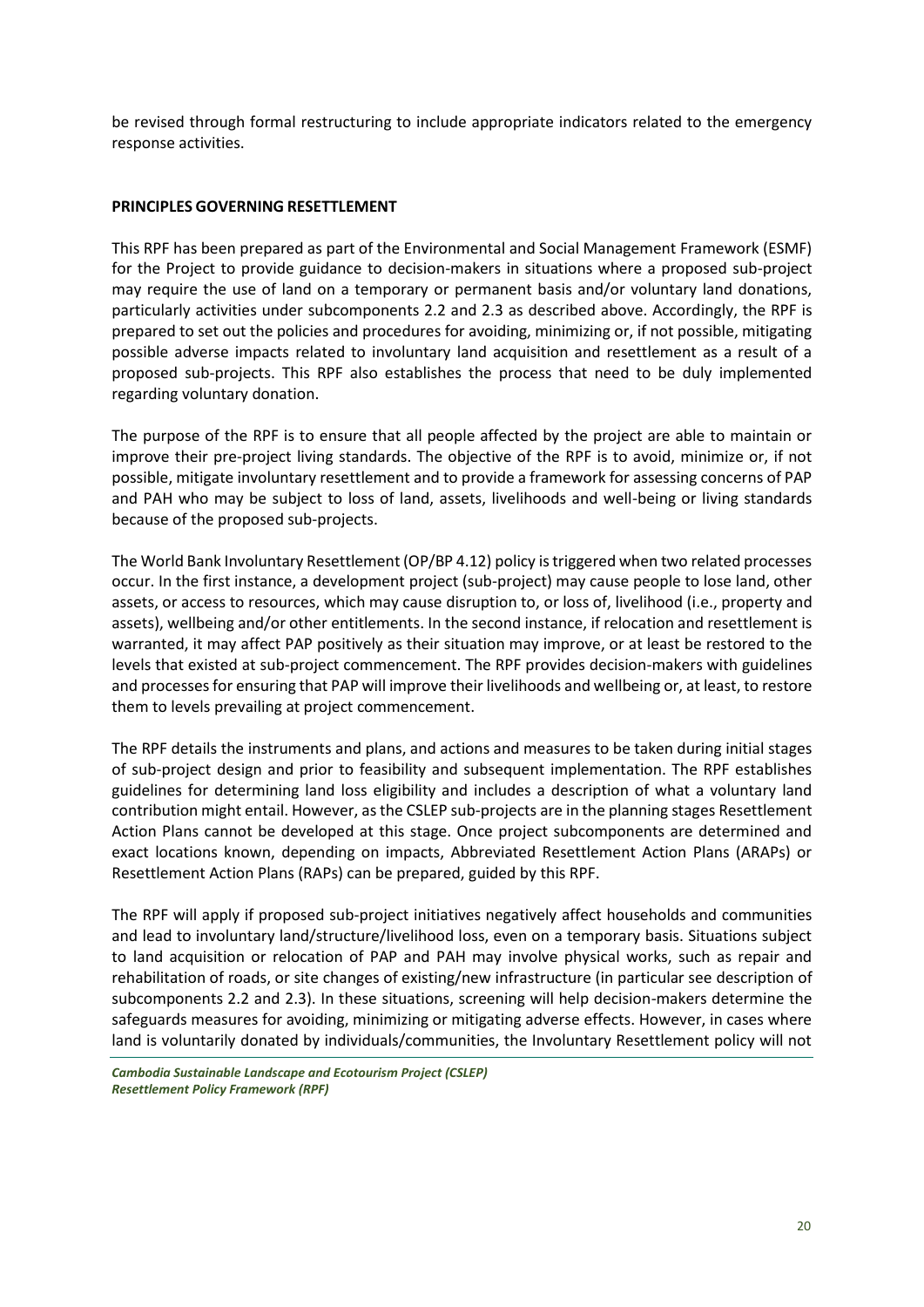be triggered but this RPF will guide the process for assessing and carefully documenting voluntary donations.

Most aspects of the WB Involuntary Resettlement (OP/BP 4.12) policy are adequately addressed in Cambodian laws and regulations (see section on Legal Framework). The overarching objective of the sub-project in relation to land and asset acquisition is to assist the PAP in restoring their livelihoods at least to the level equal to their pre-project level. Specific principles that apply include:

- In cases of road improvement, improve the road to avoid residential areas wherever possible to minimize physical relocation of people, and select alignments that minimize acquisition of privately or publicly held productive land;
- Ensure design standards minimize the need to impose land use restrictions on adjoining areas;
- Develop fair and transparent procedures, as defined in the Entitlement Matrix of this RPF to determine compensation at replacement cost (see section on Asset Valuation) for (i) temporary loss of land and/or assets during construction or improvement; (ii) permanent acquisition of land and/or assets; and (iii) restrictions on use of land that may be applied to areas adjoining the alignment and ROW;
- When possible, acquire land (or right to use land) through negotiated agreements and with the use of the power of eminent domain only as a last resort;
- Upon completion of improvement or repair, restore land as best as possible to its original condition in the event of temporary disruption so as to enable landowners/users/lessees to resume their pre-sub-project activities;
- Keep PAP, PAH, and communities fully informed about the sub-project(s), the process that will be followed to acquire and compensate for land, and their related rights and avenues for redress;
- Ensure that aggrieved PAP and PAH will have redress and recourse options and that solutions are in line with principles stipulated in this RPF and, importantly, are employed;
- All PAP and PAH, without regard to legal status of property, will receive support of various kinds, as per the principles set out in the Entitlement Matrix, to assist them in their efforts to maintain their livelihoods and well-being prevailing prior to the sub-project. Squatters will not be compensated for loss of land but will receive compensation for loss of other assets, which have been established prior to the cut-off date with their own finances, and for loss of income such that they are assisted in their efforts to maintain their livelihoods and wellbeing. Detailed measures to be implemented will be determined based on a corridor of impact (COI) census and socio-economic baseline survey conducted when the ARAP/RAP is developed;
- PAP and PAH will be notified of the sub-project implementation schedule and consulted regarding the principles of land acquisition and loss of or damage to assets; and
- Damages to assets, such as standing crops, trees, fences and kiosks, and loss of income (including loss of harvest) will be minimized, however inevitable, and will be compensated without regard to legal status of ownership according to the Entitlement Matrix.

#### **RESETTLEMENT PROCESS AND APPROVAL**

World Bank environmental and social safeguards policies require the borrower country (Cambodia) to prepare an ESMF and RPF consistent with RGC laws and WP OP/BP4.12. These safeguards documents

*Cambodia Sustainable Landscape and Ecotourism Project (CSLEP) Resettlement Policy Framework (RPF)*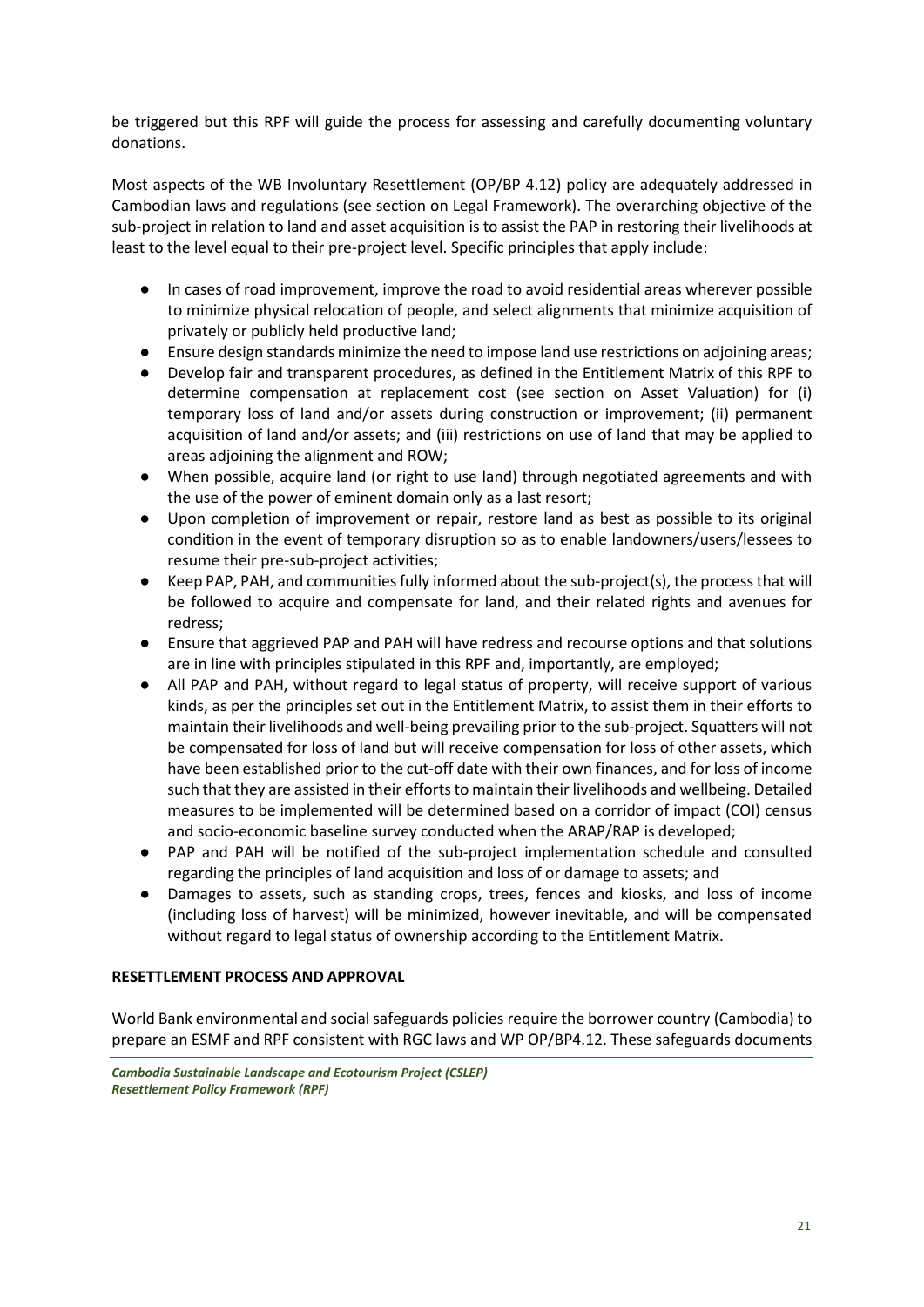must be prepared, publicly disclosed with free, prior and informed consultation undertaken to ensure proposed sub-project impacts (positive or adverse effects) are discussed before project appraisal. Once the specific proposed sub-project locations are known, if there is involuntary acquisition then an ARAP or RAP can be prepared as part of project implementation but before any works are undertaken. An ARAP is developed when a sub-project affects less than 200 people in terms of loss of assets, incomes, employment or business. However, a more extensive RAP is conducted when a sub-project will affect more than 200 people.

The RPF is focused on providing the necessary guidelines for the development of site-specific ARAP/RAPs (OP/BP 4.12) during proposed sub-project implementation. As previously noted, involuntary resettlement is not expected to occur as a result of the proposed sub-projects. However, involuntary land acquisition on a temporary or permanent basis may occur and, in this case, the RGC National Law on Expropriation (2010) and the World Bank safeguards policy (OP/BP 4.12) requires that an ARAP or RAP be developed to guide implementation.

In cases when land acquisition is related to road improvement, MRD, as the leading ministry, in association with relevant ministries such as the GDR of the MEF (secretariat of the Inter-Ministerial Resettlement Committee), provides the general direction for the planning of the relocation and acquisition process, ensures coordination between various stakeholders concerned with the subprojects including those directly connected with relocation and monitoring implementation. However, in cases relating to land acquisition as a result of other project subcomponents that are non-road improvement related, MOE will be the lead ministry and coordinate as above.

At commencement of sub-projects, stakeholders will be consulted to establish planning principles and work arrangements aimed at identifying and mitigating adverse social impacts induced by the subproject(s) initiatives and/or activities. The RP will obtain information through baseline surveys, valuation of properties, and a determination regarding compensation, whether in the context of temporary or permanent relocation and compensation or in the context of mitigating other subproject related social impacts.

In cases where an RP is needed, the RP preparation must include the following precepts for PAP and PAH so that they are:

- Informed about their options and rights pertaining to relocation and compensation;
- Consulted on, offered choices among, and provided with technically and economically feasible relocation and/or compensation alternatives; and
- Provided prompt and effective compensation at full replacement cost for losses of assets and access, which are attributable to the sub-project(s).

Adequate public consultation and participation are mandatory requirements of the RP process. In addition, PAP and PAH must be made aware of:

- Their options and rights pertaining to land donation, relocation and/or compensation;
- Specific technically and economically feasible options and alternatives for relocation or resettlement sites;

*Cambodia Sustainable Landscape and Ecotourism Project (CSLEP) Resettlement Policy Framework (RPF)*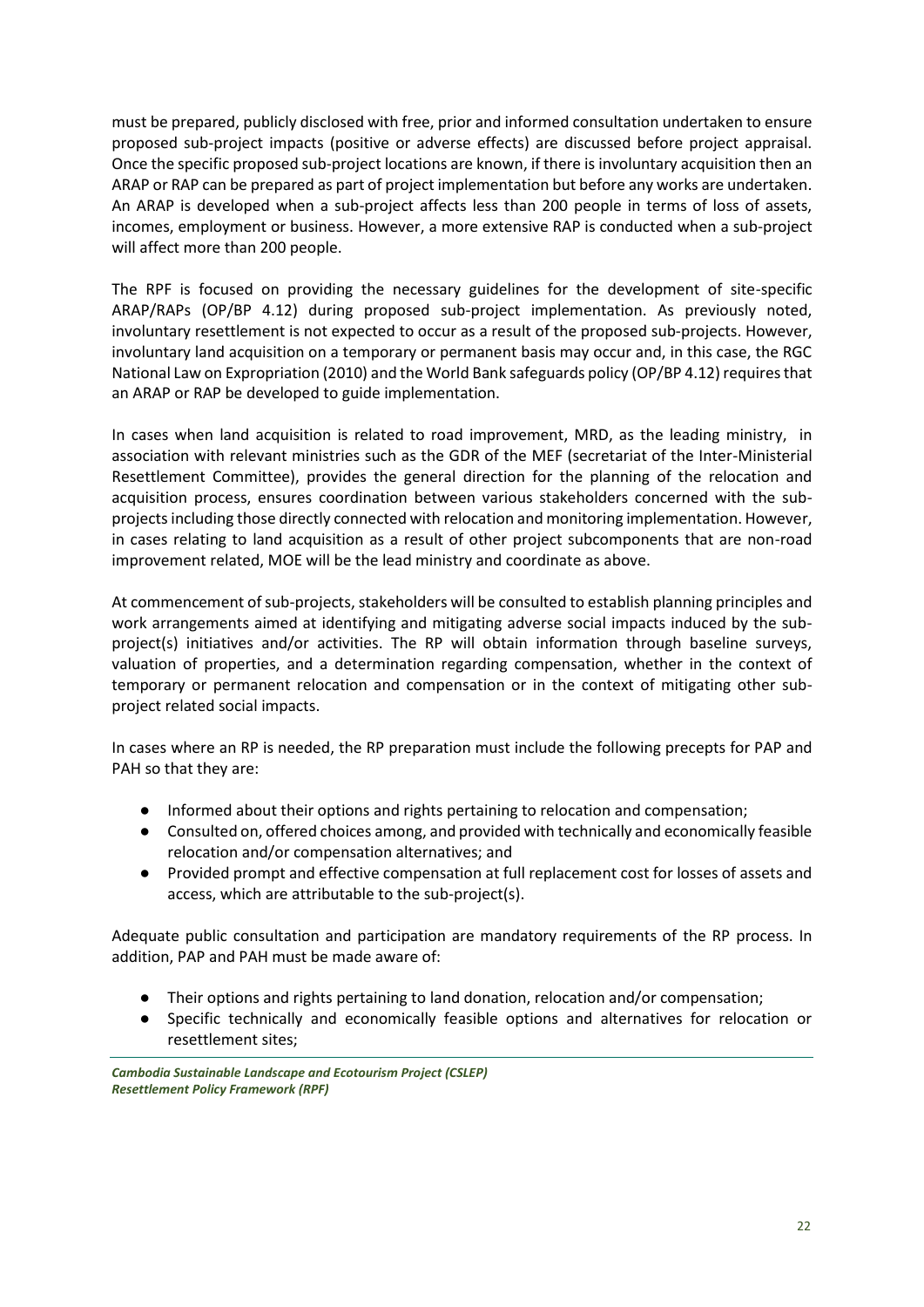- Process of and proposed dates for relocation, resettlement and/or compensation;
- Effective compensation rates at full replacement costs for loss of assets and services; and
- Proposed measures and costs to maintain or improve their standards of living and wellbeing.

As the designated implementing agency, MOE and/or MRD will have one Resettlement Specialist to work alongside the General Department of Resettlement (GDR) and the Project Coordination Office team. Among other duties, the role of the Resettlement Specialist would be to prepare the ARAPs and RAPs and assist GDR to monitor implementation of both the RPF and site-specific ARAPs and RAPs so as to ensure that appropriate actions are addressed in relation to potential voluntary land contribution, relocation and/or resettlement issues. In cases of voluntary contribution, ARAPs and RAPs will not need to be prepared but the process will need to be carefully documented. It will be important to use a participatory approach to engage stakeholders, civil society organizations (CSO) and PAP and PAH to ensure broad acceptance of the ARAP and RAP.

A screening and review process should be used for land contribution, relocation or resettlement, and a voluntary land contribution planning process, if applicable. The main purpose of utilizing a screening and review process is to identify land donations, relocation or resettlement, and/or other issues associated with proposed sub-projects and/or activities in their respective footprint. For optimum planning, screening should take place during the initial stages of the subcomponent planning process so that the Resettlement Specialist is well informed to develop the ARAP or RAP/documentation. The ARAP or RAP requires site-specific comprehensive information to identify the following parameters:

- Persons who will be affected (positively and adversely) by the sub-projects;
- Persons eligible for compensation and/or assistance; and
- Type of land contribution and assistance and/or assistance required.

Following completion, the ARAP or RAP will be submitted to IRC for approval and submitted to the World Bank.

The ARAP includes the following information: (i) brief description of the sub-projects, location and their impacts; (ii) consultation with PAP and PAH; (iii) baseline information of PAP and PAH; (iv) category of PAP and PAH by degree and type of impacts; (v) entitlement for compensation, allowances and rehabilitation or restoration assistance by category of impacts in a compensation matrix; (vi) information on relocation site, where applicable; (vii) institutional responsibilities for implementation and monitoring; (viii) grievance redress procedures; (ix) estimated cost of resettlement and yearly budget; and (x) time-bound plan for implementation.

Meanwhile a RAP would typically include the following: (i) brief description of the sub-projects, location and their impacts; (ii) principles and objectives governing resettlement preparation and implementation; (iii) legal framework; (iv) baseline information of PAP and PAH; (v) category of PAP and PAH by degree and type of impact(s); (vi) entitlement to compensation, allowances, and rehabilitation or restoration assistance by category of impacts in a compensation matrix; (vii) information on relocation site together with socio-economic conditions on the secondary PAP and PAH and host communities; (viii) institutional arrangement for planning and implementation; (ix) participatory procedures during planning and implementation; (x) grievance redress procedures; (xi)

*Cambodia Sustainable Landscape and Ecotourism Project (CSLEP) Resettlement Policy Framework (RPF)*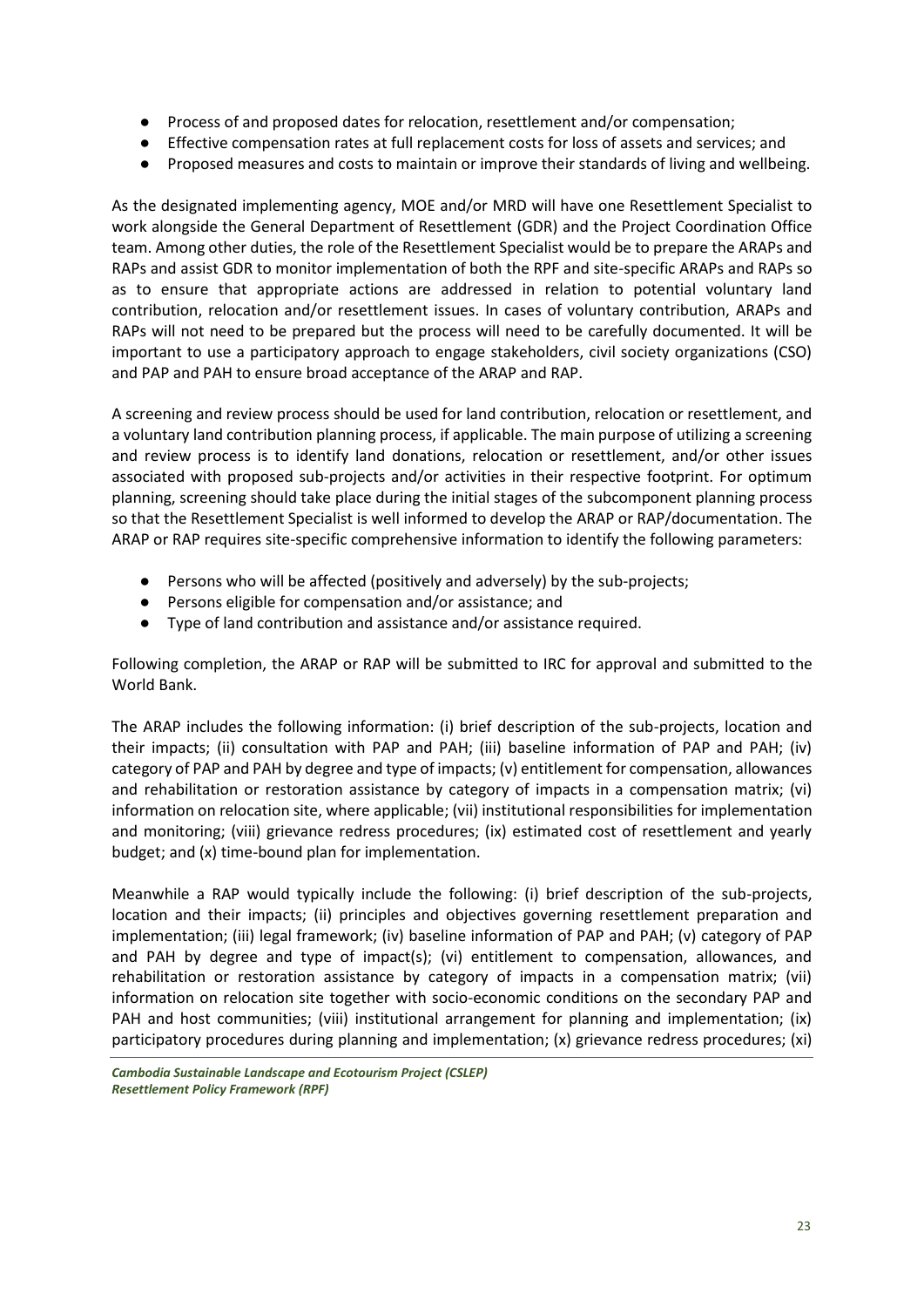estimated cost of resettlement and annual budget; (xii) time-bound action plan for implementation; and (xiii) internal and external monitoring procedures, including the terms of reference (TOR) for external monitoring.

### **CATEGORIES OF DISPLACED PERSONS**

CSLEP sub-projects requiring land acquisition will potentially have both positive and adverse (negative) impacts on people. For instance, in terms of road improvement, it is reasonable to presume that households, commercial enterprises and public infrastructure (e.g., schools, health clinics' boundary fences) whose properties encroach on the road alignment and ROW will potentially be affected adversely, if only in a minor way.

It is reasonable to assume that while the proposed sub-projects will have positive impacts on a large majority of the population, only a limited number of persons are likely to be negatively impacted by certain activities related to the implementation of the proposed sub-projects. The issue of concern here is to provide an estimation of the latter and the likely categories of displaced persons. However, as the location of the activities are currently unknown, providing a reasonable estimate of such persons or, who would be directly or indirectly affected for inclusion in the RPF is not possible at this stage. This determination will need to be conducted once the sub-projects location and extent of resettlement impacts are identified and prior to sub-project implementation.

Once the sub-project locations are known and land acquisition or any associated impacts are identified, resettlement planning should begin. In cases where involuntary land acquisition is necessary, MOE/MRD shall work closely with MEF-GDR, who is the lead agency for donor-related land acquisition involuntary resettlement. A census survey to identify and enumerate all PAPs, and a socioeconomic survey to determine the range and scope of impacts in the affected area will be carried out by the IRC working group in close coordination with the MOE/MRD and the provincial resettlement sub-committee working group during the implementation stage. The census survey must cover 100 percent of the persons to be displaced, whereas the socio-economic survey may be undertaken on a random sample basis. The surveys, which may be undertaken separately or simultaneously, determine whether a RAP or ARAP is necessary.

Although all of the activities have the potential to affect all categories of people in the respective locations (whether categorized by race, religion, ethnicity, gender, age, economic status, land tenure or other), only the activities that require relocation either on a temporary or permanent basis are considered to have the potential of causing serious displacement problems. The RPF recognizes that certain social groups may be less able to restore their living conditions, livelihoods and income levels and therefore, are at greater risk of impoverishment when their land and other assets are affected. During the RAP social assessment, the sub-project will identify any specific needs or concerns that need to be considered for the vulnerable groups such as landless, poor, and households headed by women, disabled, elderly or children without means of support, or indigenous groups. The vulnerability of each group will be identified and assessed during the socioeconomic survey. Gender integration will be considered during the planning and implementation of the ESMF, RPF, and Indigenous Peoples Planning Framework (IPPF) processes.

*Cambodia Sustainable Landscape and Ecotourism Project (CSLEP) Resettlement Policy Framework (RPF)*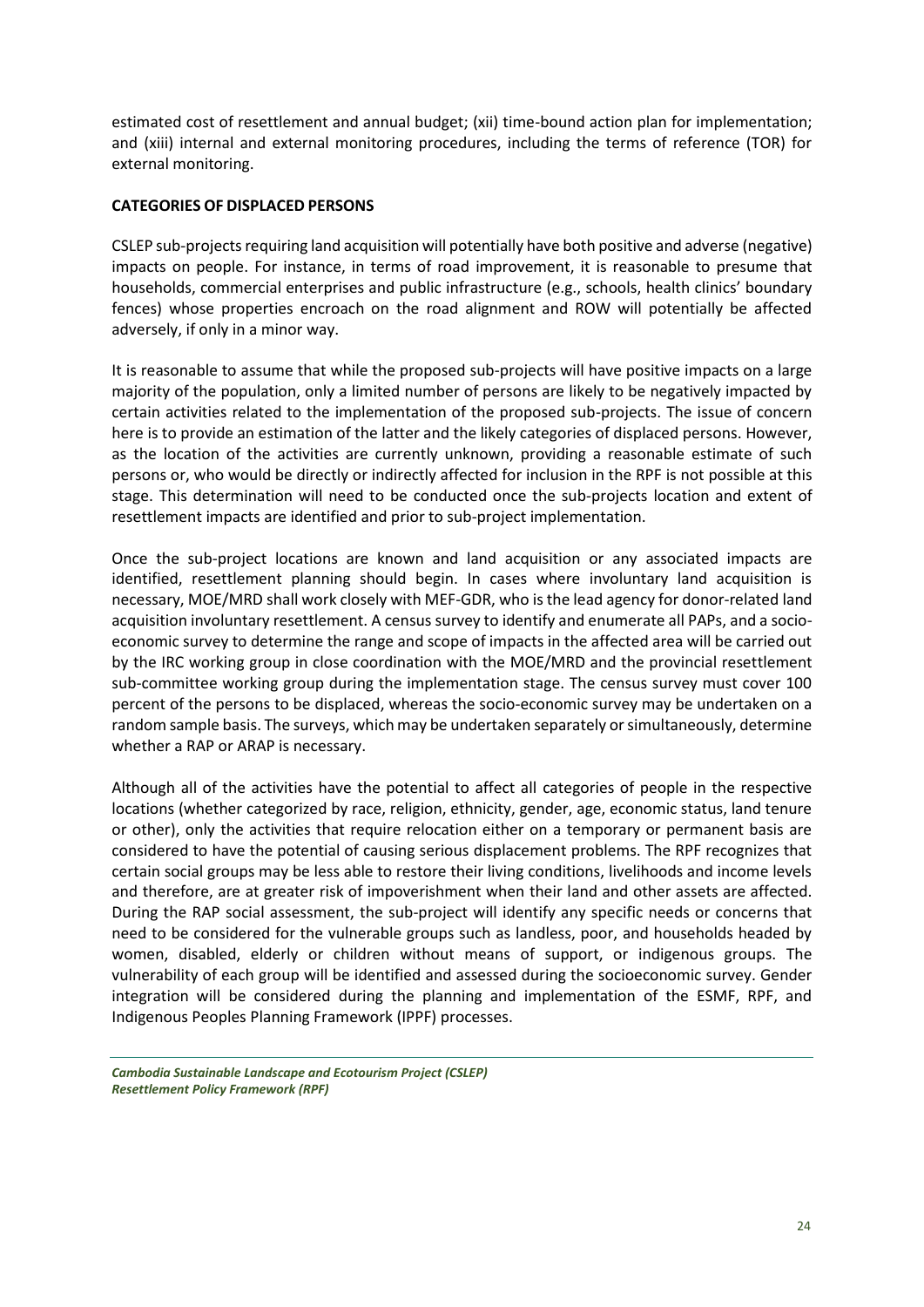#### **DISPLACED PERSONS' ELIGIBILITY CRITERIA**

All PAP and PAH comprised of different populations (i.e., ethnic minorities and vulnerable groups, etc.) will be provided with compensation and/or assistance if: (i) their land area is affected; (ii) income source is adversely affected; (iii) houses partially or fully demolished; and (iv) other assets (i.e., crops, trees, and facilities) or access to these properties will be reduced or damaged due to land acquisition. Lack of legal documents of their customary rights or occupancy certificates will not affect their eligibility for compensation.

Displaced persons may be classified in one of the following three groups:

- a) Those who have formal legal rights to land (including customary and traditional rights recognized under the laws of the country), will be entitled to compensation for the land they lose, all assets affixed to the land, as well as income restoration measures if they have permanently lost their sources of income or livelihoods;
- b) Those who do not have formal legal rights to land at the time the census begins but have a claim to such land or assets (e.g. soft titles)—provided that such claims are recognized under the laws of the country or become recognized through a process identified in the ARAPs and RAPs will be entitled to compensation for the land they lose, all assets affixed to the land, as well as income restoration measures if they have permanently lost their sources of income or livelihoods; and
- c) Those who have no recognizable legal right or claim to the land they are occupying, will be entitled to all assets affixed to the land, as well as income restoration measures if they have permanently lost their sources of income or livelihoods.

Persons covered under a) and b) are provided compensation for the land they lose, and other assistance in accordance with paragraph 6 of OP/ BP 4.12. Persons covered under c) are provided resettlement assistance in lieu of compensation for the land they occupy, and other assistance, as necessary, to achieve the objectives set out in this policy, if they occupy the sub-project area prior to a cut-off date established by the borrower and acceptable to the Bank. Persons who encroach on the area after the cut-off date are not entitled to compensation or any other form of resettlement assistance.

Two forms of acquisition of land will be considered under the sub-project including:

- Voluntary Land Contributions: will be accepted if they are free, prior and informed consultation process is adhered to and if the situation is well documented by local authorities. As such, PAP and PAH have the right to make a contribution of land or other assets of their own volition without seeking or being given any form of compensation. These situations can be justified because the proposed sub-projects will likely directly benefit the PAP and PAH. Voluntary contribution of land is not allowed if impacts is greater than 10% of the total land area or productive assets. In this case a RAP is not needed but there should be proper documentation of the land donation as per the guidelines found in this RPF;
- Involuntary Land Acquisition and Resettlement: persons who contribute land or other assets have the right to seek and receive compensation. In such cases, the sub-project authorities will ensure that ARAPs and RAPs based on this RPF are agreed to before works are undertaken.

*Cambodia Sustainable Landscape and Ecotourism Project (CSLEP) Resettlement Policy Framework (RPF)*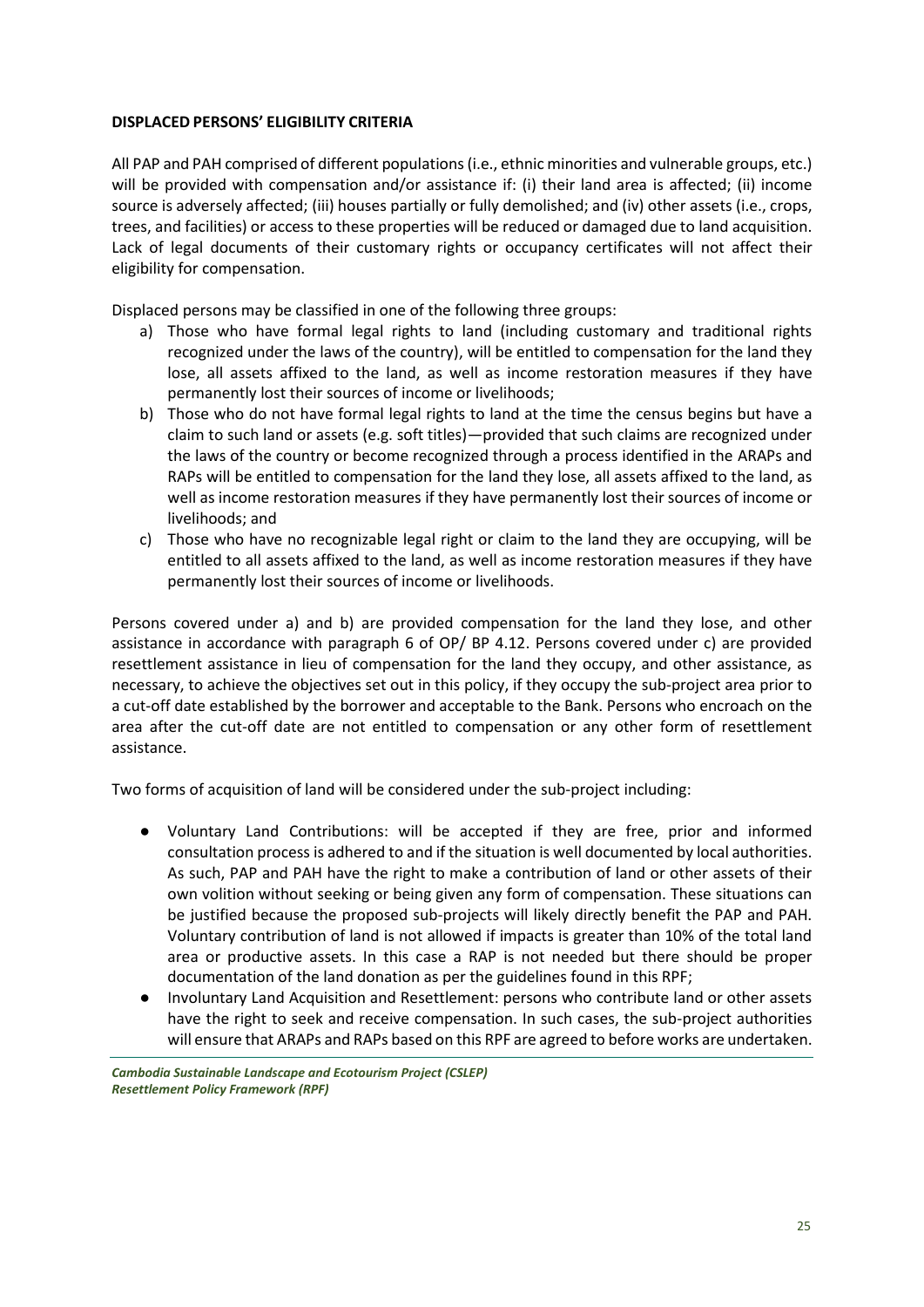This RPF applies to all proposed sub-projects in the CSLEP funded by the World Bank. The policy applies to all PAP/PAH regardless of the number or the severity of the induced impact.

As mentioned, particular attention is to be given to the needs of different populations, including ethnic minorities and vulnerable groups and, if appropriate, linkages should be made to the Indigenous Peoples Planning Framework (IPPF).

### **LEGAL FRAMEWORK ASSESSMENT**

The following is a list of some of the laws and decrees most relevant to land acquisition and resettlement in the Kingdom of Cambodia.

- Standard Operating Procedures for Externally Financed Projects in Cambodia- Land Acquisition and Involuntary Resettlement (2018)
- Law on Environmental Protection and Natural Resources Management (1996);
- Land Law (2001);
- Law on Protected Area (2008);
- Law on Biosafety (2008);
- National Law on Expropriation (2010);
- Sub-Decree on Social Land Concession (2003):
- Sub-Decree on EIA Process (1999)
- Circular No. 02 (2007);
- Sech Kdey Prakas No.6, entitled "Measures to Crack down on Anarchic Land Grabbing and Encroachments", sets ROW for road and railway. In support of this Sech Kdey Prakas, MEF on 6 April 2000 issued Decree No.961 prohibiting compensation for structures and other assets located in the ROWs. Some road dimensions are modified by the Sub-decree No.197 adopted on 23 November 2009 on management of ROW along the national road (NR) and railway in Cambodia. Table 1 illustrates criteria for determining ROW;
- Ministry of Economy and Finance (MEF) Circular No. 006 (2014):
- Circular No. 02 dated on February 26th, 2007 stated clearly that (i) illegal occupants of state land have no right to compensation and can be punished in accordance to the land law 2001; and (ii) illegal occupants who are poor, landless, and belong to a vulnerable group can be provided a plot of land; and
- MEF Circular No.006 on the Resettlement Implementation Procedure for development projects dated on April 2nd, 2014. This new circular detail the administrative management and roles/responsibilities of relevant implementing agencies and provinces in implementing the resettlement for development projects.

#### **Table 1 Road and Railways ROW Dimensions**

*Cambodia Sustainable Landscape and Ecotourism Project (CSLEP) Resettlement Policy Framework (RPF)*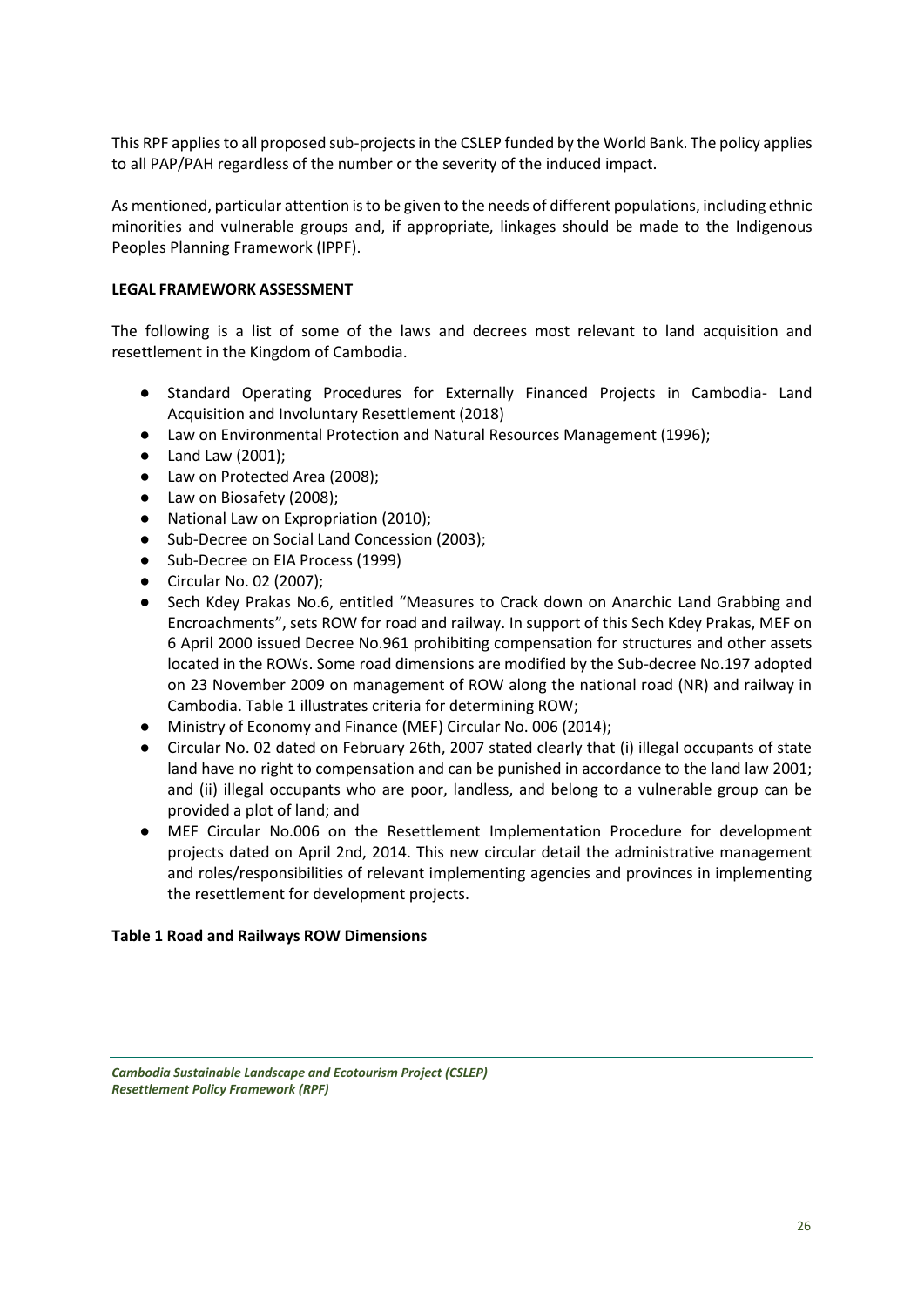| <b>Road Category</b>               | <b>ROW Dimensions under Prakas</b> | <b>ROW Dimensions under</b> |
|------------------------------------|------------------------------------|-----------------------------|
|                                    | <b>No.06</b>                       | Sub-decree No.197           |
| NR-1, 4, and 5                     | 30 meters (m) from the centreline  | 30 m from the centreline    |
| Other 1-digit NRs                  | 25 m from the centreline           | 30 m from the centreline    |
|                                    |                                    |                             |
| 2-digit NRs                        | 25 m from the centreline           | 25 m from the centreline    |
| Provincial roads                   | 20 m from the centreline           | not specified               |
| Commune roads                      | 10 m from the centreline           | not specified               |
| Railway outside city, province and | 30 m from the centreline           | 30 m from the centreline    |
| crowned place                      |                                    |                             |
| Railways in forest area            | 100 m from the centreline          | from the centreline         |

The Constitution of Cambodia has provisions for land acquisition for public purposes. Article 44 states that "right to confiscate properties from any person shall be exercised only in the public interest as provided by law and shall require fair and just compensation in advance". Article 44 of the Constitution underlines the importance of providing "fair and just" compensation for cases when land acquisition is necessary. Some protection for vulnerable groups is also specified in Article 73: "The State shall give full consideration to children and mothers. The State shall establish nurseries and help support women and children who have inadequate support" and Article 74: "The State shall assist the disabled and the families of combatants who sacrificed their lives for the nation".

The World Bank states that economic development requires, to varying degrees, providing infrastructure and facilities that improve livelihoods and wellbeing through the expansion of economic opportunities. The World Bank investment projects must pass the litmus test of its own environment and social safeguards policies and the borrower country for a sub-project to receive funding. These safeguards policies help decision-makers to identify, avoid, minimize or mitigate harms to people and their environment. The World Bank safeguards policies also require borrower governments to address specific environmental and social risks as a prerequisite to obtaining World Bank financing for development projects.

Land acquisition and involuntary resettlement (LAR) becomes necessary when the Royal Government of Cambodia (RGC) undertakes an infrastructure investment project for the development of the economy and the interest of its people. This Standard Operating Procedures (SOP) Manual for LAR reflects RGC's laws and regulations relating to the acquisition of land and the involuntary resettlement of affected persons and the safeguard policies and procedures of Development Partners (DPs) as applied to public infrastructure investment projects. Where appropriate, the SOP includes references to international good practices in resettlement planning, implementation, monitoring and reporting.

The purpose of this SOP is to increase awareness and serve as a source of reference and guidelines for the planning and implementation of LAR activities that become necessary when an infrastructure investment project is planned and implemented under financial support from DPs. The SOP will ensure that all safeguard matters relating to LAR are addressed in a consistent, transparent and fair manner with due regard to the national laws, regulations and the safeguard policies and procedures of DPs for the economic wellbeing of the people of Cambodia. Paying attention to LAR concerns is essential to

*Cambodia Sustainable Landscape and Ecotourism Project (CSLEP) Resettlement Policy Framework (RPF)*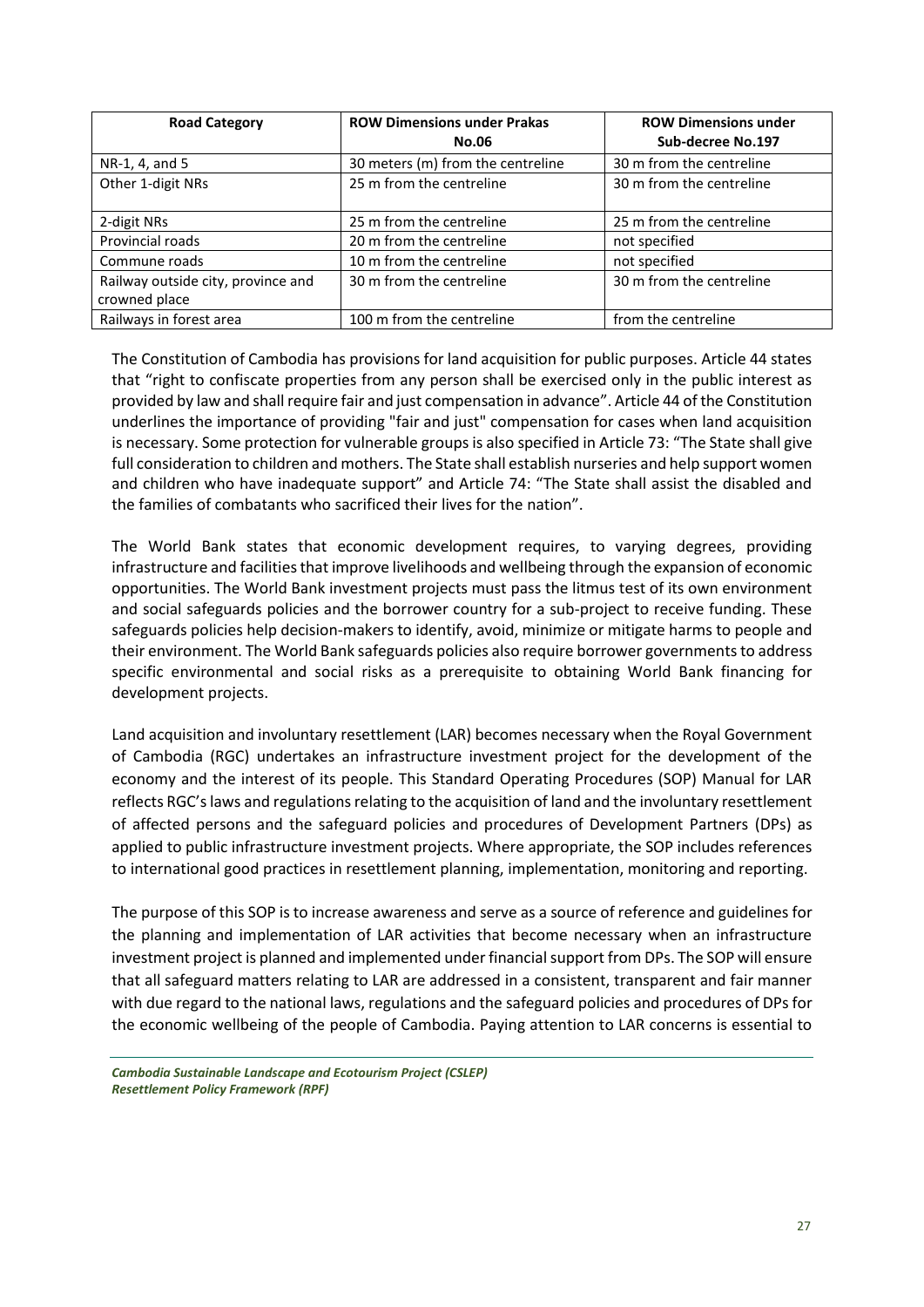ensure that the investment project is designed, prepared and implemented in a timely, efficient and effective manner to realize the intended economic and financial benefits to the people of Cambodia. Moreover, SOP is used to fill the gap between the RGC law and regulation and the development partner policy.

### **GAP ANALYSIS**

| Items with                                                                                            | <b>RGC Legislation</b>                                                                                                                                                                                                                                                                   | <b>WB OP 4.12</b>                                                                                                                                                                                                                                                                                                                                                                                                                                                                               | <b>Measures to Address</b>                                                                                                                                                                                                                                                                                                                                                                                                                                                                 |
|-------------------------------------------------------------------------------------------------------|------------------------------------------------------------------------------------------------------------------------------------------------------------------------------------------------------------------------------------------------------------------------------------------|-------------------------------------------------------------------------------------------------------------------------------------------------------------------------------------------------------------------------------------------------------------------------------------------------------------------------------------------------------------------------------------------------------------------------------------------------------------------------------------------------|--------------------------------------------------------------------------------------------------------------------------------------------------------------------------------------------------------------------------------------------------------------------------------------------------------------------------------------------------------------------------------------------------------------------------------------------------------------------------------------------|
| Difference                                                                                            |                                                                                                                                                                                                                                                                                          |                                                                                                                                                                                                                                                                                                                                                                                                                                                                                                 | <b>Differences</b>                                                                                                                                                                                                                                                                                                                                                                                                                                                                         |
| Eligibility for<br>compensation<br>and assistance<br>does not<br>include APs<br>without land<br>title | Illegal occupants are<br>not entitled to<br>compensation due to<br>violation on declared<br>land use plan; or if<br>they have constructed<br>without permit or have<br>encroached on<br>demarcated land for<br><b>ROW</b>                                                                | Those without titles to land or any<br>recognizable legal rights to land are<br>eligible for resettlement assistance<br>and compensation for loss of non-<br>land assets. PAPs (Project Affected<br>Persons) should be assisted in their<br>efforts to improve their livelihoods<br>and standards of living or at least to<br>restore them, in real terms, to pre<br>displacement levels or to levels<br>prevailing prior to the beginning of<br>project implementation, whichever<br>is higher | · All APs are eligible for<br>resettlement assistance and<br>compensation for loss of<br>non-land assets.<br>· PAPs will be assisted in<br>their efforts to improve their<br>standards of living as per WB<br>policy.<br>The<br>Standard<br>Operating<br>Procedures (SOP) of the RGC<br>includes provisions to assist<br>PAPs/PAHs in their efforts to<br>maintain their livelihoods<br>and well-being prevailing<br>prior to the sub-project,<br>including those without legal<br>rights. |
| No<br>compensation<br>for those<br>illegally settled<br>on the ROW or<br>structures in<br>the ROW.    | Individuals who have<br>illegally occupied the<br>ROW or public<br>properties are not<br>entitled to any<br>compensation or<br>support.<br>Article 19 [Land Law]:<br>"any illegal and<br>intentional or deceitful<br>acquisition of the<br>public domain of the<br>State or public legal | All affected households including<br>those without titles or are within the<br>ROW are eligible to resettlement<br>assistance and compensation for<br>loss of non-land-based assets in<br>order to support them to improve<br>their livelihoods and standards of<br>living or at least to restore them, in<br>real terms, to pre-displacement<br>levels or to levels prevailing prior to<br>the beginning of project<br>implementation, whichever is<br>higher.                                 | Based on the SOP support<br>will be provided to all<br>PAPs/PAHs, including those<br>without legal rights in order<br>to support them to improve<br>their livelihoods and<br>standards of living or at<br>least to restore them in line<br>with WB policy. This may<br>include additional assistance<br>to vulnerable APs.<br>Based on SOP RGC will<br>provide compensation for<br>legal and illegal structures at                                                                         |

### **Gaps between the National Legal and Regulatory Framework and the Requirements of OP 4.12**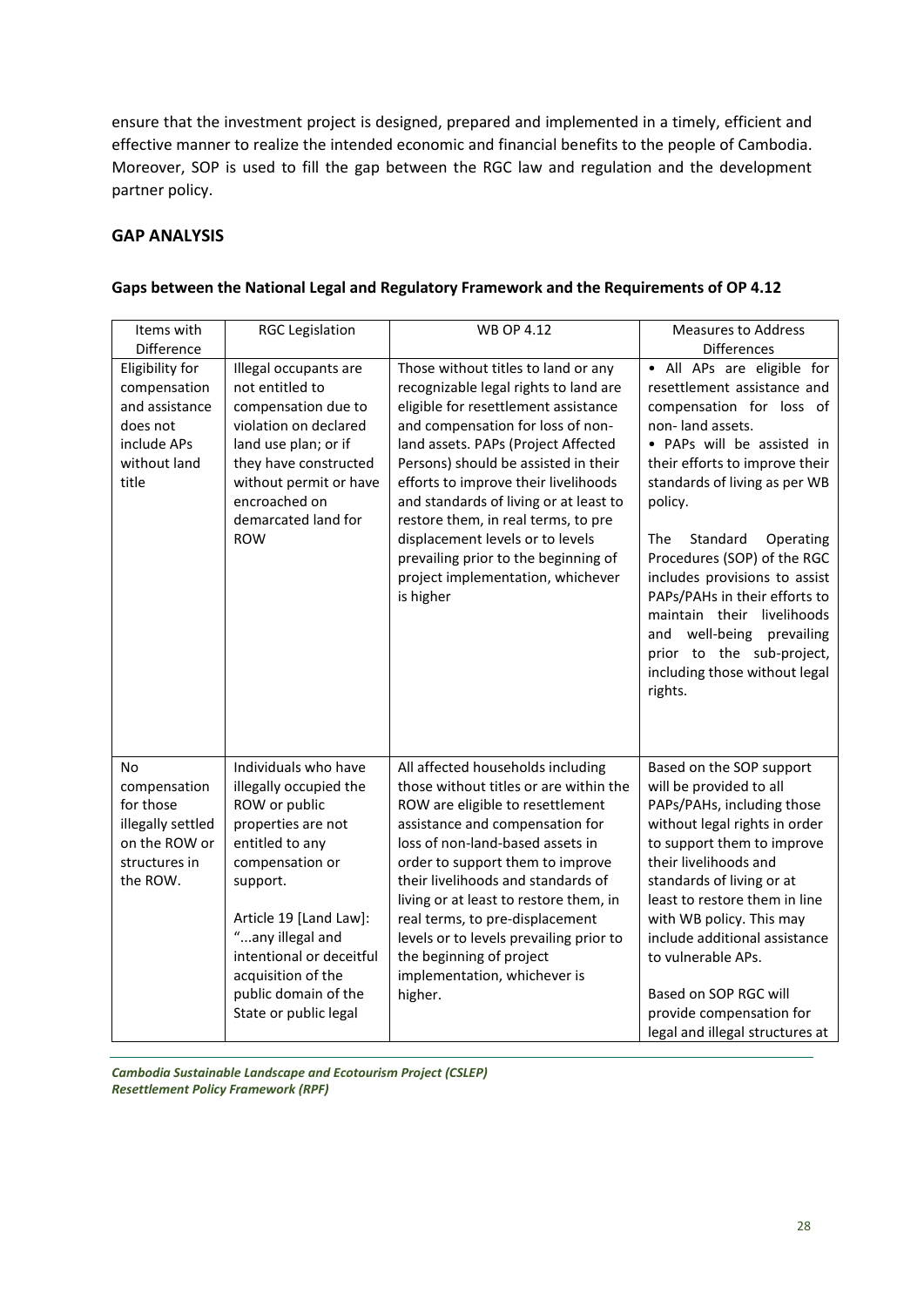| Items with                                | <b>RGC Legislation</b>                                                                                                                                                                                                                                                                                                                     | <b>WB OP 4.12</b>                                                                                                                                                                                 | <b>Measures to Address</b>                                                                                                                                                                                                                                                                               |
|-------------------------------------------|--------------------------------------------------------------------------------------------------------------------------------------------------------------------------------------------------------------------------------------------------------------------------------------------------------------------------------------------|---------------------------------------------------------------------------------------------------------------------------------------------------------------------------------------------------|----------------------------------------------------------------------------------------------------------------------------------------------------------------------------------------------------------------------------------------------------------------------------------------------------------|
| Difference                                |                                                                                                                                                                                                                                                                                                                                            |                                                                                                                                                                                                   | <b>Differences</b>                                                                                                                                                                                                                                                                                       |
|                                           | entity shall be<br>punished"<br>Article 23<br>[Expropriation Law]:<br>"The owner and/or the<br>rightful owner has the<br>right to compensation<br>for actual damages<br>commencing from the<br>last date of declaration<br>of expropriation (cut-<br>off date) for which<br>they are entitled to fair<br>and just<br>compensation.         | Compensation at full cost for all<br>structures regardless of legal status<br>of the PAP's land and structure.                                                                                    | replacement cost without<br>deduction or depreciation of<br>salvage materials plus<br>transport allowance.                                                                                                                                                                                               |
|                                           | According to MEF<br>Decision No. 961, the<br>RGC will not spend<br>national budget to<br>make payments for<br>structures or other<br>items located on the<br>RGC claimed rights of<br>way, i.e. ROW for<br>roads and railroads.                                                                                                            |                                                                                                                                                                                                   |                                                                                                                                                                                                                                                                                                          |
|                                           |                                                                                                                                                                                                                                                                                                                                            |                                                                                                                                                                                                   |                                                                                                                                                                                                                                                                                                          |
| Calculating<br>compensation<br>for assets | Article 22<br>[Expropriation Law]:<br>"Financial<br>compensation given to<br>the property owner<br>and/or rightful owner<br>shall be based on a<br>market price or<br>replacement price on<br>the date of declaration<br>of the expropriation.<br>The market price or<br>the replacement price<br>shall be determined by<br>an independent | Compensation for lost land and<br>other assets should be paid at full<br>replacement costs, without<br>deduction or depreciation of salvage<br>materials, interest payments,<br>registration etc. | Based on the SOP, this RPF<br>includes provisions for<br>providing compensation at<br>full replacement cost<br>following the completion of<br>a replacement cost study, in<br>line with WB policy, without<br>deduction or depreciation of<br>salvage materials, interest<br>payments, registration etc. |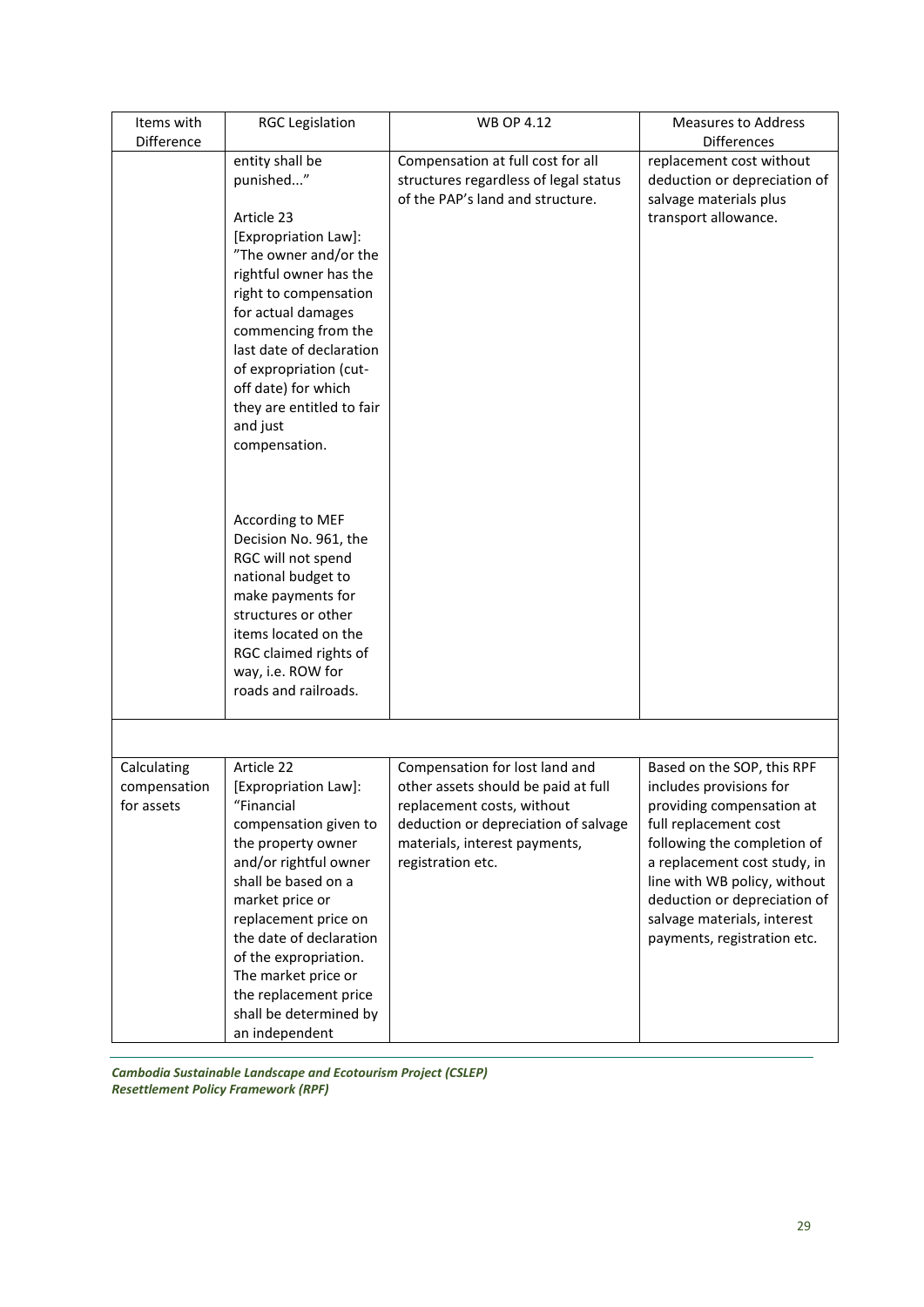| Items with     | <b>RGC Legislation</b>                  | <b>WB OP 4.12</b>                | <b>Measures to Address</b>  |
|----------------|-----------------------------------------|----------------------------------|-----------------------------|
| Difference     |                                         |                                  | <b>Differences</b>          |
|                | committee or agent                      |                                  |                             |
|                | selected by the                         |                                  |                             |
|                | Expropriation                           |                                  |                             |
|                | Committee."                             |                                  |                             |
| Loss of income | Article 29                              | Loss of income sources should be |                             |
| sources        | [Expropriation Law]:                    | compensated (whether or not the  | Based on SOP, relocating    |
|                |                                         | affected persons must move to    | shop will receive one-time  |
|                | A lessee who is holding                 | another location)                | cash assistance and renter  |
|                | a proper lease                          |                                  | will receive i) transport   |
|                | agreement is entitled                   |                                  | allowance, ii) disruption   |
|                | to compensation for                     |                                  | allowance, and iii) rental  |
|                | disruptions arising                     |                                  | allowance. In addition, the |
|                | from dismantling                        |                                  | standard operating          |
|                | equipment and                           |                                  | procedures include          |
|                | transporting it to a                    |                                  | provisions for livelihood   |
|                | relocation site.                        |                                  | restoration measures to     |
|                |                                         |                                  | assist PAPs to restore      |
|                | The immovable                           |                                  | incomes to at least pre-    |
|                | property's lessee who                   |                                  | project levels.             |
|                | is operating a business                 |                                  |                             |
|                | shall have access to                    |                                  |                             |
|                | compensation for                        |                                  |                             |
|                | effects on the business                 |                                  |                             |
|                | and to just and fair                    |                                  |                             |
|                | additional                              |                                  |                             |
|                | compensation for the                    |                                  |                             |
|                | capital actually                        |                                  |                             |
|                | invested for the                        |                                  |                             |
|                | business operation.<br>The compensation |                                  |                             |
|                | shall commence from                     |                                  |                             |
|                | the date of the                         |                                  |                             |
|                | declaration on an                       |                                  |                             |
|                | expropriation project.                  |                                  |                             |
|                |                                         |                                  |                             |
|                | For the expropriation                   |                                  |                             |
|                | of a location where a                   |                                  |                             |
|                | business is in                          |                                  |                             |
|                | operation, the owner                    |                                  |                             |
|                | is entitled to support                  |                                  |                             |
|                | of additional                           |                                  |                             |
|                | compensation at a fair                  |                                  |                             |
|                | and just rate for the                   |                                  |                             |
|                | cost of the property                    |                                  |                             |
|                | that is actually                        |                                  |                             |
|                | affected, commencing                    |                                  |                             |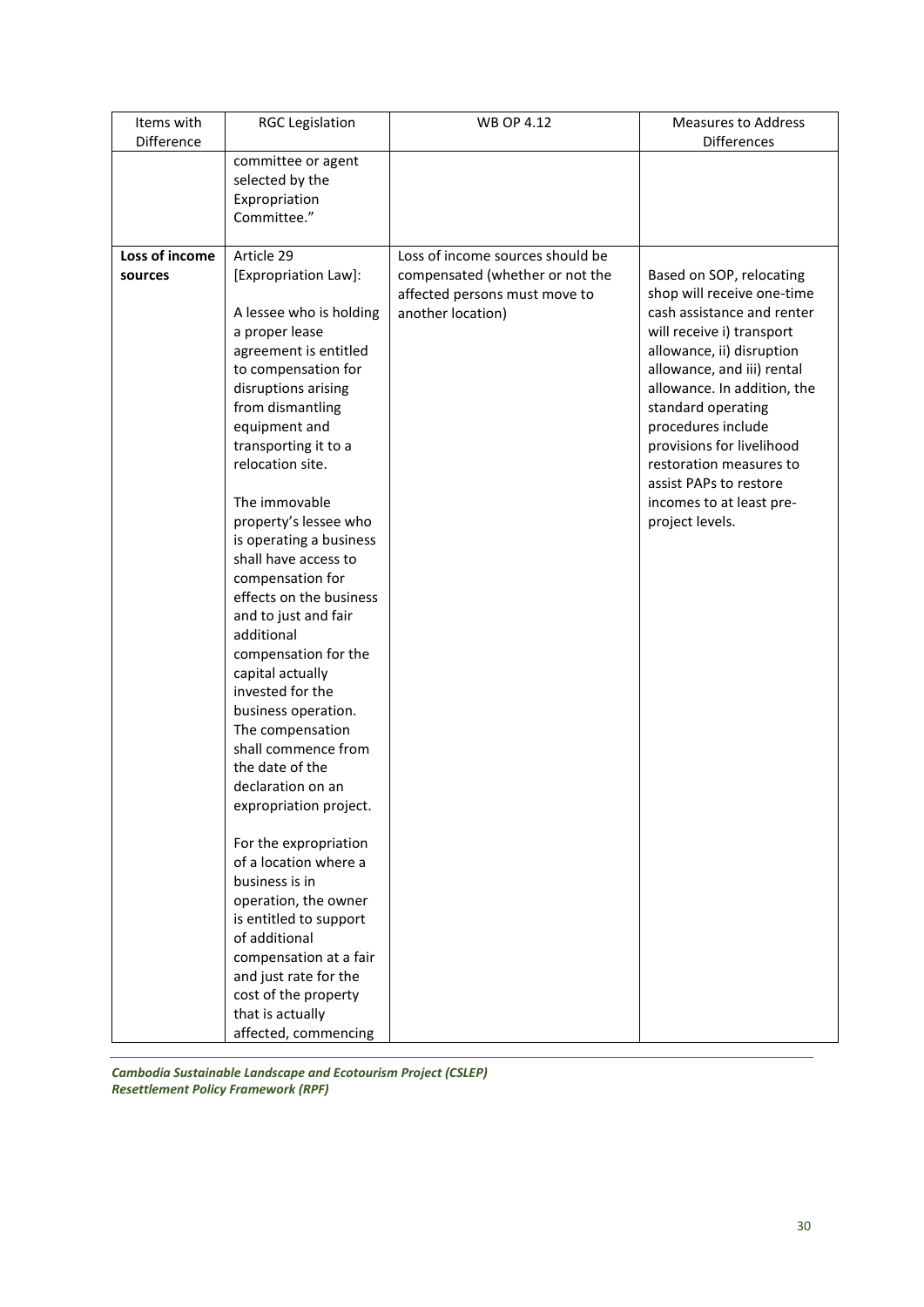| Items with                                  | <b>RGC Legislation</b>                                                                                                                                                                                                                                                                                                                                                                                                                                                       | <b>WB OP 4.12</b>                                                                                                                                                                                                                                                                         | <b>Measures to Address</b>                                                                                                                                                                                                                                                                                                                   |
|---------------------------------------------|------------------------------------------------------------------------------------------------------------------------------------------------------------------------------------------------------------------------------------------------------------------------------------------------------------------------------------------------------------------------------------------------------------------------------------------------------------------------------|-------------------------------------------------------------------------------------------------------------------------------------------------------------------------------------------------------------------------------------------------------------------------------------------|----------------------------------------------------------------------------------------------------------------------------------------------------------------------------------------------------------------------------------------------------------------------------------------------------------------------------------------------|
| Difference                                  |                                                                                                                                                                                                                                                                                                                                                                                                                                                                              |                                                                                                                                                                                                                                                                                           | <b>Differences</b>                                                                                                                                                                                                                                                                                                                           |
|                                             | from the date of the<br>declaration of the<br>expropriation.                                                                                                                                                                                                                                                                                                                                                                                                                 |                                                                                                                                                                                                                                                                                           |                                                                                                                                                                                                                                                                                                                                              |
| Unregistered<br>businesses.                 | Recognizes businesses<br>or economic entities<br>only if they hold a<br>business certificate<br>(i.e. excludes non-<br>registered businesses).                                                                                                                                                                                                                                                                                                                               | For non-land assets, all eligible<br>affected households, whether titled,<br>legitimate, or non-titled need to be<br>compensated at replacement cost<br>through cash or replacement assets.<br>Included among these AHs are<br>renters of buildings or tenants of<br>affected businesses. | Inclusion of those who are<br>economically displaced,<br>even those who are not<br>formally registered (e.g.<br>unregistered, businesses,<br>employees without labor<br>contracts). All affected<br>persons will be assisted to<br>ensure that their income<br>sources are restored to at<br>least pre-project levels.                       |
| Livelihood<br>restoration<br>and assistance | The government has<br>no clear policy in this<br>regard                                                                                                                                                                                                                                                                                                                                                                                                                      | Provision of livelihood restoration<br>and assistance to achieve the policy<br>objectives.                                                                                                                                                                                                | Based on SOP and Income<br>Restoration Program will be<br>provided<br>order<br>in<br>to<br>reestablish<br>of<br>sources<br>livelihoods for those APs<br>who have lost their sources<br>of livelihood. TOR is included<br><b>RAP</b><br>and<br>contracted<br>in<br>agency is carried out to<br>implement the IRP under<br>supervision of IRC. |
| <b>Consultation</b><br>and disclosure       | Article 16<br>[Expropriation Law]: In<br>conducting this survey,<br>the Expropriation<br>Committee shall<br>arrange a public<br>consultation with the<br>authorities at capital,<br>provincial, municipal,<br>district, khan levels,<br>and with the commune<br>and Sangkat councils<br>and village<br>representatives or the<br>communities affected<br>by the expropriation in<br>order to give them<br>clear and specific<br>information and to<br>have opinions from all | Participation in resettlement<br>planning and implementation,<br>specially confirming the eligibility<br>criteria for compensation and<br>assistance, and access to Grievances<br><b>Redress Mechanisms</b>                                                                               | While largely similar, based<br>on SOP there will be<br>consultations with PAPs at<br>various stages including<br>during RAP preparation to<br>confirm eligibility criteria<br>and discuss entitlement<br>matrix, as well as to<br>introduce GRM.<br>Consultations will continue<br>through resettlement plan<br>implementation,             |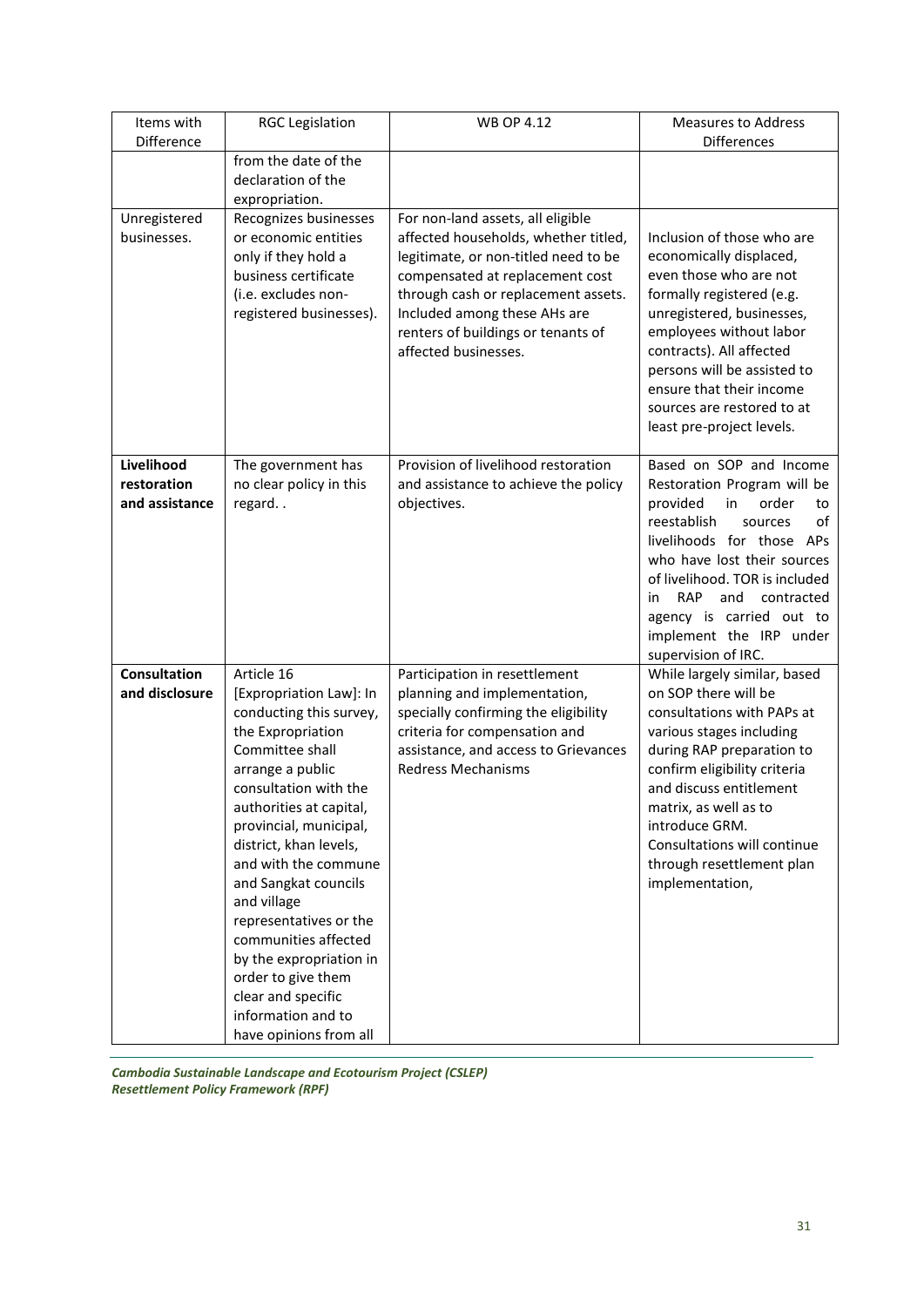| Items with<br>Difference | <b>RGC Legislation</b>                                                                                                                                                                                                                                             | <b>WB OP 4.12</b>                                                                                                                                                           | <b>Measures to Address</b><br>Differences                                                                                                                                                                                                                                                                                |
|--------------------------|--------------------------------------------------------------------------------------------------------------------------------------------------------------------------------------------------------------------------------------------------------------------|-----------------------------------------------------------------------------------------------------------------------------------------------------------------------------|--------------------------------------------------------------------------------------------------------------------------------------------------------------------------------------------------------------------------------------------------------------------------------------------------------------------------|
|                          | concerned parties<br>about the proposal for<br>a public physical<br>infrastructure project.<br>Grievance redress<br>mechanism is stated in<br>the Expropriation Law.                                                                                               |                                                                                                                                                                             |                                                                                                                                                                                                                                                                                                                          |
| Land Valuation           | The price for land                                                                                                                                                                                                                                                 | Independent/qualified land                                                                                                                                                  | SOP<br><b>Based</b><br>on<br>an                                                                                                                                                                                                                                                                                          |
|                          | compensation is<br>calculated based on<br>the prevailing cost of<br>land at the time of<br>land acquisition. Land<br>payment is usually<br>based on negotiated<br>price between land<br>owner and the<br>government "willing<br>buyer-willing seller"<br>approach. | appraiser should be engaged who<br>has working knowledge on property<br>valuation and that the appraisal<br>methodology used is consistent with<br>international standards. | independent/qualified<br>land<br>appraiser will be engaged to<br>conduct the replacement<br>cost study during the DMS<br>for the project and the result<br>of the replacement cost<br>be will<br>studv<br>used for<br>preparation of resettlement<br>plan(s) and to compensation<br>for the affected land and<br>assets. |

### **VOLUNTARY DONATION, REPLACEMENT COST AND ASSET VALUATION**

#### *VOLUNTARY DONATION*

The sub-projects may impact PAP directly or indirectly and it may not be possible to eliminate the need for acquisition of land. Although involuntary resettlement is not expected during proposed subproject implementation, it is possible that local communities and households elect to make a voluntary contribution of affected land without compensation. In this case, the sub-project must address the issue of voluntary donation. This would only be acceptable only when benefits to PAP households can be assured, and if the impact is less than 10% of the total land area. The process of consultation with potential contributors should be conducted in an open and transparent manner with decisions regarding voluntary contributions based on free, prior and informed consultation by PAP households.

*Cambodia Sustainable Landscape and Ecotourism Project (CSLEP) Resettlement Policy Framework (RPF)*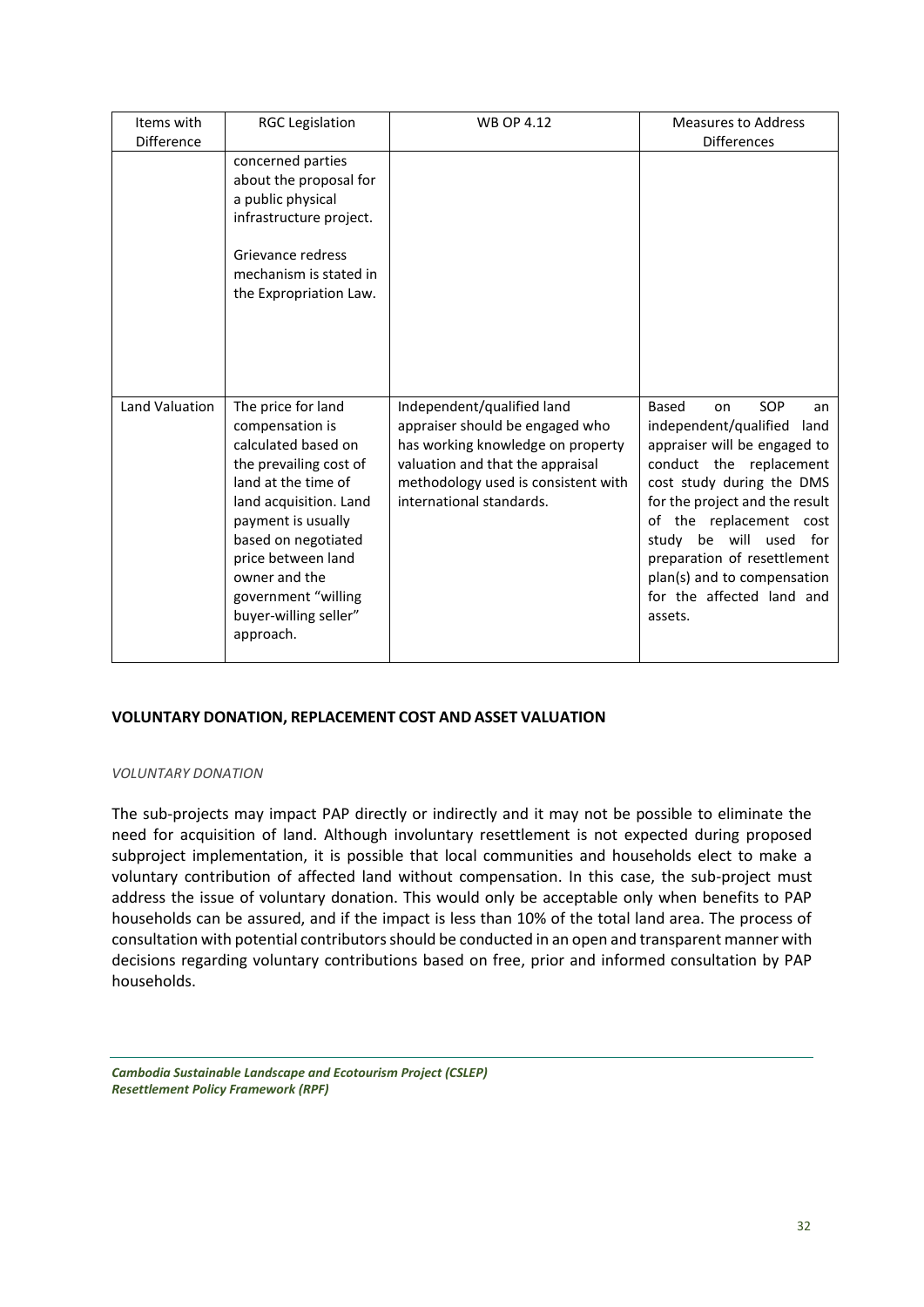#### *REPLACEMENT COST AND ASSET VALUATION*

Replacement cost is the method of valuation of assets, which determines the amount of compensation sufficient to replace lost assets, including any necessary transaction costs. Compensation at replacement cost is defined as follows:

- For agricultural land, it is the pre-project or pre-displacement, whichever is higher, market value of land of equal productive potential or use located in the vicinity of the affected land, plus the cost of preparing the land to levels similar to those of the affected land, plus the cost of any registration and transfer taxes.
- For land in urban areas, it is the pre-displacement market value of land of equal size and use, with similar or improved public infrastructure facilities and services and located in vicinity of the affected land, plus the cost of any registration and transfer taxes.
- For houses and other structures, it is the market cost of the materials to build a replacement structure with an area and quality similar to or better than those of the affected structure, or to repair a partially affected structure, plus the cost of transporting building materials to the construction site, plus the cost of any labor and contractors' fees, plus the cost of any registration and transfer taxes.
- For crops and trees, the data will be collected through interviews with owners, market vendors and seedling suppliers to determine the current selling farm gate price of fruits or crops in the subproject area. The market rates of crops and trees have been calculated based on the yield and the period of maturity of trees and crops as determined from interviews with farmers. The formula used for fruit trees is as follows:

Fruit Trees - ((quantity of harvested per year x market price) x (number of years it will mature)) + cost of seedling;

Perennial trees that have a growth period of more than five (5) years have been classified as follows:

- a) Sapling tree under I year will not be compensated as it can be replanted;
- b) Young tree (l-3 years): will be valued at one-third (1/3) of its full price because it can be replanted;
- c) Young tree (3-5 years), bearing some fruit will be valued at two-thirds (2/3) of its full price; and
- d) Mature tree (more than five years) fully bearing fruit will be compensated at full price.
- In determining the replacement cost, depreciation of the asset and the value of salvage materials are not taken into account, nor is the value of benefits to be derived from the project deducted from the valuation of an affected asset. Where domestic law does not meet the standard of compensation at full replacement cost, compensation under domestic law is supplemented by additional measures so as to meet the replacement cost standard. Such additional assistance is distinct from resettlement measures to be

*Cambodia Sustainable Landscape and Ecotourism Project (CSLEP) Resettlement Policy Framework (RPF)*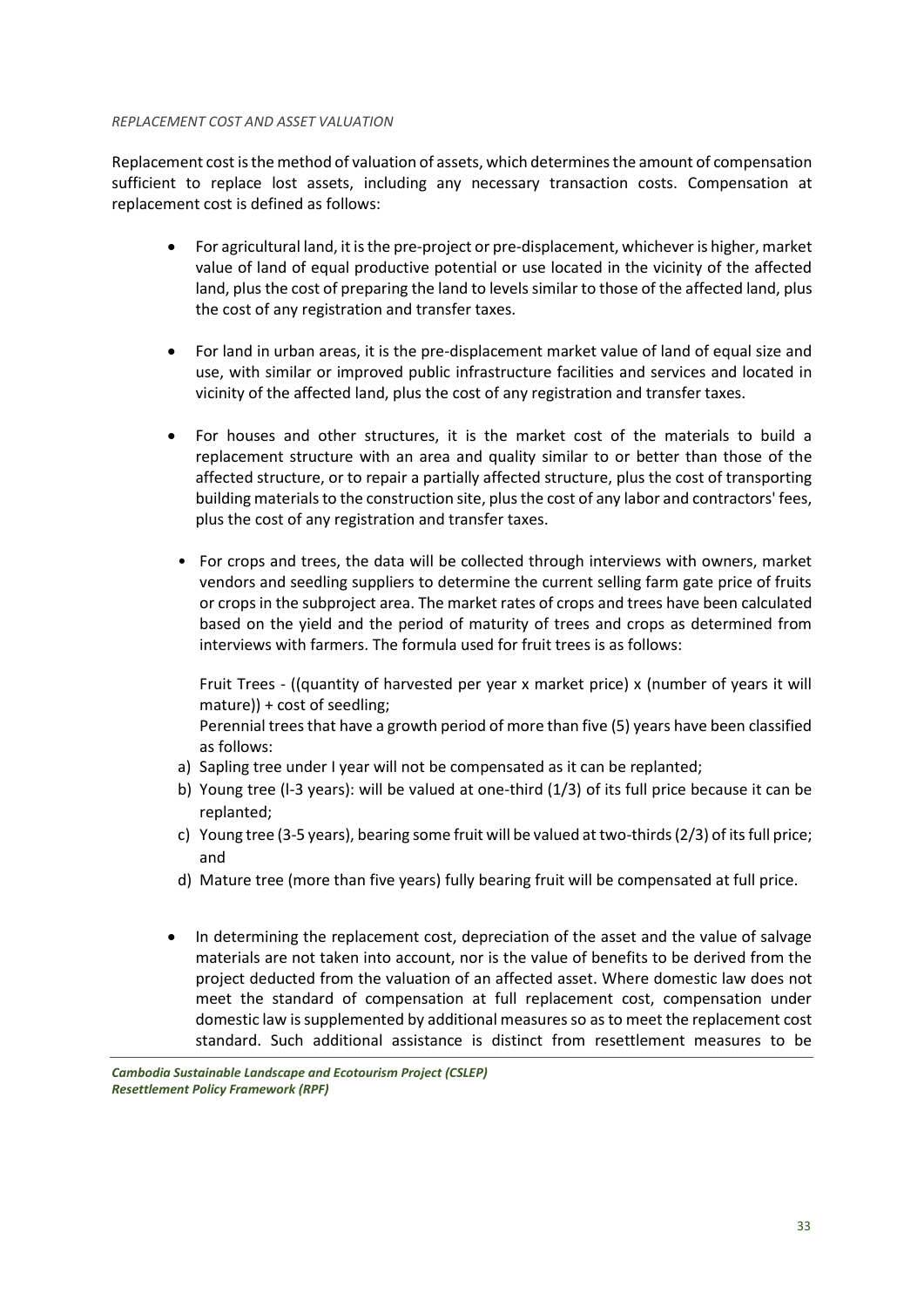provided under other clauses in the World Bank (WB) Operational Policy (OP)/Bank Policy (BP) 4.12, Para. 6.

• A Detailed Measurement Survey (DMS) and Replacement Cost Study (RCS) will be conducted under management of the IRC-WG based the approved detailed designed and as requested by MRD. The DMS will be implemented by the IRC-WG in close cooperation with Provincial Resettlement Sub-Committee Working Group (PRSC-WG) and relevant local authorities. The RCS will be conducted by an independent agency experienced in asset valuation hired by IRC. Based on the result of DMS and RCS, MRD/MOE and concerned ministries will jointly update the ARAP or RAP. IRC will then calculate the compensation amount and subsequently request budget disbursement from RGC. Before conducting the DMS, a public consultation meeting will be held by IRC-WG assisted by PRSC-WG.

Local authorities must document the consultation process and agreement as part of subprojects. It is possible that Indigenous Peoples (IPs) can be affected directly or indirectly by the proposed subprojects. In this case, an Indigenous Peoples Plan (IPP), based on the existing IPPF, would need to be prepared as a separate guiding document. Where IPs are affected directly or indirectly by the proposed sub-projects, then necessary safeguards instruments and measures will guide the subproject design and feasibility studies prior to project appraisal. Accordingly, the consultation process and any planned avoidance or mitigation measures must be documented. If IPs are adversely affected by sub-projects resulting in land acquisition or, other induced negative impacts (i.e., loss of livelihood, assets, well-being and/or entitlements, etc.) then, the IPP would discuss these direct or indirect effects in detail and provide guidance for their mitigation and opportunities to derive benefits.

An Entitlement Matrix (Table 2) has been prepared for the subproject considering all possible potential impacts that is envisaged during the detailed engineering design (DED) stage. The RPF and its Entitlement Matrix will guide the eligible entitlements and allowances at the ARAP or RAP stage, if additional impacts are found resulting from DED of the sub-project. This RPF level matrix shows the potential types of losses, entitled persons and units of entitlements. The entitlements in Table 2 below may not cover all types of impacts and will be enhanced or improved in the preparation of ARAPs or RAPs based on the findings of the social assessment and sub-project LAR impacts during the DED stage, but not downgraded in case there will be LAR related impacts identified and/or arose during the subproject implementation stage.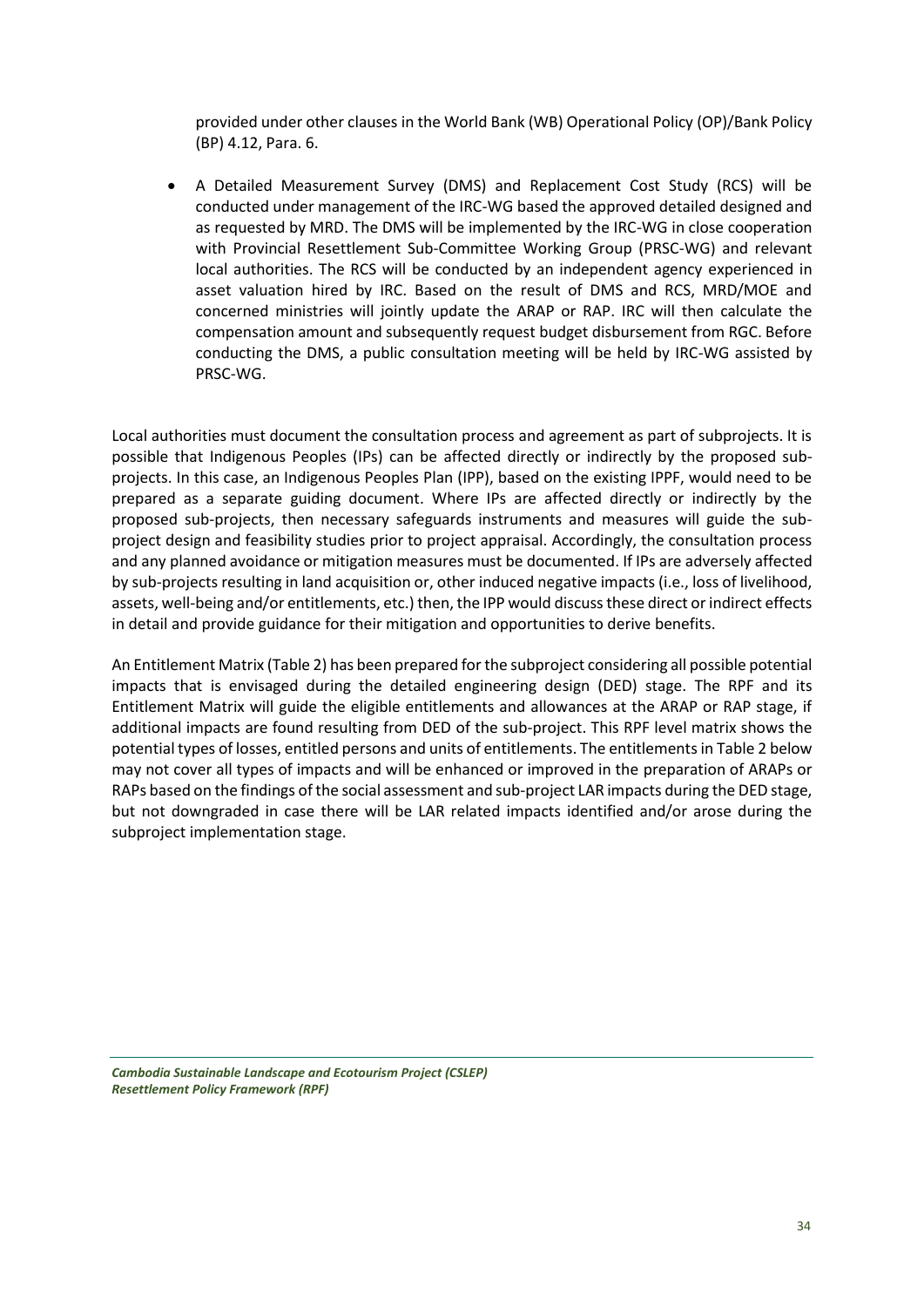#### **Table 2 Entitlement Matrix.**

|    | <b>Type of Loss</b> | <b>Application</b> | <b>Category of AH</b>      | <b>Entitlements</b>          | <b>Clarification</b> |
|----|---------------------|--------------------|----------------------------|------------------------------|----------------------|
|    | <b>Loss of Land</b> |                    |                            |                              |                      |
| 1a | Loss of Land        | Agricultural,      | Legal<br>and<br>owners     | • Cash compensation for land | If land for land     |
|    |                     | residential        | holders of real right      | at full replacement cost or  | is offered, title    |
|    |                     | and                | land,<br>including<br>of   | land swap of equal           | will go to both      |
|    |                     | commercial         | covered<br>those<br>by     | productive value.            | husband<br>and       |
|    |                     | land               | customary rights           |                              | wife.                |
|    |                     |                    |                            | · Provision of stamp duties, |                      |
|    |                     |                    |                            | land registration fees and   |                      |
|    |                     |                    |                            | other similar taxes, if      |                      |
|    |                     |                    |                            | applicable, for acquiring    |                      |
|    |                     |                    |                            | legal rights in case of      |                      |
|    |                     |                    |                            | replacement land (land for   |                      |
|    |                     |                    |                            | land swap)                   | Applies to only      |
|    |                     |                    |                            |                              | partial loss of      |
|    |                     |                    |                            | · Includes option of         | land                 |
|    |                     |                    |                            | compensation at same         |                      |
|    |                     |                    |                            | replacement cost for         |                      |
|    |                     |                    |                            | affected land that remain    |                      |
|    |                     |                    |                            | after acquisition if         |                      |
|    |                     |                    |                            | remaining land becomes       |                      |
|    |                     |                    |                            | unviable or unusable.        |                      |
|    |                     |                    |                            |                              |                      |
|    |                     |                    |                            | • For customary ownership,   |                      |
|    |                     |                    |                            | replacement land to sustain  |                      |
|    |                     |                    |                            | livelihood and way of life.  |                      |
|    |                     |                    |                            | Land registration, stamp     |                      |
|    |                     |                    |                            | duty and other fees to       |                      |
|    |                     |                    |                            | register land ownership or   |                      |
|    |                     |                    |                            | right to use will be         |                      |
|    |                     |                    |                            | reimbursed at cost           |                      |
|    |                     |                    |                            |                              |                      |
|    |                     |                    |                            |                              |                      |
|    |                     |                    |                            |                              |                      |
|    |                     |                    |                            |                              |                      |
|    |                     |                    | <b>Loss of Use of Land</b> |                              |                      |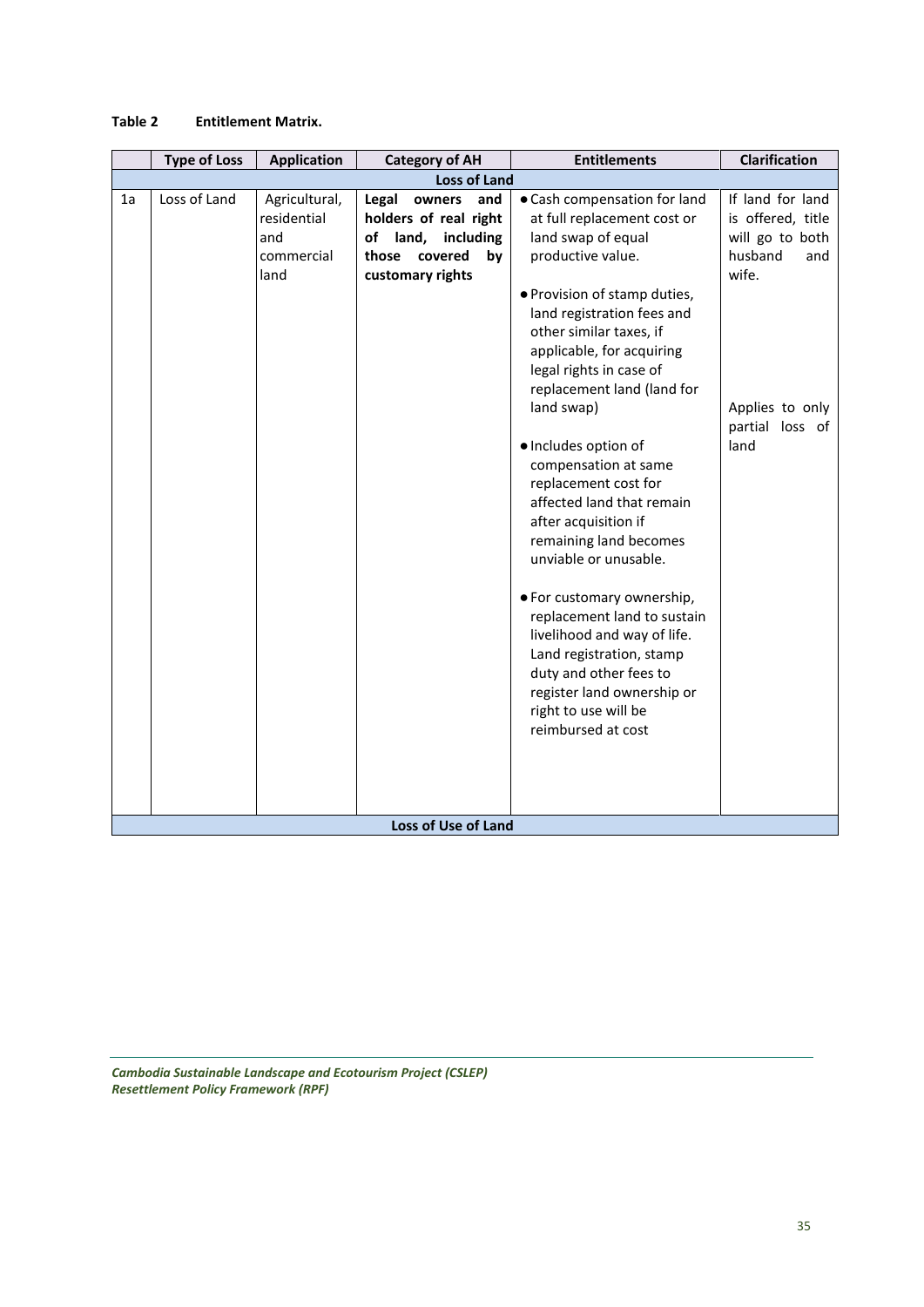|    | <b>Type of Loss</b>                           | <b>Application</b>   | <b>Category of AH</b>                                                                                                                                                 | <b>Entitlements</b>                                                                                                                                                                                                                                                                                                                                                                                                                                                                                                                                                                    | Clarification                                                                                               |
|----|-----------------------------------------------|----------------------|-----------------------------------------------------------------------------------------------------------------------------------------------------------------------|----------------------------------------------------------------------------------------------------------------------------------------------------------------------------------------------------------------------------------------------------------------------------------------------------------------------------------------------------------------------------------------------------------------------------------------------------------------------------------------------------------------------------------------------------------------------------------------|-------------------------------------------------------------------------------------------------------------|
| 2a | Loss of Crops<br>Fruit<br>and<br><b>Trees</b> | Agricultural<br>land | All AHs who<br>are<br>engaged in farming<br>(including<br>Tenants<br>and Leaseholders<br>Illegal<br>occupiers/squatters<br>without legal titles or<br>rights to land) | • For rice/crop farming:<br>Net annual income X 1year<br>In addition, AHs can harvest<br>retain<br>and<br>income<br>from<br>standing crop.<br>● For fruit trees, replacement<br>cost of loss based on<br>following formula:<br>[(Quantity Harvested per Year)<br>X (Market Price) X (Number<br>of years it will bear fruit)] +<br>Cost of Seedling                                                                                                                                                                                                                                     | <b>RCS</b><br>will<br>determine<br>the<br>amounts<br>Market Price is<br>based on Farm-<br><b>Gate Price</b> |
|    |                                               |                      |                                                                                                                                                                       | Perennial trees that have a<br>growth period of more than<br>5 years are classified as<br>follows:<br>• Sapling Trees under 1 year-<br>not compensated as it can<br>be replanted. Cost of<br>seedling provided.<br>● Young Tree (1 to 3 years):<br>Valued at 1/3 of its full price<br>as it can be replanted plus<br>the cost of seedlings<br>● Young Tree (More than 3 to<br>5 years) bearing some fruits:<br>valued at 2/3 of its full price<br>plus cost of seedlings<br>• Mature Tree (more than 5<br>years) full bearing fruits<br>valued at full price plus cost<br>of seedlings | Price is amount<br>calculated<br>from<br>the<br>formula<br>shown in [ ]<br>without cost<br>of seedling      |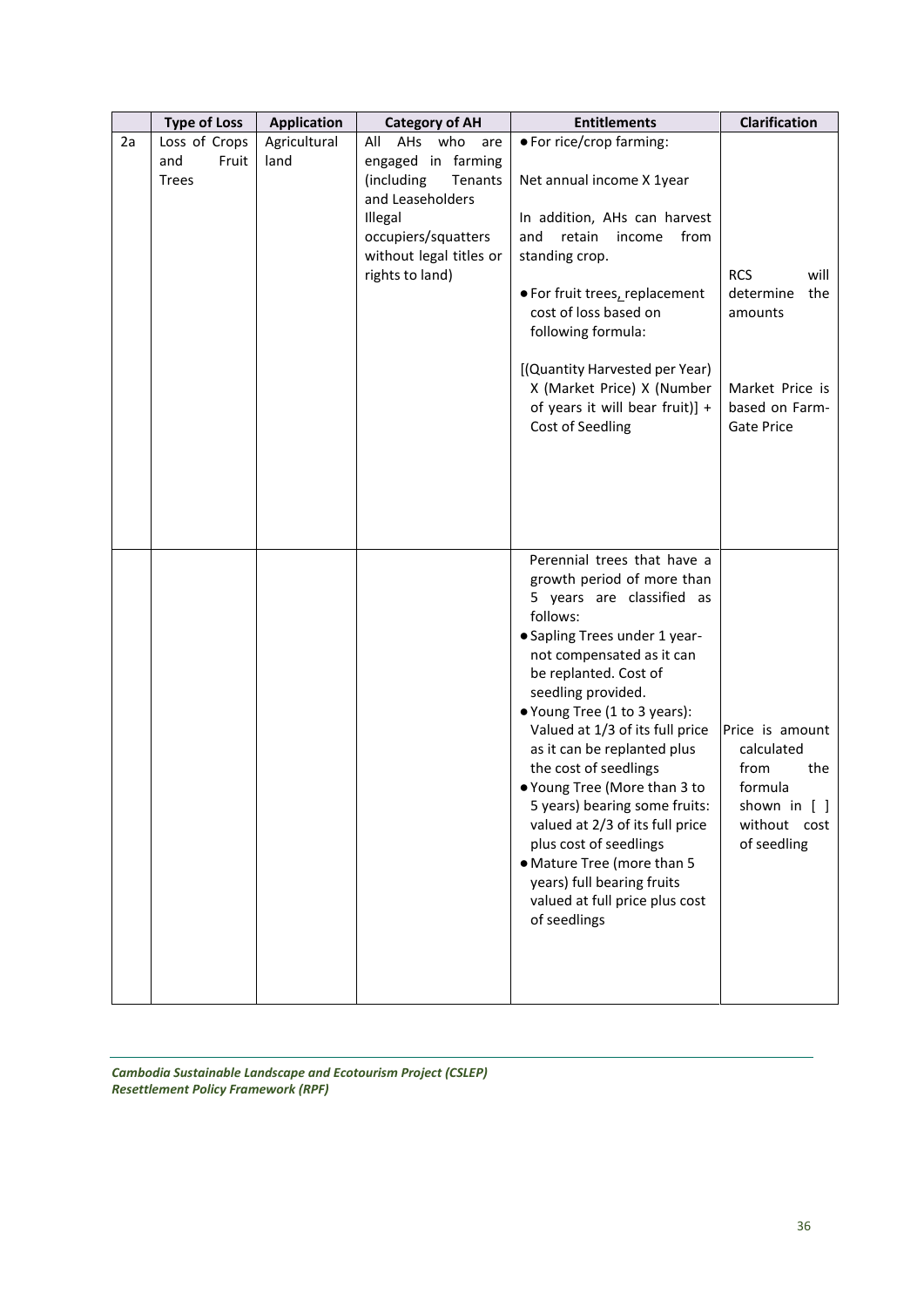|    | <b>Type of Loss</b>                  | <b>Application</b>                      | <b>Category of AH</b>                                                                                                                                                                       | <b>Entitlements</b>                                                                                                                                                                                                                                                                                                                                                                                                          | <b>Clarification</b>                                                                                                                                                                            |  |  |
|----|--------------------------------------|-----------------------------------------|---------------------------------------------------------------------------------------------------------------------------------------------------------------------------------------------|------------------------------------------------------------------------------------------------------------------------------------------------------------------------------------------------------------------------------------------------------------------------------------------------------------------------------------------------------------------------------------------------------------------------------|-------------------------------------------------------------------------------------------------------------------------------------------------------------------------------------------------|--|--|
| 2b | of<br>Loss<br><b>Business</b>        | Commercial<br>land<br>and<br>businesses | All<br><b>AHs</b><br>who<br>are<br>engaged<br>in<br>businesses (including<br>Tenants<br>and<br>Leaseholders<br>Illegal<br>occupiers/squatters<br>without legal titles or<br>rights to land) | • For businesses which need<br>to be relocated to a new<br>site, an amount equal to<br>loss of projected net income<br>for 2 months<br>• For businesses relocated on-<br>site (move back or same<br>area), an amount equal to<br>loss of projected net income<br>for one month.<br>• For operating of illegal<br>nature of businesses like<br>gambling, prostitution,<br>drugs and similar types, no<br>compensation is paid | <b>RCS</b><br>will<br>determine<br>the<br>amounts<br>Both registered<br>and<br>unregistered<br>businesses are<br>compensated<br>except<br>when<br>the nature<br>0f<br>business<br>is<br>illegal |  |  |
|    | <b>Loss of Houses and Structures</b> |                                         |                                                                                                                                                                                             |                                                                                                                                                                                                                                                                                                                                                                                                                              |                                                                                                                                                                                                 |  |  |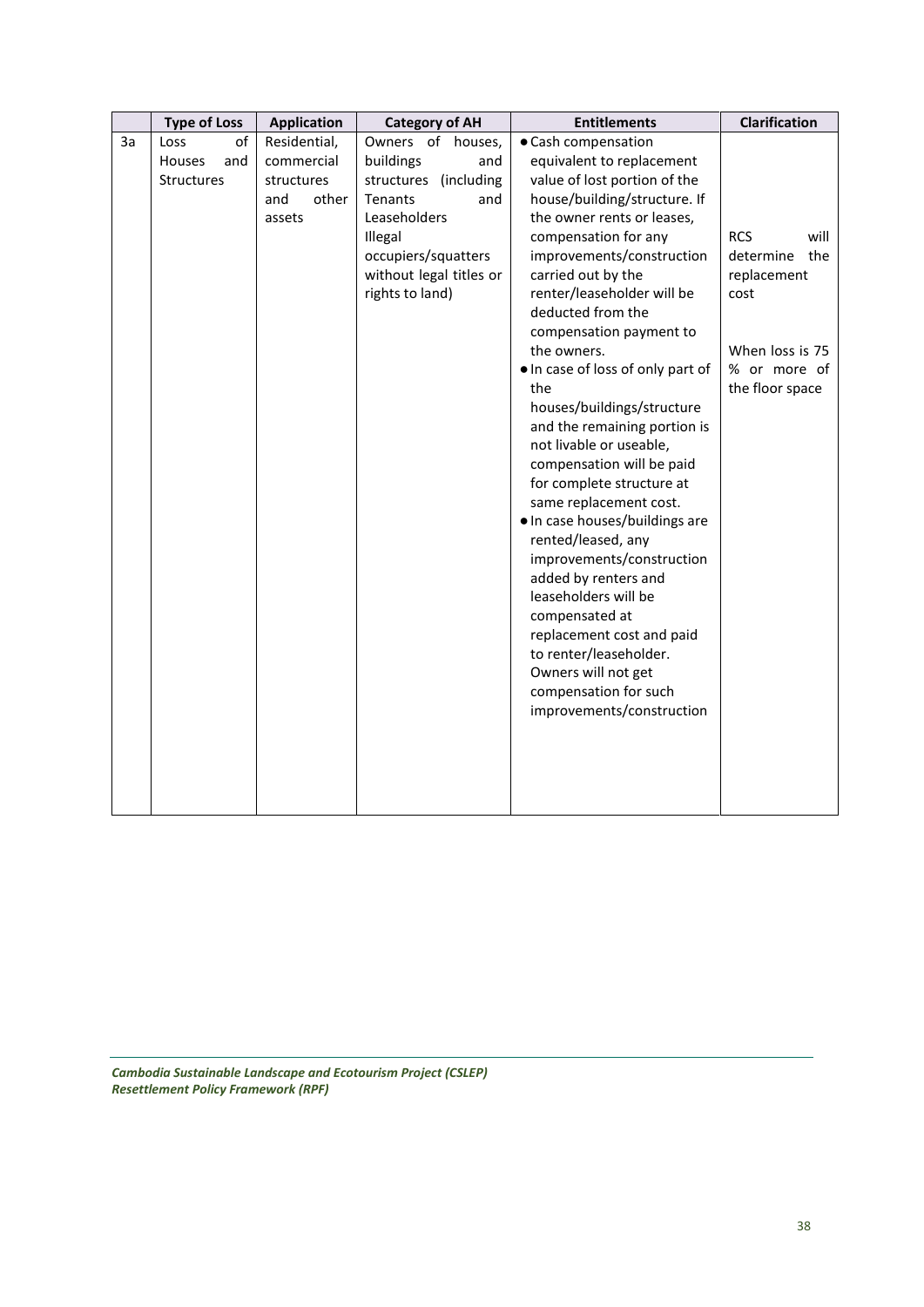|                                      | <b>Type of Loss</b>                                                          | <b>Application</b>                                                  | <b>Category of AH</b>                                                                                                                     | <b>Entitlements</b>                                                                                                                                                                                                                                                                                | Clarification                                                                      |  |
|--------------------------------------|------------------------------------------------------------------------------|---------------------------------------------------------------------|-------------------------------------------------------------------------------------------------------------------------------------------|----------------------------------------------------------------------------------------------------------------------------------------------------------------------------------------------------------------------------------------------------------------------------------------------------|------------------------------------------------------------------------------------|--|
| 3 <sub>b</sub>                       | оf<br>Loss                                                                   | Residential,                                                        | Tenants<br>and                                                                                                                            | Cash compensation at<br>$\bullet$                                                                                                                                                                                                                                                                  | <b>RCS</b><br>will                                                                 |  |
|                                      | Houses<br>and<br><b>Structures</b>                                           | commercial<br>structures<br>and<br>other<br>assets                  | Leaseholders<br>(including<br>Tenants<br>and Leaseholders<br>Illegal<br>occupiers/squatters<br>without legal titles or<br>rights to land) | replacement cost for any<br>improvements or<br>construction by the<br>tenants or leaseholders<br>In case of no<br>$\bullet$<br>improvements or<br>construction, no<br>compensation is paid.<br>Transfer/Disturbance<br>$\bullet$<br>Allowance equivalent to<br>1month of rental or lease<br>amount | determine<br>replacement<br>cost<br>Documentary<br>evidence<br>is<br>required      |  |
| 3c                                   | Loss<br>оf<br>Houses<br>and<br>Structures                                    | Residential,<br>commercial<br>structures<br>and<br>other<br>assets  | Illegal<br>occupiers/squatters                                                                                                            | Cash compensation<br>$\bullet$<br>equivalent to<br>replacement value of loss<br>of structures constructed<br>by illegal<br>occupier/squatters                                                                                                                                                      | <b>RCS</b><br>will<br>determine<br>replacement<br>value                            |  |
| 3d                                   | Loss<br>of<br>Houses<br>and<br><b>Structures</b><br>(Transport<br>Allowance) | Transport<br>allowance<br>for<br>household<br>and personal<br>goods | (including<br>Ahs<br>Tenants<br>and<br>Leaseholders<br>Illegal<br>occupiers/squatters<br>without legal titles or<br>rights to land)       | Fixed Lump Sum<br>$\bullet$<br>allowance per AH based<br>on average cost of<br>transportation to new<br>relocation place.<br>Up to 5 km<br>$\bullet$<br>More than 5 km<br>$\bullet$                                                                                                                | <b>RCS</b><br>will<br>determine<br>the<br>lump<br>sum<br>amount for the<br>2 rates |  |
| <b>Loss of Income and Livelihood</b> |                                                                              |                                                                     |                                                                                                                                           |                                                                                                                                                                                                                                                                                                    |                                                                                    |  |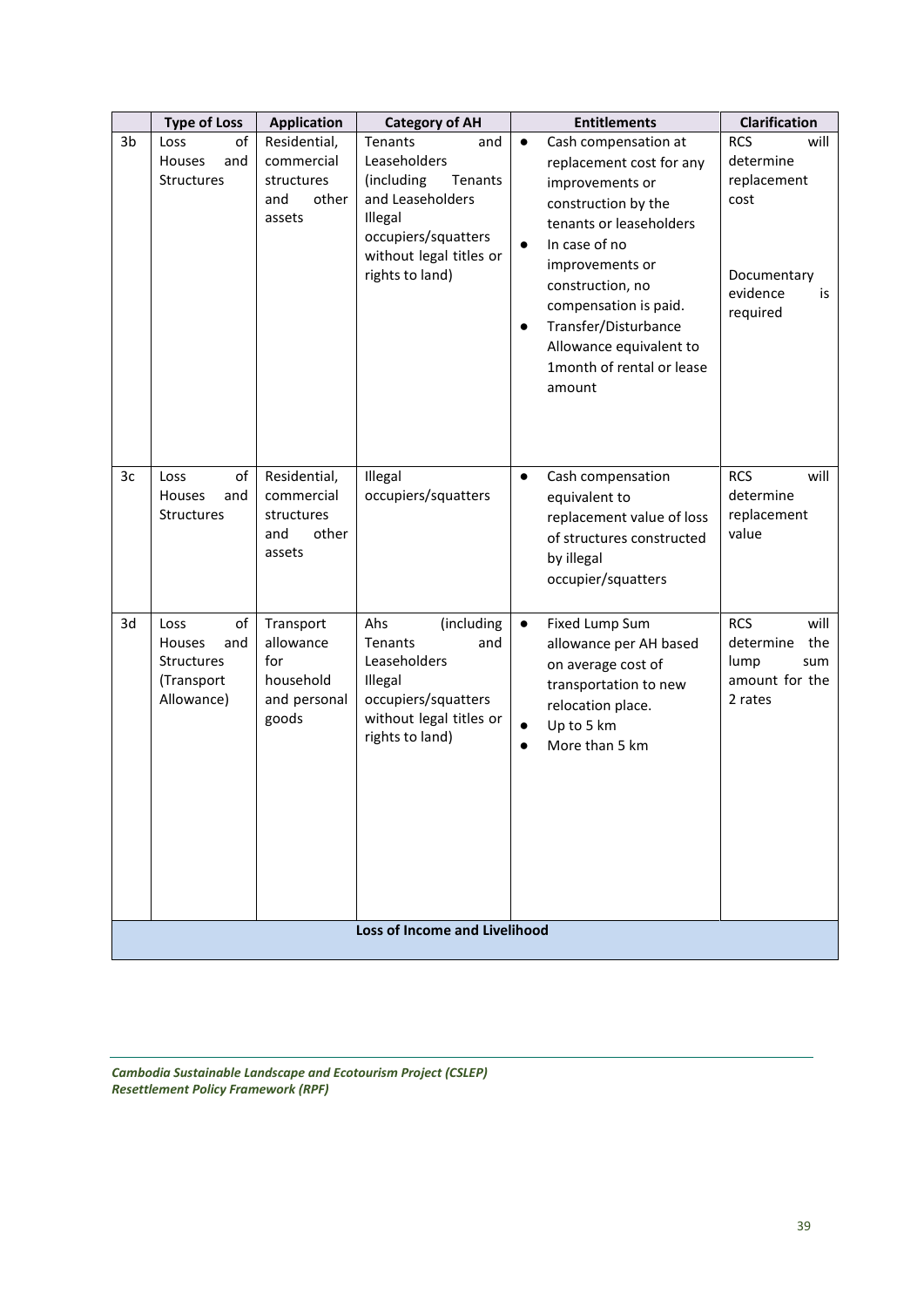|    | <b>Type of Loss</b>                                                                                                                                                          | <b>Application</b>    | <b>Category of AH</b>                                                                                                                                                                   | <b>Entitlements</b>                                                                                                                                                                                                                                                                                                                                                                                                                                                                                                                                                                                                                                                                                                                                                                                                              | <b>Clarification</b>                                                                                                                                                                                                                                                                                                                                                                                          |
|----|------------------------------------------------------------------------------------------------------------------------------------------------------------------------------|-----------------------|-----------------------------------------------------------------------------------------------------------------------------------------------------------------------------------------|----------------------------------------------------------------------------------------------------------------------------------------------------------------------------------------------------------------------------------------------------------------------------------------------------------------------------------------------------------------------------------------------------------------------------------------------------------------------------------------------------------------------------------------------------------------------------------------------------------------------------------------------------------------------------------------------------------------------------------------------------------------------------------------------------------------------------------|---------------------------------------------------------------------------------------------------------------------------------------------------------------------------------------------------------------------------------------------------------------------------------------------------------------------------------------------------------------------------------------------------------------|
| 4a | of<br>Loss<br>Income<br>during<br>Transition<br>Period-<br>Subsistence<br>Allowance                                                                                          | of<br>Loss<br>Income  | AHs who lose income<br>during the transition<br>period.<br>(including<br>Tenants<br>and<br>Leaseholders<br>Illegal<br>occupiers/squatters<br>without legal titles or<br>rights to land) | Lump sum amount<br>$\bullet$<br>equivalent to 3 months of<br>income based on the<br>official monthly poverty<br>rate established by RGC.<br>Monthly Poverty Rate X<br>Number of Members in<br>AHX3<br>In case AH is classified as<br>$\bullet$<br>poor vulnerable group,<br>the above lump sum<br>amount is doubled.                                                                                                                                                                                                                                                                                                                                                                                                                                                                                                             | Monthly<br>Poverty Rate as<br>established<br>by<br>the RGC                                                                                                                                                                                                                                                                                                                                                    |
| 4b | Permanent<br>οf<br>Loss<br>Livelihood<br>Source due to<br>Physical<br><b>Relocation OR</b><br>where<br>remaining<br>portion<br>of<br>land acquired<br>is no longer<br>viable | Income<br>Restoration | AHs who lose their<br>source of livelihood<br>permanently<br>(including<br>Tenants<br>and Leaseholders<br>Illegal<br>occupiers/squatters<br>without legal titles or<br>rights to land)  | Entitled to participate in<br>$\bullet$<br>any one of the<br>3Livelihood<br>Restoration/Support<br>Programs:<br>Land Based Livelihood<br>$\bullet$<br><b>Restoration for AHs</b><br>engaged in land based<br>livelihood. (i) facilitate<br>access to other land<br>based sources of income,<br>if productive land is<br>available, like vegetable<br>gardening, fruit tree,<br>livestock and other<br>similar land based income<br>generating sources; (ii)<br>provision of training in<br>farming or livestock; and<br>(iii) lump sum cash grant<br>of USD 200 to re-start<br>land based livelihood<br>In case of unavailability of<br>$\bullet$<br>suitable land, the AHs can<br>opt for either<br>employment or business<br>base livelihood program.<br><b>Employment Based</b><br>Livelihood Restoration for<br>AHs who lose | Land Based for<br>AH<br>who lose<br>land<br>based<br>livelihood<br>Employment<br>based for AH<br>who<br>lose<br>employment<br>based<br>livelihood<br>Business based<br>livelihood<br>program for AH<br>who<br>lose<br>business based<br>livelihood.<br>Can<br>be<br>provided for the<br>AHs who may<br>opt for this.<br>AHs will only be<br>eligible for any<br>of<br>one<br>the<br>above<br>three<br>options |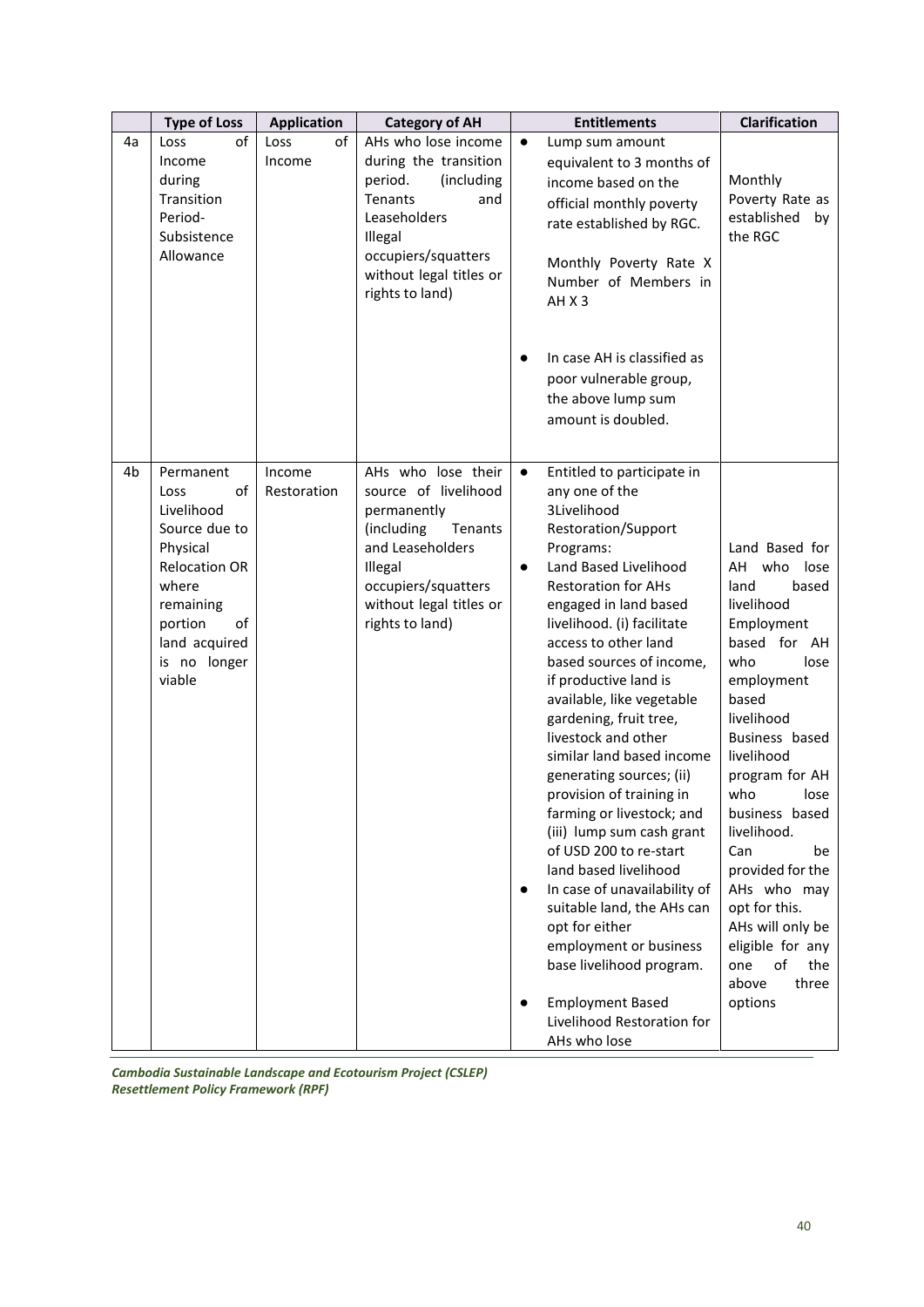| <b>Type of Loss</b> | <b>Application</b> | <b>Category of AH</b> | <b>Entitlements</b>                                                                                                                                                                                                                                                                                                                                                                                                                                                                                                                                                                                     | Clarification                                                                                                                                                                        |
|---------------------|--------------------|-----------------------|---------------------------------------------------------------------------------------------------------------------------------------------------------------------------------------------------------------------------------------------------------------------------------------------------------------------------------------------------------------------------------------------------------------------------------------------------------------------------------------------------------------------------------------------------------------------------------------------------------|--------------------------------------------------------------------------------------------------------------------------------------------------------------------------------------|
|                     |                    |                       | employment<br>permanently. (i) provision<br>of employment skills<br>training; and (ii)<br>lump<br>sum cash grant<br>equivalent to 3 months of<br>income based on official<br>poverty rate to<br>supplement income<br>support during the<br>training period.<br>OR.<br><b>Business Based Livelihood</b><br>$\bullet$<br>Restoration for AHs who<br>lose businesses<br>permanently or AHs who<br>opt for this as an<br>alternative livelihood<br>source. (i) provision of<br>business skills; and (iii) a<br>lump sum cash grant of<br>USD 200 to assist in<br>starting micro or home-<br>based business. |                                                                                                                                                                                      |
|                     |                    |                       | For Poor and Vulnerable<br>$\bullet$<br>AHs. In addition to skills<br>training, (i) lump sum<br>cash grant will be<br>doubled; and (ii) priority<br>in any employment<br>opportunity under the<br>Project                                                                                                                                                                                                                                                                                                                                                                                               | Classification<br>will be carried<br>out during the<br><b>DMS</b><br>and<br>in<br>accordance<br>with<br>the<br>established<br>criteria<br>prescribed<br>in<br>Section<br>IV.D<br>SOP |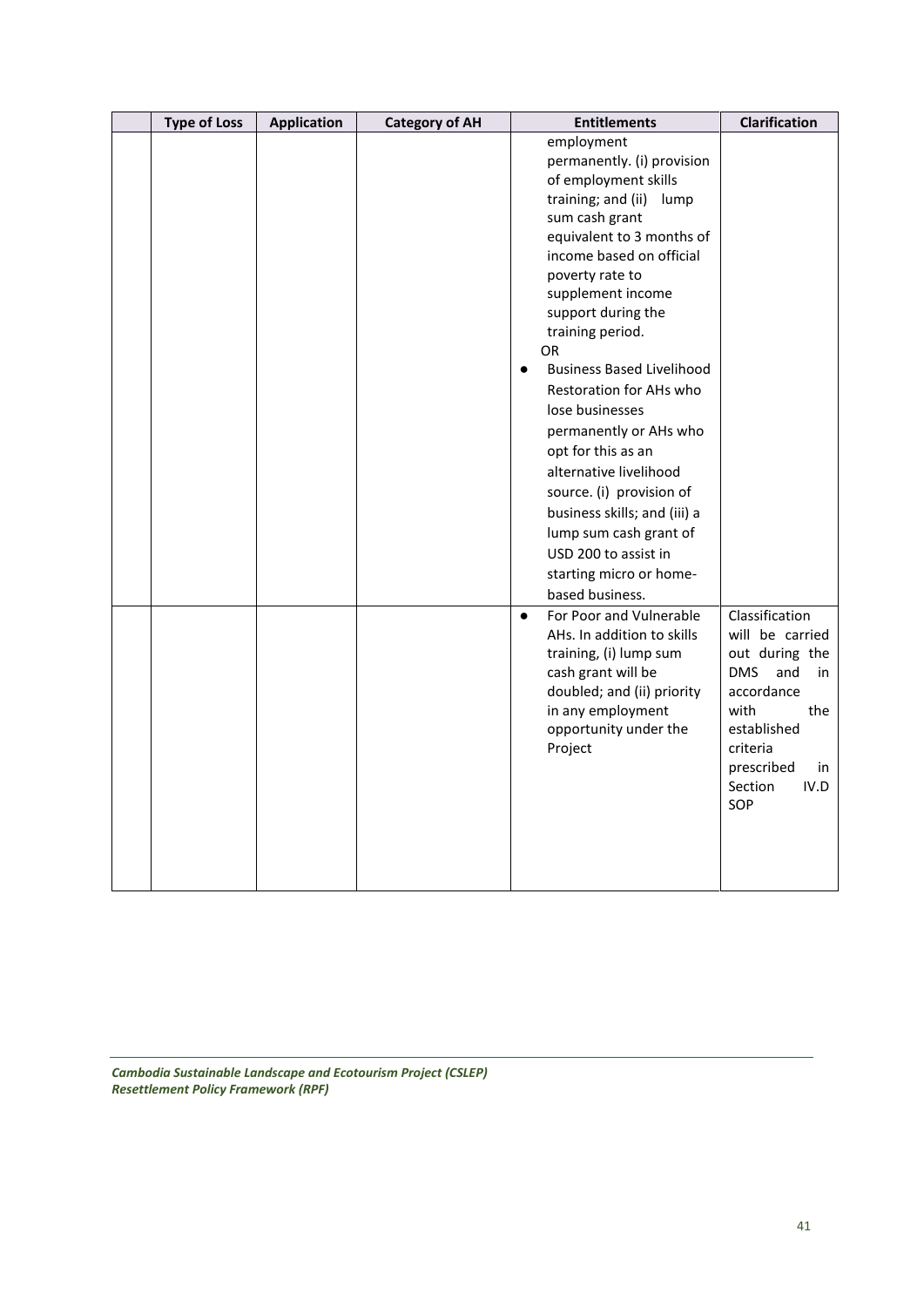#### **ORGANIZATIONAL PROCEDURES FOR RESETTLEMENT**

MOE is the Executive Agency for the CSLEP and MRD will be the lead implementation agency for road improvements. However, in cases where land acquisition is related to road improvement GDR will be the lead agency directly responsible for the implementation of the ARAPs and RAPs. MRD is responsible for improvement of secondary rural roads and has extensive experience. In cases of voluntary donations, MRD will lead the process (or MOE for non-road components). However, if there is involuntary resettlement and land acquisition, the MRD/MOE will jointly request the Inter-Ministerial Resettlement Committee (IRC) to address resettlement and land acquisition in accordance with the policies and procedures set forth in this RPF. The MRD/MOE will work closely with the GDR/IRC-WG and PRSC to deal with resettlement issues. A Provincial Resettlement Sub-Committee Working Group (PRSC-WG) shall be established to assist the IRC-WG to deal with any resettlement issues at provincial level.

### **INTER-MINISTERIAL RESETTLEMENT COMMITTEE AND THE GENERAL DEPARTMENT OF RESETTLEMENT (GDR)**

The IRC mechanism was established by the Prime Minister's Decision No. 13 dated 18 March 1997, updated on 16 February 1999 by the Decision No. 98, and Decision dated 3 December 2010, with the mandate to review and evaluate the resettlement impact and land acquisition for public physical infrastructure development projects in the Kingdom of Cambodia. The IRC, by virtue of the Prime Minister's Decision, exercises the authority of the Expropriation Committee under the Expropriation Law and is a collective entity, permanently chaired and led by the MEF, and with members from different line ministries. The IRC carries out its role and responsibilities through the IRC-WG which is established for each public investment project by MEF. The powers of the IRC are delegated to its permanent Chairman. The key responsibilities of IRC include:

- Provide effective oversight and ensure LAR complies with the laws and implementing rules and regulations;
- Ensure effective coordination between Line Ministries, Provincial/Local Authorities and GDR-MEF in carrying out LAR;
- Provide overall guidance on implementing rules and regulations for LAR and propose updates as necessary;
- Initiate the establishment of PGRC, and
- Approve Basic Resettlement Plans (BRP), Resettlement Framework (RF), Detailed Resettlement Plans (DRP) and Updated Detailed Resettlement Plan (UDRP).

The GDR is the Permanent Secretariat of the IRC and the lead agency for LAR for public investment projects. It is responsible for the preparation, implementation, monitoring and reporting of resettlement plans in accordance with the laws and implementing rules and regulations related to LAR and the mandatory requirements of the safeguard policies of the DPs. It is also responsible for the

*Cambodia Sustainable Landscape and Ecotourism Project (CSLEP) Resettlement Policy Framework (RPF)*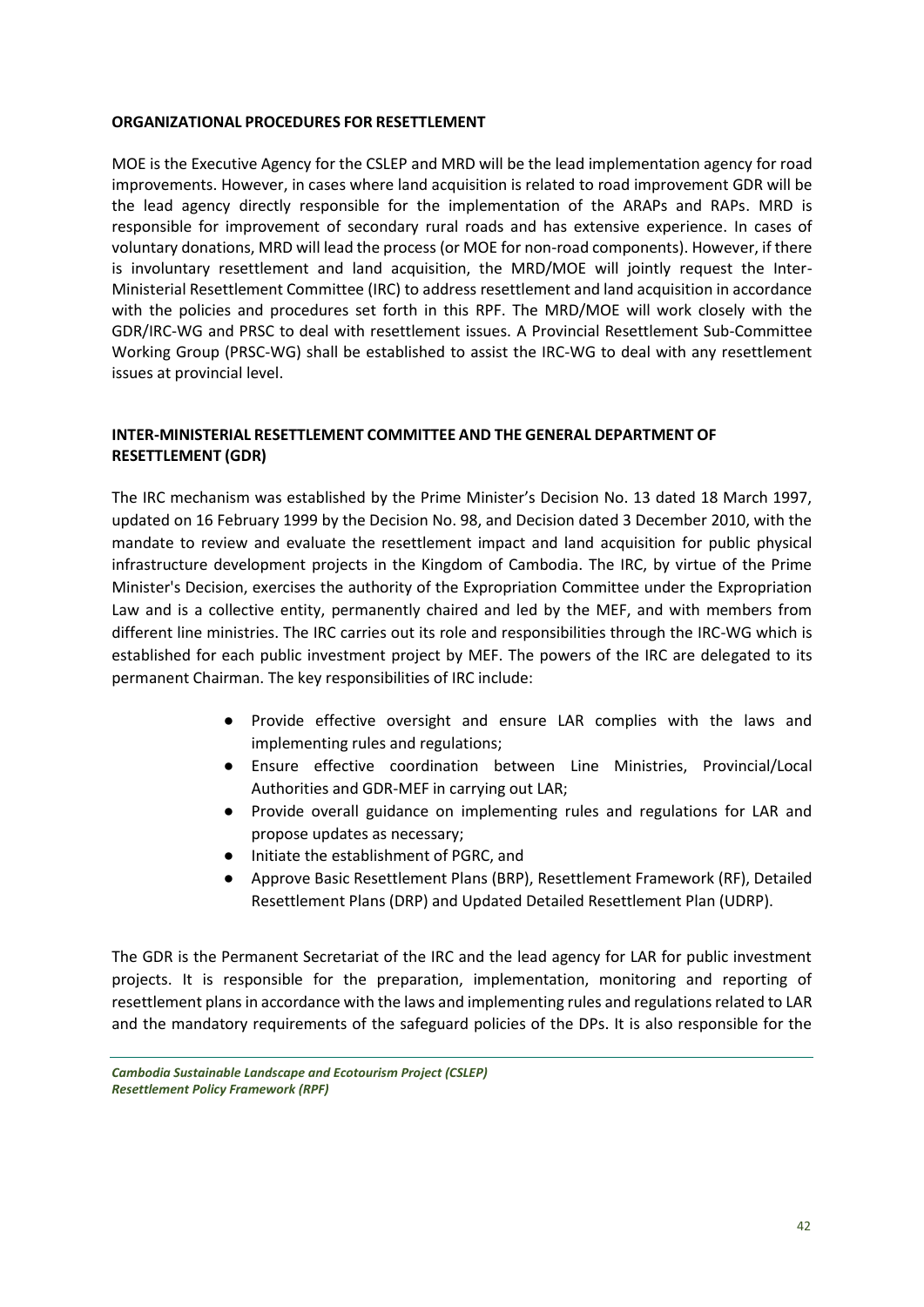formulation of new regulations or updating of the SOP and is vested with the authority to interpret and clarify provisions of the SOP which shall be final. The key responsibilities include:

- Coordinate and collaborate with line ministries, EAs/IAs and other agencies involved in LAR activities;
- Act as focal RGC counterpart for all LAR activities for cooperation with DPs;
- Guide the EAs/IAs and /or the project preparation consultants in carrying out the sample socio-economic surveys (SES) and in the preparation of the RF or the BRP during project feasibility;
- Review and endorse the draft BRP or RF prepared by the EAs/IAs during the project preparation phase for approval by IRC;
- Review and endorse all issues related to LAR contained in Aide Memoires (AM), Memorandum of Understandings (MOU) and Minutes of Discussions (MOD) prepared by DPs during the project preparation, loan processing and loan approval stage;
- Review and endorse covenants related to LAR in draft Project Administration Manual (PAM)/ Project Implementation Manual (PIM) and draft financing agreements and participate in their negotiations, as necessary;
- Conduct consultation with affected households and local authorities during the preparation of the DRP;
- Prepare the DRP based on detailed measurement survey (DMS);
- Update the DRP as and when necessary;
- Prepare and secure the necessary budget for the implementation of DRP;
- Implement all LAR activities in compliance with the DRP or UDRP;
- Calculate, prepare contracts and make payments for compensation for each affected household based on the entitlement matrix in the DRP or UDRP;
- Ensure proper functioning of the Grievance Redress Mechanism (GRM);
- Supervise, monitor, and report on implementation progress of the DRP or UDRP;
- Conduct awareness workshops for line ministries and local authorities on the implementing rules and regulations as specified in the SOP for LAR and related guidelines prepared by GDR from time to time, and
- Serve as the focal knowledge center for LAR.

#### *PROVINCIAL RESETTLEMENT SUB-COMMITTEE (THE "PRSC")*

The Provincial Resettlement Sub-Committee (PRSC) is a collegial body set up at the provincial level. Headed by the Provincial Governor or Provincial Vice-Governor, its members are provincial department directors of line ministries represented in IRC, and also the chiefs of the districts and communes traversing along the Project road.

The technical arm of PRSC is PRSC-WG, which is headed by a representative of the relevant Provincial Hall. The regular members of PRSC-WG come from the Provincial Government, the Provincial Department of Economy and Finance (PDEF). In an effort to make the whole process of resettlement

*Cambodia Sustainable Landscape and Ecotourism Project (CSLEP) Resettlement Policy Framework (RPF)*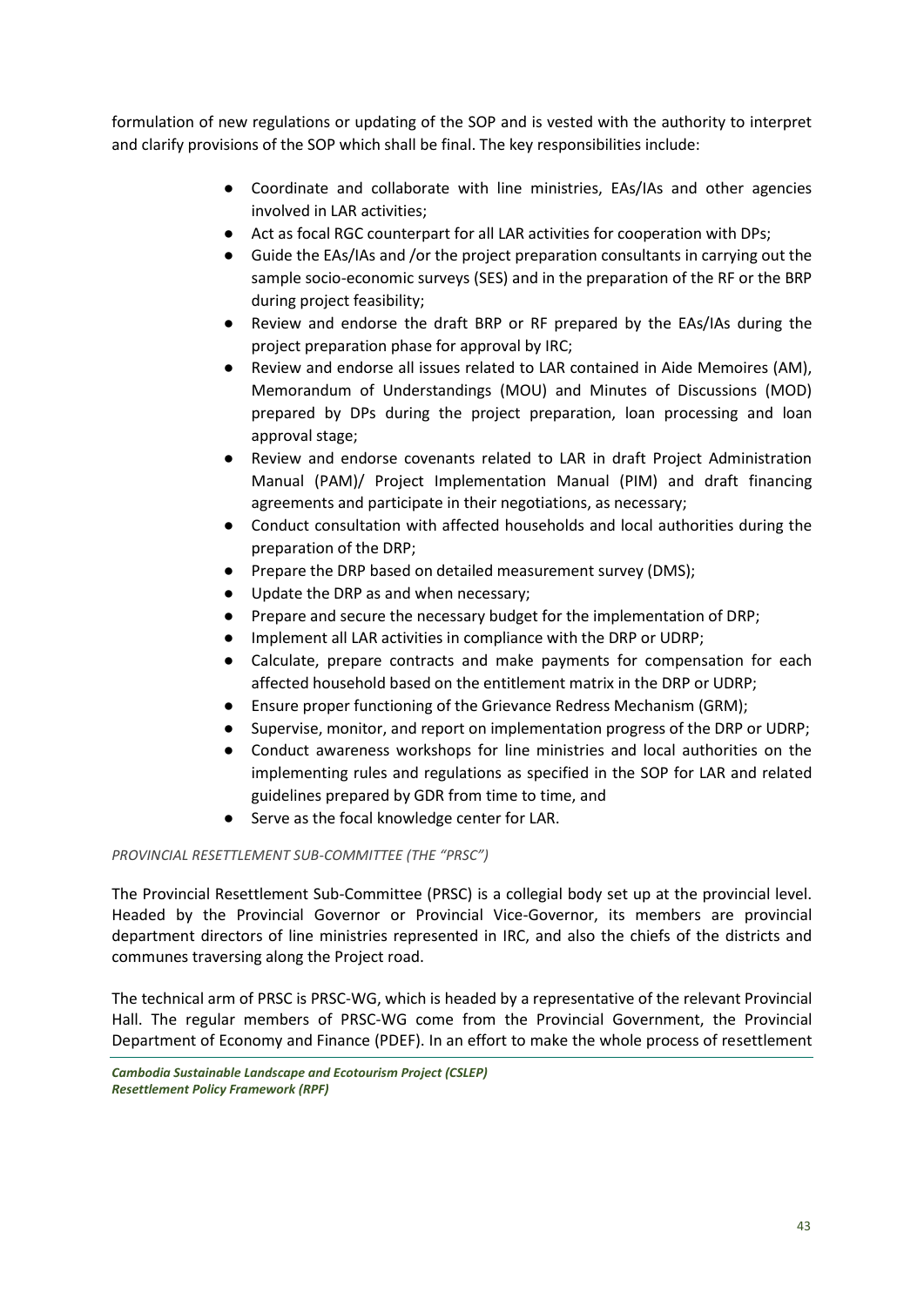effective, participatory and transparent, the chiefs of the affected communes and villages in project affected communes will have a seat and be actively involved in the PRSC-WG to tackle matters concerning their respective areas of jurisdiction.

PRSC, through PRSC-WG, will have the following functions:

- (i) Facilitate a sustained public information campaign, ensuring that the public, especially the PAHs, are updated on any development regarding the Project and resettlement activities;
- (ii) Cooperate with IRC-WG in conducting the implementation of RP and assist with public consultation and information disclosure meeting(s);
- (iii) Manage the delivery of compensation and other entitlements to the PAHs;
- (iv) Receive and act on the complaints and grievances of PAHs in accordance with the Project resettlement policy; and
- (v) Maintain a record of all public meetings, grievances, and actions taken to address complaints and grievances.

#### **PROJECT IMPLEMENTATION ARRANGEMENT**

Institutional arrangements for implementation will follow 'Government Structure', mainly guided/lead by the MOE and/or MRD in cases of road improvement. MOE and/or MRD and their concerned ministries will jointly work closely with the GDR-IRC. Tasks of MOE/MRD as implementing agencies include the following:

- a) Screening sub-projects and determination of sub-project resettlement impact categorization;
- b) Guide, support and oversee the work of the PRSC-WG and other stakeholders for activities related to planning, implementation and monitoring of plans and activities for voluntary and involuntary land acquisition;
- c) Prepare ARAP for the subproject with resettlement impacts and submit to MEF-IRC for endorsement;
- d) Coordinate with IRC and PRSC for conducting the DMS, implementing public consultations, development of resettlement sites and other resettlement activities required to implement the approved RP;
- e) Carry out the process of voluntary donation with proper documentation; and
- f) Coordinate internal monitoring activities including development of monitoring indicators, procedures and reporting.

#### *PREPARING THE VOLUNTARY LAND CONTRIBUTION REPORT*

For subprojects with voluntary contribution of land, MOE/MRD must prepare a voluntary land contribution report consisting of:

▪ Voluntary land contribution report (VLCR);

*Cambodia Sustainable Landscape and Ecotourism Project (CSLEP) Resettlement Policy Framework (RPF)*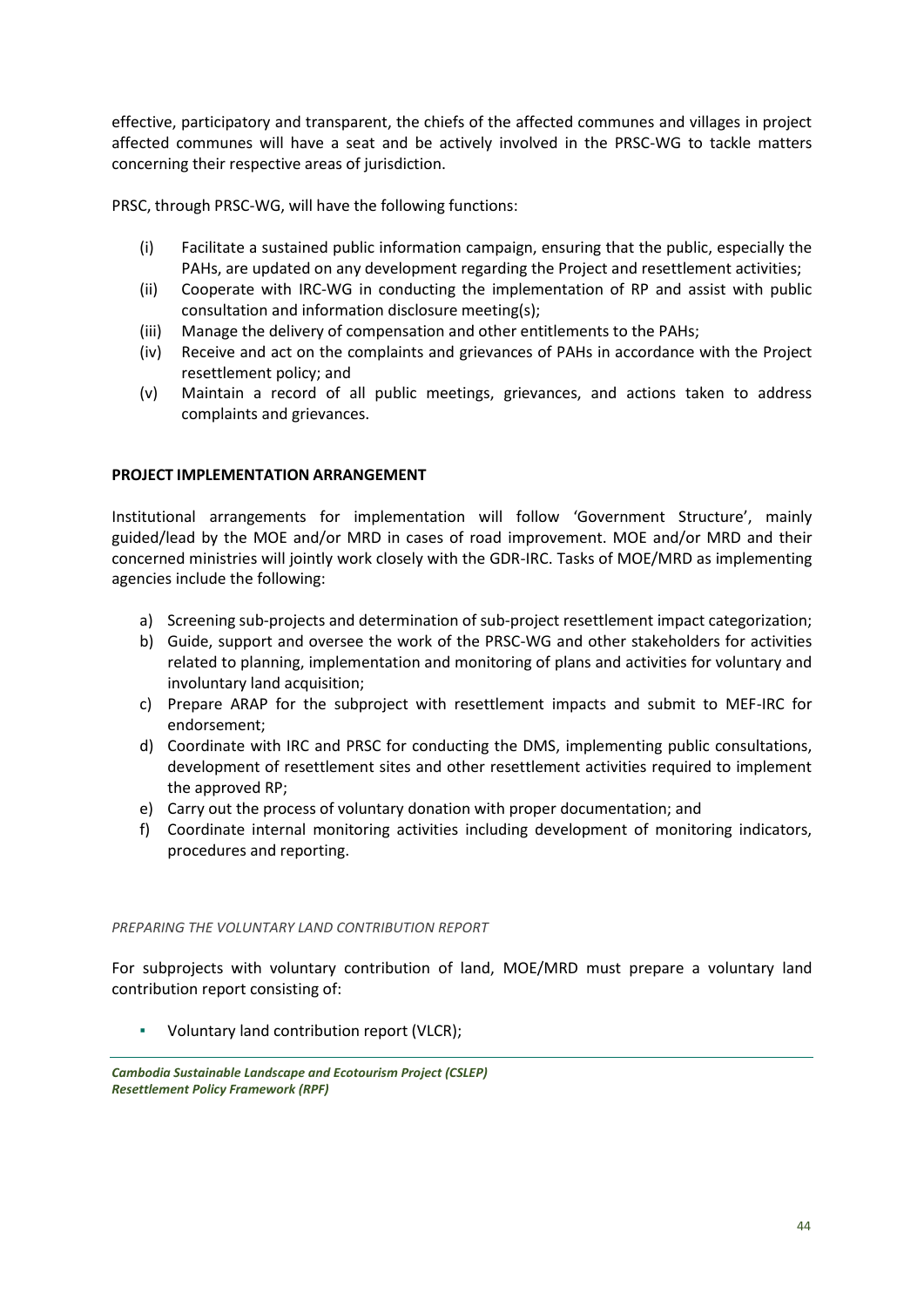- Land Survey Map;
- Schedule of Land Acquisition, if applicable;
- List of Voluntary Contributions of Land and other assets;
- List of participants in Land Survey with gender equality, and
- Two meeting minutes: Minutes of disclosure meeting about the right of land users and Minutes of the meeting to discuss and make agreement.

#### *APPROVAL OF THE LAND STUDY REPORT*

The land study report (VLCR and/or Land Acquisition Report) will be conducted by the MOE/MRD and submitted to GDR for approval. The GDR will check if there are any land users' complaints on record. If the report is not complete or conform to the guidelines, the GDR may ask the government official responsible for the report (PRSC) to develop a revised version with the MOE/MRD and to re-submit for approval.

If any land users indicate that they are not satisfied with the solution offered for their land contribution, the project cannot proceed until resolution has been achieved. The MOE/MRD must notify the PRSC about any such issues and the PRSC must review the resolution arrangements to ensure the offer has been voluntary. Otherwise, the PRSC may find that the project cannot proceed. When the report has been accepted and the all resolutions finalized, the MOE/MRD should be notified. The VLCR should include the following:

- Project name;
- Location including province, commune, and district;
- Date of commencement;
- Project description;
- Public disclosure summary with number of people;
- Date of public disclosure;
- Participatory land use survey details:
	- o Date of collection of affected land and other assets;
	- o Date of meeting for discussion and agreement;
	- o Number of participants (attached list of participants);
	- o Total amount of voluntarily land contribution; and
	- o Value of voluntarily assets contribution.

The report should be signed by the PRSC or MRD/MOE and also include land survey map(s), schedule of acquisition, list of voluntary land and other donated assets, list of land survey participants and minutes of meetings.

#### *LINKING RESETTLEMENT TO CIVIL WORKS*

As mentioned, the CSLEP is not expected to require major physical relocation as proposed sub-project roadworks repair and improvement would occur in the existing alignment and ROW, and ecotourism

*Cambodia Sustainable Landscape and Ecotourism Project (CSLEP) Resettlement Policy Framework (RPF)*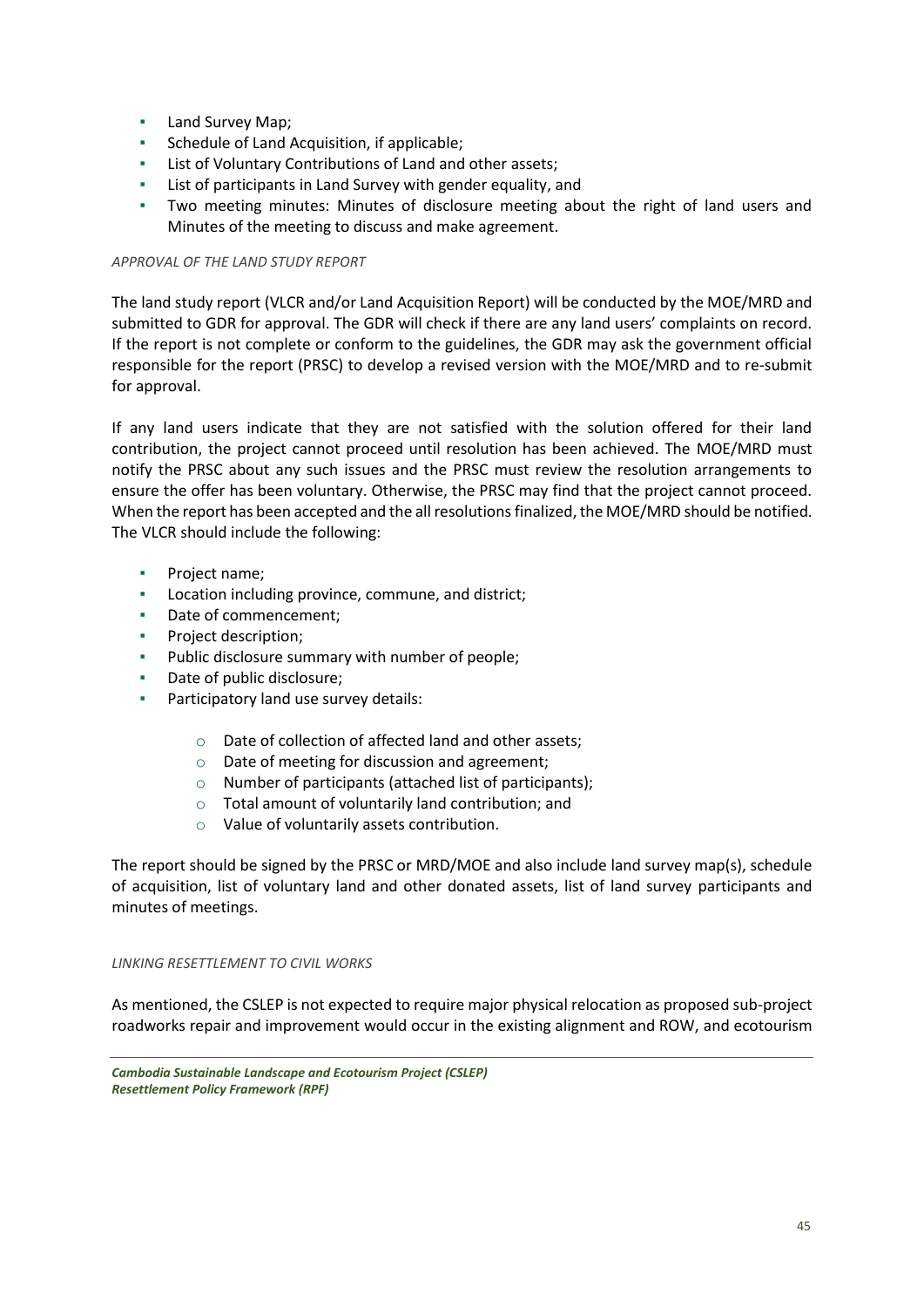facilities are expected to be small. However, minor infrastructure or the use of some areas for drainage improvements, borrow pits or waste disposal sites may result in unexpected low-level impacts, including disruption of access or damage to property (i.e., land and buildings). Road maintenance activities may also require the relocation of temporary structures, temporary occupation of plots of land or may cause damage to crops and trees along the ROW.

Potential minor and temporary land acquisition may be required due to the construction of improved roadside drainage ditches within the alignment and ROW. Land acquisition would be identified during implementation when final alignment and roadworks design becomes available and/or other subprojects are designed and the extent of land acquisition required and its impact on PAPs is known. However, it may be surmised that even temporary displacement and dislocation of businesses in the short term may have an adverse social impact for different populations.

Local communities and households may elect to make a voluntary contribution of affected land without compensation. This situation should only be acceptable when benefits to PAP can be assured. The process of consultation with potential contributors should be conducted in an open and transparent manner with decisions regarding voluntary contributions based on free, prior and informed consultation and unforced choice by affected people. Local authorities must document the consultation process and agreement as guided in this RPF.

All PAP and PAH, without regard to legal status of property, will receive support of various kinds, as per the principles set out in the Entitlement Matrix, to assist them in their efforts to maintain their livelihoods and living standards prevailing prior to the Project. Squatters will not be compensated for loss of land but will receive compensation for loss of other assets that had been established with their own finances, and for loss of income such that they are assisted in their efforts to maintain their livelihoods and wellbeing. Detailed measures to be implemented will be determined based on the census and socio-economic survey conducted when the RP is developed.

PAP and PAH will be notified of the project implementation schedule and consulted regarding the principles of land acquisition and loss of or damage to assets. Damages to assets, such as, standing crops, trees, fences and kiosks, and loss of income, including loss of harvest will be minimized, although some disruption is likely inevitable. Where disruption occurs, PAP and PAH, and will be compensated without regard to legal status of ownership according to the Entitlement Matrix provided in this RPF.

A market survey will be conducted to assess the prevailing market prices of land and construction materials for affected structures, crops and relevant items which will be used as the unit prices to determine compensation. This exercise will provide assurance to PAP and PAH that they will be able to purchase equivalent value replacement land/asset. Loss of income and assets will be compensated on a net basis without tax, depreciation or any other deduction.

#### *CUT-OFF DATES OF ELIGIBILITY*

A household survey and census will be conducted as soon as the sub-project road selection has been confirmed and date of public consultation with PAP and PAH in order to develop the inventory of

*Cambodia Sustainable Landscape and Ecotourism Project (CSLEP) Resettlement Policy Framework (RPF)*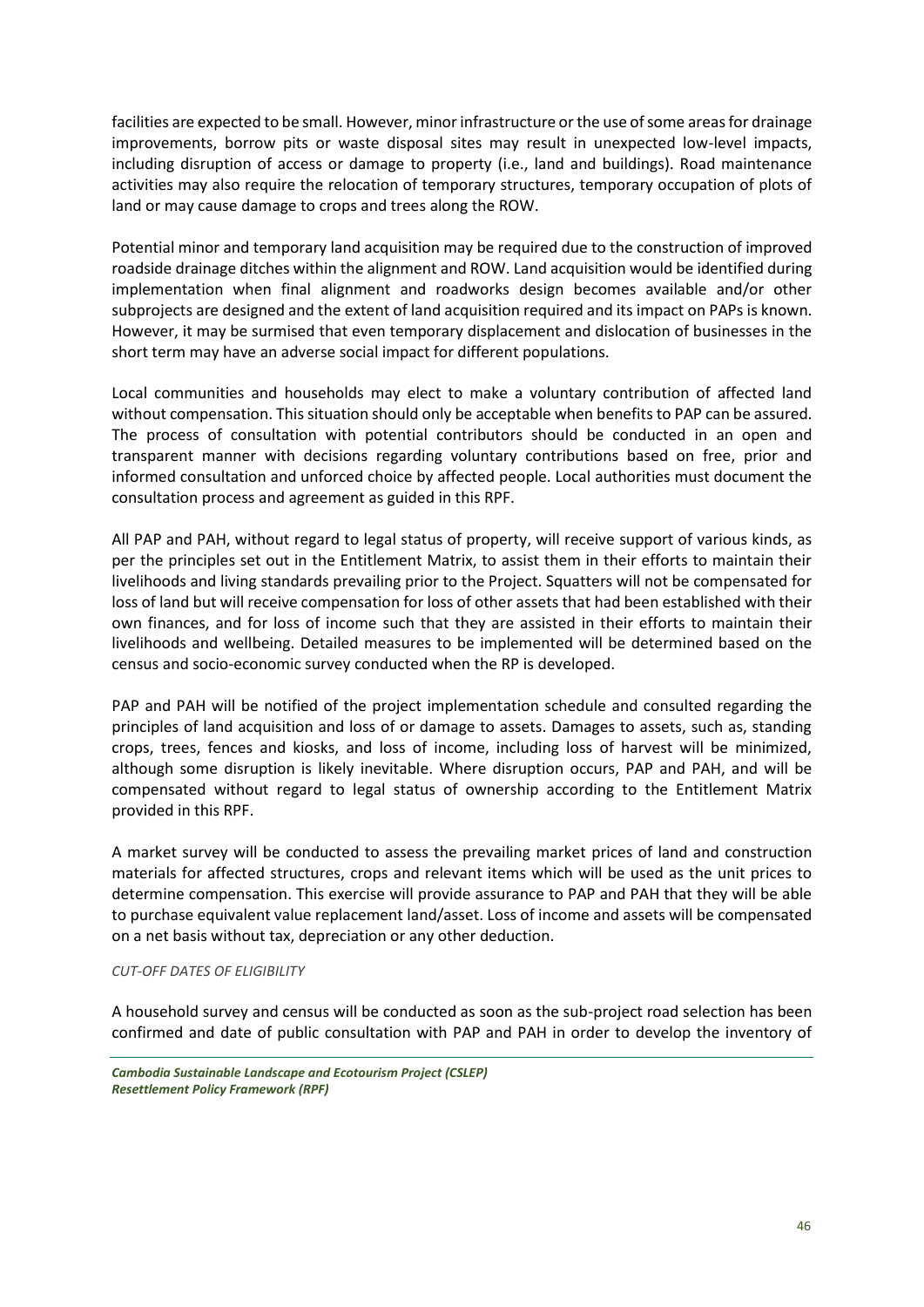project impacts on affected household and business. Care will be taken to set cut-off dates immediately after the determination of the final sub-project road improvement sections are confirmed and at date of public consultation with PAP and PAH.

The household survey including IOL and DMS and RCS will be used to record all loss of assets incurred as a result of project implementation. A binding legal instrument will be used to record all loss of assets which will be signed by PAP and PAH, their neighbors and representatives of local government. The compensation eligible to each affected entity will be determined based on the legal instrument and the detailed methodology to calculate compensation will be articulated in the RP.

#### *PROJECT IMPLEMENTATION PROCESS*

IRC will mobilize its working group to work closely with PRSC-WG and if required the External Monitoring Agency (EMA) before commencement of any resettlement activities. Land acquisition and relocation of PAH will not commence until the detailed ARAP or RAP has been reviewed and approved by both IRC and WB. Several steps are integral to the RP implementation process, including:

- (i) Detailed Measurement Survey (DMS) and Replacement Cost Study (RCS): a detailed DMS and RCS will be conducted under management of the IRC-WG based the approved detailed designed and as requested by MRD/MOE. The DMS will be implemented by IRC-WG in close cooperation with PRSC-WG and relevant local authorities. The RCS will be conducted by an independent agency hired by IRC. Based on the result of DMS and RCS, GDR will update the RP. IRC will then calculate the compensation amount and subsequently request budget disbursement from RGC. Before conducting the DMS, a public consultation meeting will be held by IRC-WG assisted by PRSC-WG.
- (ii) Public Disclosure and Information Meeting Prior to DMS: two separate information meetings will be held prior to the DMS, including: i) with members of the PRSC, district and commune level; and ii) with PAP and PAH and other community members at commune level which will likely be affected by the subproject. Information meetings with the PRSC will be conducted with applicable commune(s). The purpose of these meetings is: i) to provide information about the Project and subproject, the requirements for a resettlement program and the procedures of the DMS and ARAP or RAP implementation; and ii) to ensure that all stakeholders receive basic information about the Project and resettlement activities, and have an opportunity to raise questions and concerns. Information provided during the public disclosure meetings with PAP and PAH prior to the DMS will include:
	- a) Information about the Project and its benefits;
	- b) Scope of resettlement and land acquisition;
	- c) Potential impacts of the Project on households living with the Project area(s);
	- d) Policy for compensation and entitlement; and
	- e) Process of Resettlement Plan preparation and implementation.
- (iii) Preparation, disclosure and consultation on APAP or RAP

*Cambodia Sustainable Landscape and Ecotourism Project (CSLEP) Resettlement Policy Framework (RPF)*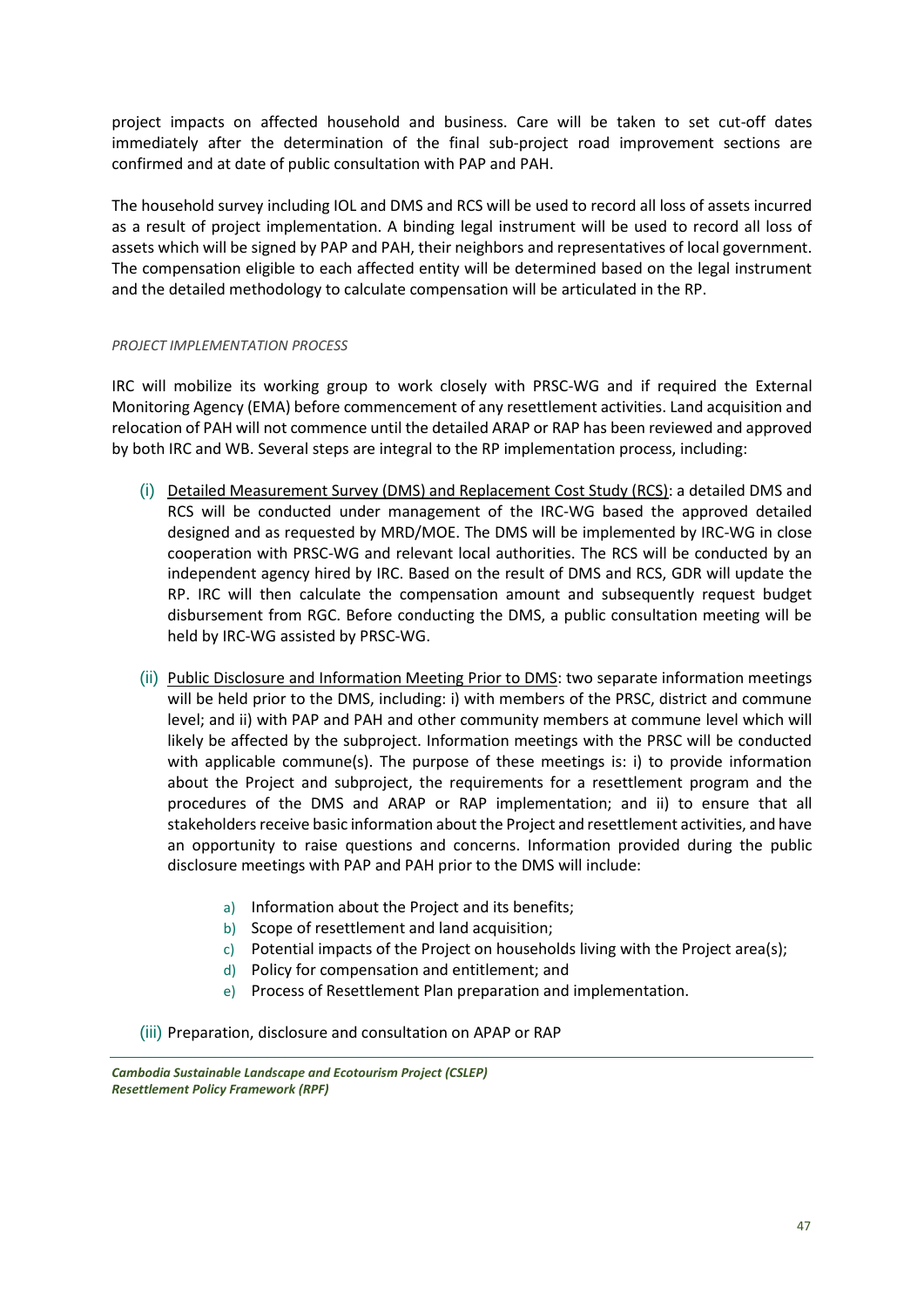(iv) Notification on Site Clearance: PAH which would be relocated should be informed about the schedule for the project site clearance and start-up of the physical works. PAHs should be given enough time to relocate and harvest their crops, where applicable, prior to start-up of enclosure of the project area

#### **GRIEVANCE REDRESS MECHANISM**

The PAP may informally seek the assistance of the commune chief or a community elder to discuss and find an amicable solution to the grievance with the leader of the PRSC-WG. This is done verbally and a formal written complaint by the PAP is not required (although the complaint and how it was resolved will be recorded as part of the monitoring process). The PRSC-WG will consult with the IRC-WG to ensure grievance is properly addressed. This approach can help to resolve issues quickly. However, if the grievance is not resolved to the satisfaction of the PAP or in case the PAP prefers, he/she may seek the formal route for lodging the grievance as explained below:

#### **First Step**

The aggrieved PAP can lodge a written complaint to the Head of the District Office. The PAP can bring a community elder or representative to mediate in the matter at the District level. The IRC-WG will let the Head of the District Office know about the matter. If the complaint is resolved at the District Level to the satisfaction of the PAP, the IRC-WG will inform and seek the approval of GDR for appropriate action.

If the complaint is rejected at this stage and the PAP is not satisfied with the result, he/she can proceed to the next step and lodge a written complaint to the GDR for resolution.

#### **Second Step**

The GDR is responsible for recording and reviewing complaints and grievances. The appointed officer in the GDR, Grievance Officer, will record the compliant and check the merits of the claim within the framework of the agreed Entitlement Matrix. For example, there is a possibility that a complaint refers to a entitlement which was not envisaged at the time of preparation of the Entitlement Matrix and the aggrieved displaced person has a just cause to seek remedy.

The Grievance Officer will therefore carry out a holistic review and prepare and submit a report on its findings with the relevant recommendations, if any, to the GDR for a decision. It may also conduct a field visit to meet the aggrieved PAP and the IRC-WG and carry out the assessment of the complaint. The final report must be completed within 30 working days from the date of receipt of the complaint. The final decision will be made by the Director General of the GDR within 5 working days after receipt of the report. If the subject matter requires a policy level intervention, it will be referred to the IRC for a decision, in which case 10 more working days will be added to the deadline for final decision.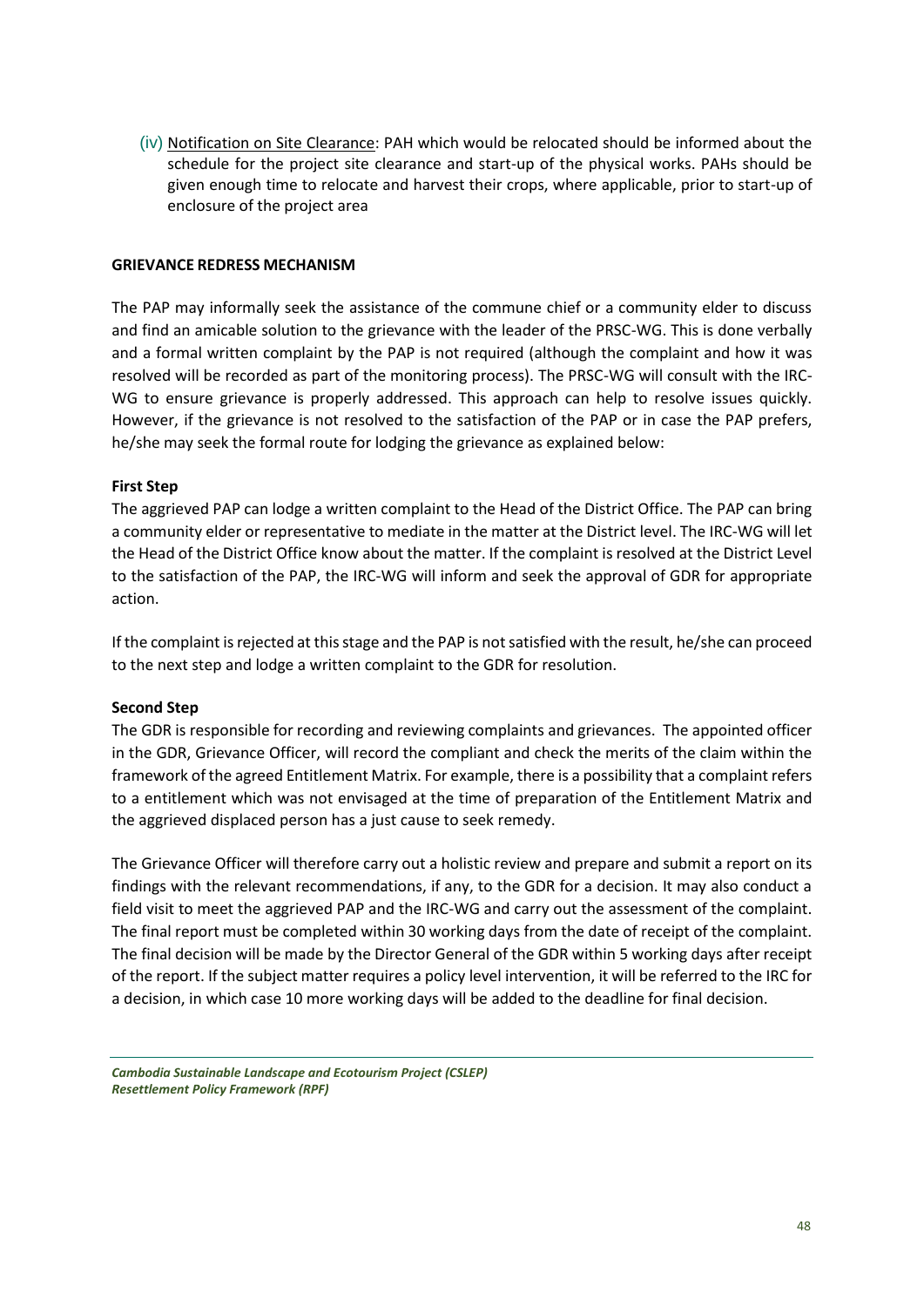The GDR will issue a written response and convey the decision to the aggrieved PAP. If the complaint has been found to have merit, the Grievance Officer will inform the relevant Department of Resettlement in the GDR will be tasked to settle the claim within 15 working days after the decision is made. In case the complaint is rejected at the second step, the displaced person will have the option to submit the complaint to the PGRC for its consideration.

The Grievance Officer will create a central database to record all the relevant details about the complaints, including summary of the findings and the decision taken. A summary report on the status of all complaints will be prepared quarterly and submitted to the IRC and the World Bank for information.

### **Third Step**

This is a formal stage where the aggrieved PAP can seek a final administrative decision by the PGRC. The PAP will submit a written complaint with the PGRC through the Provincial Governor's Office. The displaced person or a representative will be given an opportunity to present its case during the meeting and the PGRC may consider any compelling and special circumstances of the PAP when reaching a decision. The GDR will send a representative, as a non-voting member, to provide explanation for the rejection of the complaint at the second step by the GDR. The decision of the PGRC must be reached on a consensus basis and will be final and binding except when the matter relates to any policy of RGC. Decisions on RGC policy matters on LAR are decided by the IRC. The PGRC will have 40 working days from the date of receipt of the complaint to reach a final decision.

The decision of the PGRC will be sent to the IRC through the GDR for endorsement before any remedial action is taken.

The handling of the complaint ends at the Third Step. There are no fees or charges levied on the PAP for the lodgment and processing of the complaints under the First, Second and Third Steps.

However, as provided for in the Expropriation Law, the aggrieved PAP can file a suit at the Provincial/Municipal Courts, as applicable, to seek a resolution. Such actions will be at the cost of the PAP. At this stage, there is no involvement of the GDR, PRSC or IRC-WG unless there is a judicial order from the competent courts.

#### **ARRANGEMENTS FOR FUNDING RESETTLEMENT**

Each ARAP or RAP will include detailed cost of compensation and other rehabilitation entitlements as part of the process to compensate relocated PAP and PAH. Arrangements will be made for PAP and PAH property and assets segregated on the basis of agricultural land, residential land, business land, houses, business assets and other holdings. The detailed budgetary estimates will make adequate provision for contingencies and the ARAP or RAP will explicitly establish sources for all funds required. The RP will ensure that fund flows are compatible with the timetable for payment of compensation and provision of all other assistance.

*Cambodia Sustainable Landscape and Ecotourism Project (CSLEP) Resettlement Policy Framework (RPF)*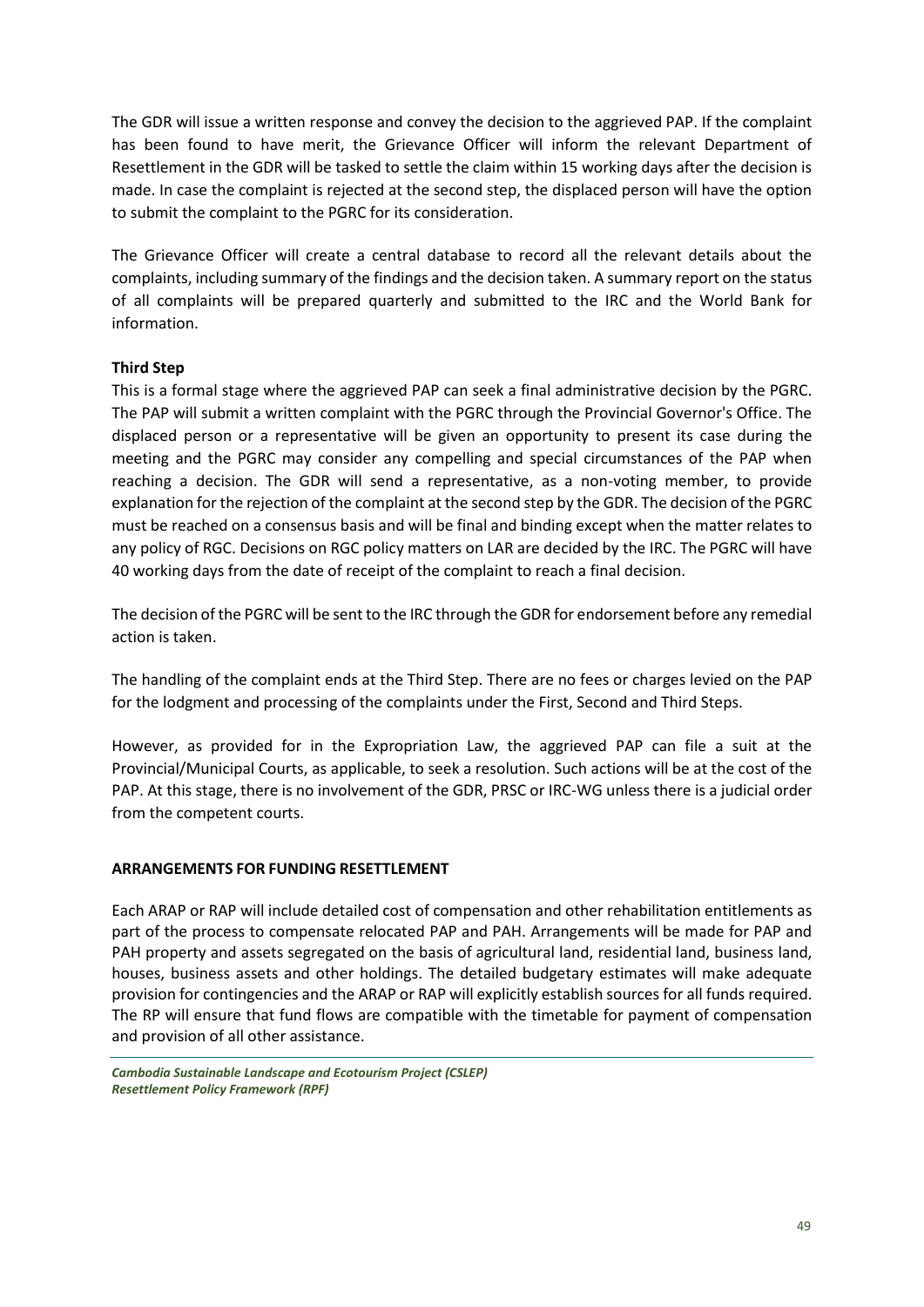The budget will cover land acquisition, relocation site development, compensation costs, allowances and administration costs, and contingency. Resettlement costs will be part of the Government's counterpart fund and no loan funds will be required from the IDA. The RGC will ensure timely provision of counterpart funds for resettlement to meet any unforeseen obligations in excess of the resettlement budget estimates in order satisfy resettlement requirements and objective.

#### **PARTICIPATORY CONSULTATIONS DURING PROJECT PREPARATION**

A stakeholder consultation to discuss social safeguards aspects of the CSLEP was held at theMOE in Phnom Penh, Cambodia, on January 23, 2019. This was the second stakeholder consultation on CSLEP safeguard aspects. A first stakeholder consultation to discuss the project's ESMF was held in Phnom Penh in December 2018.

Over 40 participants, mostly Khmer nationals, attended the 2nd Stakeholder Consultation which included participants from line ministries including MOE, Ministry of Rural Development (MRD), Ministry of Land Management, Urban Planning and Construction (MLMUPC), Ministry of Water Resources and Meteorology, Ministry of Interior (MOI) and Ministry of Agriculture, Forestry and Fisheries (MAFF), among others. Representatives from Non‐Governmental Organizations (NGOs) also attended the consultation, including NGOs representing Indigenous Peoples (IP) groups, such as Indigenous Communities Support Organization (ICSO), Cambodia Indigenous Peoples Organization (CIPO) and Non‐Timber Forest Exchange Program (NTFP‐EP). Other NGOs in attendance included Wildlife Conservation Society (WCS), Oxfam and Wildlife Alliance. Representatives from development partners were also in attendance, including The World Bank, United Nations Development Fund (UNDP) and USAID. Finally, some representatives of the private sector, such as tourism‐related businesses, also participated, including A2A Cambodia.

The Consultation introduced the project and the main safeguards documents: The Environment and Social Management Framework (in the first consultation), and the Indigenous Peoples Planning Framework (IPPF), Resettlement Planning Framework (RPF) and Process Framework (PF) during the second stakeholder consultation. Key provisions of each document were discussed as well as the rationale for triggering the World Bank policies and the WB and Cambodia's legal framework.

During the consultations the floor was opened for discussion for participants to freely ask questions and share comments. Participants were also encouraged to provide feedback on the social safeguard instruments, in particular: (i) how best to reach IPs to ensure free, prior and informed consultations, (ii) how existing grievance redress mechanisms at the local level can be strengthened by the Project, and (iii) feedback on the Entitlement Matrix of the RPF. Participants were very active in their participation and had numerous questions and comments regarding the project, how best to address potential impacts relating to land acquisition and to Indigenous Peoples (IPs).

Representatives from various line ministries and NGOS had an opportunity to present their feedback and recommendations, including the importance of ensuring fair compensation to any affected people, and ensuring impacts to IPs are minimized and/or well mitigated so that their traditions are not impacted or eroded. Participants from NGOs were also interested in understanding how the

*Cambodia Sustainable Landscape and Ecotourism Project (CSLEP) Resettlement Policy Framework (RPF)*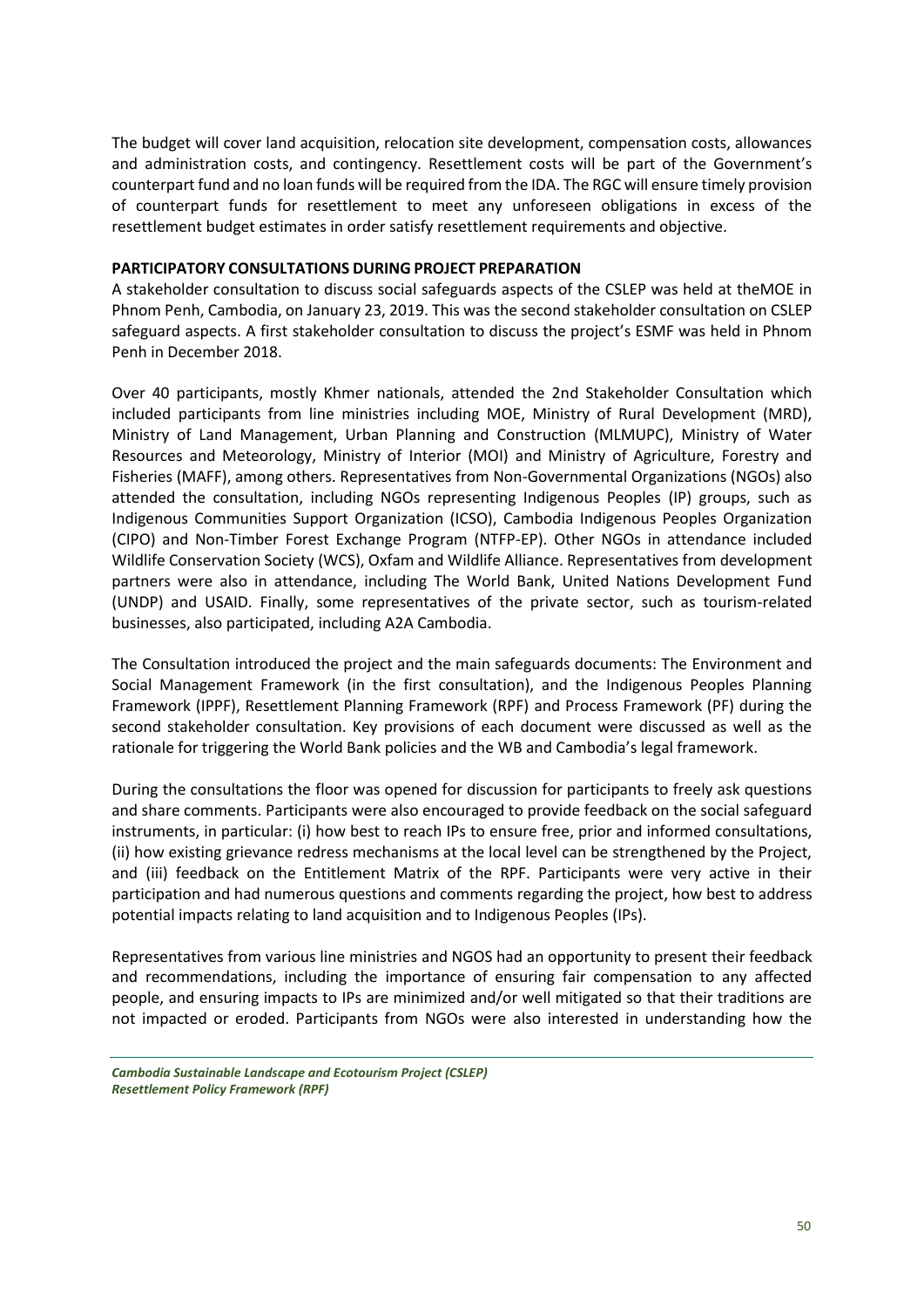project would ensure Free Prior and Informed Consultation, and what the role of NGOs would be in the project.

During the consultations MOE addressed these questions and reaffirmed the project's efforts to minimize any land acquisition or impacts to IPs and the measures that would be taken on this regard, including ensuring close consultation with IPs and affected people during project implementation, as well as working closely with NGOs.

#### **PARTICIPATORY CONSULTATIONS DURING IMPLEMENTATION**

As discussed above, PAP and PAH will participate throughout the development and implementation process of land acquisition and the land donation process. PAP and PAH will be consulted by commune councils, district and provincial authorities. The PAP and PAH will be invited to participate in public meetings in the early stages of the process and will be provided with reliable information on the proposed sub-project(s), its impacts and proposed mitigation measures and economic rehabilitation activities. Information publicly disclosed will also include cut-off dates for each subproject, eligibility criteria and entitlements, modalities of compensation, complaints and grievance redress procedures.

The PAP and PAH and different populations will be provided with an opportunity of presenting their ideas and suggestions as inputs into the planning and implementation of the sub-project(s). These will be achieved through a series of participatory exercises and focused discussions with PAP and PAH, thus ensuring that the affected parties have a stake in the process.

As mentioned, PAP and PAH will be involved in various committees, including the grievance redress committee, to be established, which will ensure their participation in the decision-making process throughout various stages of the ARAP and RAP process, including preparation and implementation. Following sub-project completion, a survey could be undertaken by the MRD/MOE and their concerned ministries amongst PAP and PAH to assess their level of satisfaction with the process and results of the ARAP or RAP.

If IPs are impacted by project component, consultations will have to be done in line with IPPF or IPPs to ensure free, prior and informed consultation leading to broad community support.

#### **MONITORING AND REPORTING**

Monitoring is a key component of the CSLEP during implementation.

#### *INTERNAL MONITORING*

The primary responsibility for gathering the data and information on the progress of the LAR from the field rests with IRC-WG and the PRSC-WG which will submit monthly reports to the Resettlement Department 2 (RD2) of GDR. The RD2 will compile the field reports and prepare a consolidated report for the subproject on a monthly basis. The report will be submitted to the Department of Internal Monitoring and Data Management (DIMDM) of GDR which is responsible for internal monitoring. The responsibility of the DIMDM is to (i) review the monthly progress reports, including fielding its own missions to verify the progress and the validity of the data and information, if deemed necessary; and

*Cambodia Sustainable Landscape and Ecotourism Project (CSLEP) Resettlement Policy Framework (RPF)*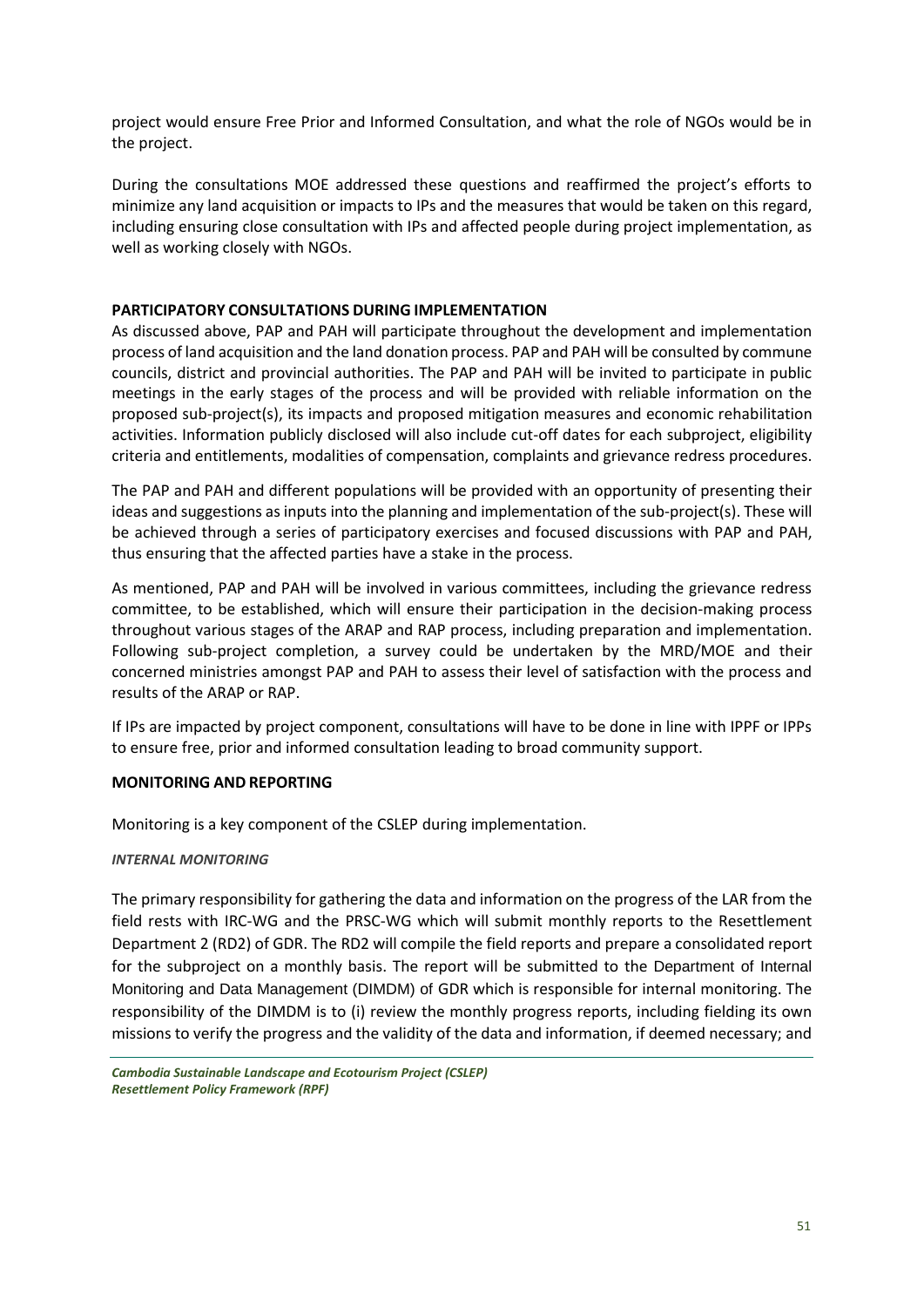(ii) compile quarterly monitoring report for submission to the Director General of GDR. After the quarterly report is endorsed by the GDR, it will be submitted to the World Bank.

In cases where a serious problem is encountered at any time during the preparation or implementation of the ARAP or RAP, the DIMDM will field a special mission to assess the situation and prepare a special report for remedial action and submit to the Director General of GDR for endorsement.

#### *EXTERNAL MONITORING*

The external monitor has the specific responsibility of studying and reporting on RAP implementation and on social and economic situations of PAH particularly disrupted by subproject subcomponents. The external monitor also has the responsibility of reviewing potential for job opportunities for PAH, including women and youth, which would be assisted by provincial authorities.

If required and needed based on the subproject impact, IRC will hire an External Monitoring Agency (EMA) to carry out external monitoring. The TOR for the engagement of the EMA will be prepared before procurement process. The external monitoring reports will be submitted to GDR on quarterly basis. GDR will review and endorse the report, and then forward to MRD/ MOE and to WB.

#### **VOLUNTARY LAND DONATION (VLD) FRAMEWORK**

In accordance with community customary practices, villagers may choose to voluntarily contribute land or assets without compensation. This can often be justified because the sub-project may provide a direct benefit to the affected people; provisions for voluntary land donations (VLDs) are included in Appendix A2 and a draft form in Appendix A3.

**Scope of voluntary land donation.** VLD is applied for beneficiary communities with no involuntary land acquisition and based on community-driven demand. VLD will be accepted when small areas of private land and assets where the affected users of the assets and land have agreed to give their land and other assets as a voluntary contribution to the sub-project. No individual or family will lose more than 10% of their land, or other assets worth more than 400,000 Riels. Smallholder of residential land with area of 300 m2 or less will not be allowed for VLD. Additionally, the land portion to be voluntarily donated shall be free of houses, structures or other fixed assets. For this type of sub-project, the Commune Chief, working with MOE/MRD, should prepare a report showing that the land users have been fully informed about the sub-project, and about their right to refuse to give their land and other assets without compensation. This report will be called the "Voluntary Land Donation Report," as per the Commune/ Sangkat Fund Project Implementation Manual (CSF-PIM).

**Voluntary contribution is an act of informed consent.** Sub-project staff will assure that voluntary contributions are made with the prior knowledge that other options are available including compensation in replacement values and are obtained without coercion or duress. PAPs have the right to refuse to donate assets and receive their entitlement and compensation for their land and assets lost. They will be fully informed of their rights and access to grievance mechanisms described in this RPF.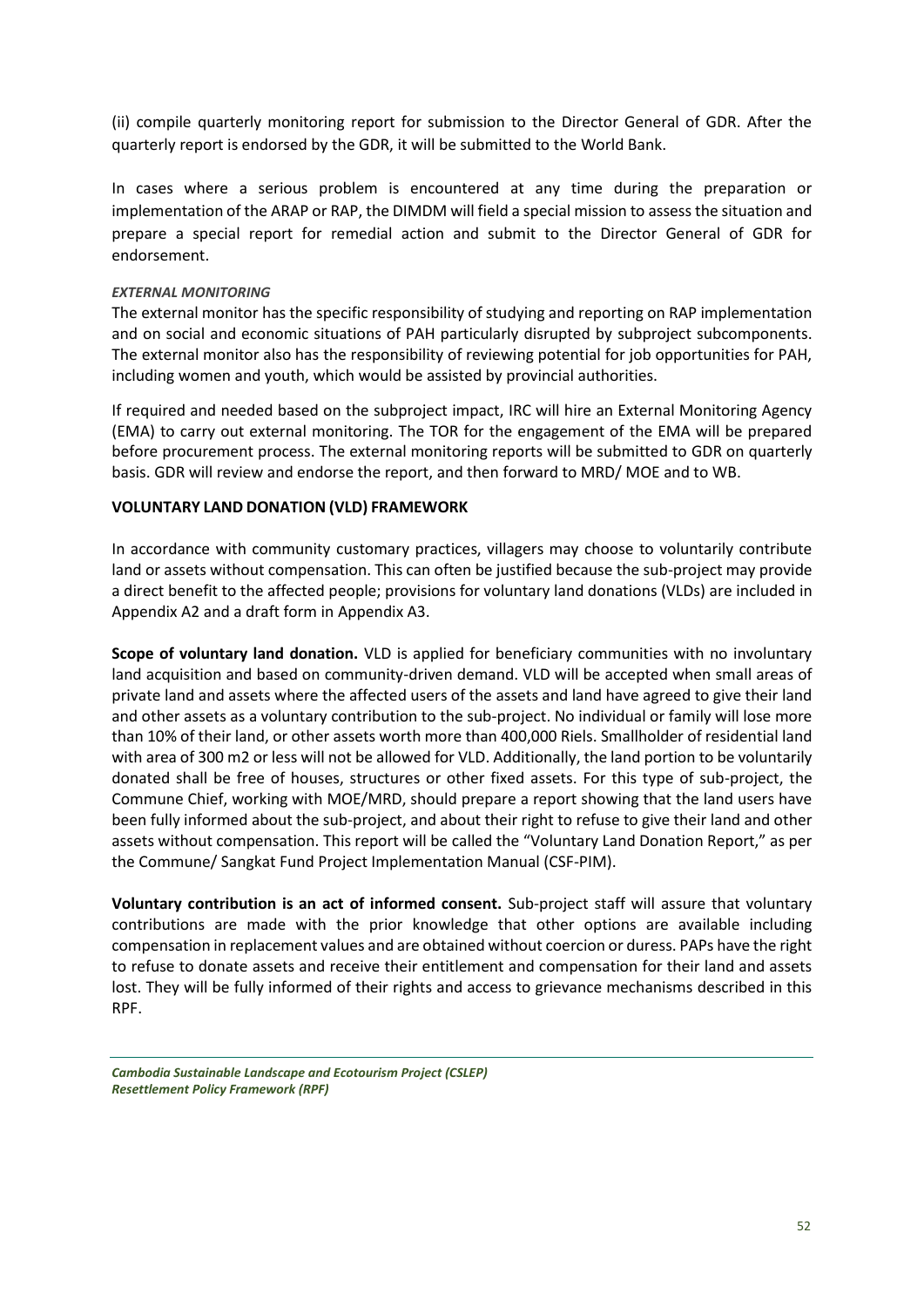**Due Diligence.** The voluntary land donation due diligence will be documented in the subproject investment's feasibility assessment report and will incorporate at a minimum the following:

- Verification and documentation that land required for the project is given voluntarily and the land to be donated is free from any dispute on ownership or any other encumbrances;
- Verification that no individual household will be impoverished by the land donation (i.e., no more than 10% of total land holding donated) will require that community development groups negotiate livelihood restitution measures such as reduction in operation and maintenance fees or sharing of cultivable land of other beneficiary community members;
- Verification that land donation will not displace tenants or bonded labour, if any, from the land;
- Meaningful consultation has been conducted in good faith with all potential land donors. Documented verification that land donors agree with the subproject and its benefits. Separate discussions to be held with women and community groups as required to facilitate meaningful participation, and
- Assurance that a community mechanism for investment activity implementation is operational and has a fair system of grievance redress, as well as a system for project monitoring and reporting.

**Documentation.** Sub-project staff will document the voluntary land donation due diligence report in each beneficiary community that requires donation of private land. They will ensure completion of the written consent form for land donation. The donation will be verified by two witnesses who are community leaders but not the direct beneficiaries of the investment activity, to ensure that the land was voluntarily donated without any form of duress. The voluntary land donation due diligence information will be verified during sub-project detailed design and updated as necessary.

**Voluntary Land Donation Monitoring.** The voluntary land donation issues will be monitored by subproject staff and the World Bank may periodically review the land donation agreement forms and randomly interviewing the individual donors. During review missions, WB will verify that land donation due diligence has been conducted in accordance with the above procedures.

**Grievance Redress Mechanism.** Anticipated grievances may relate to coercion for land donation or a donation of more than 10% of private land holding, leading to impoverishment. Any complaint will go to the Grievance Redress Committee (GRC) established for the subprojects.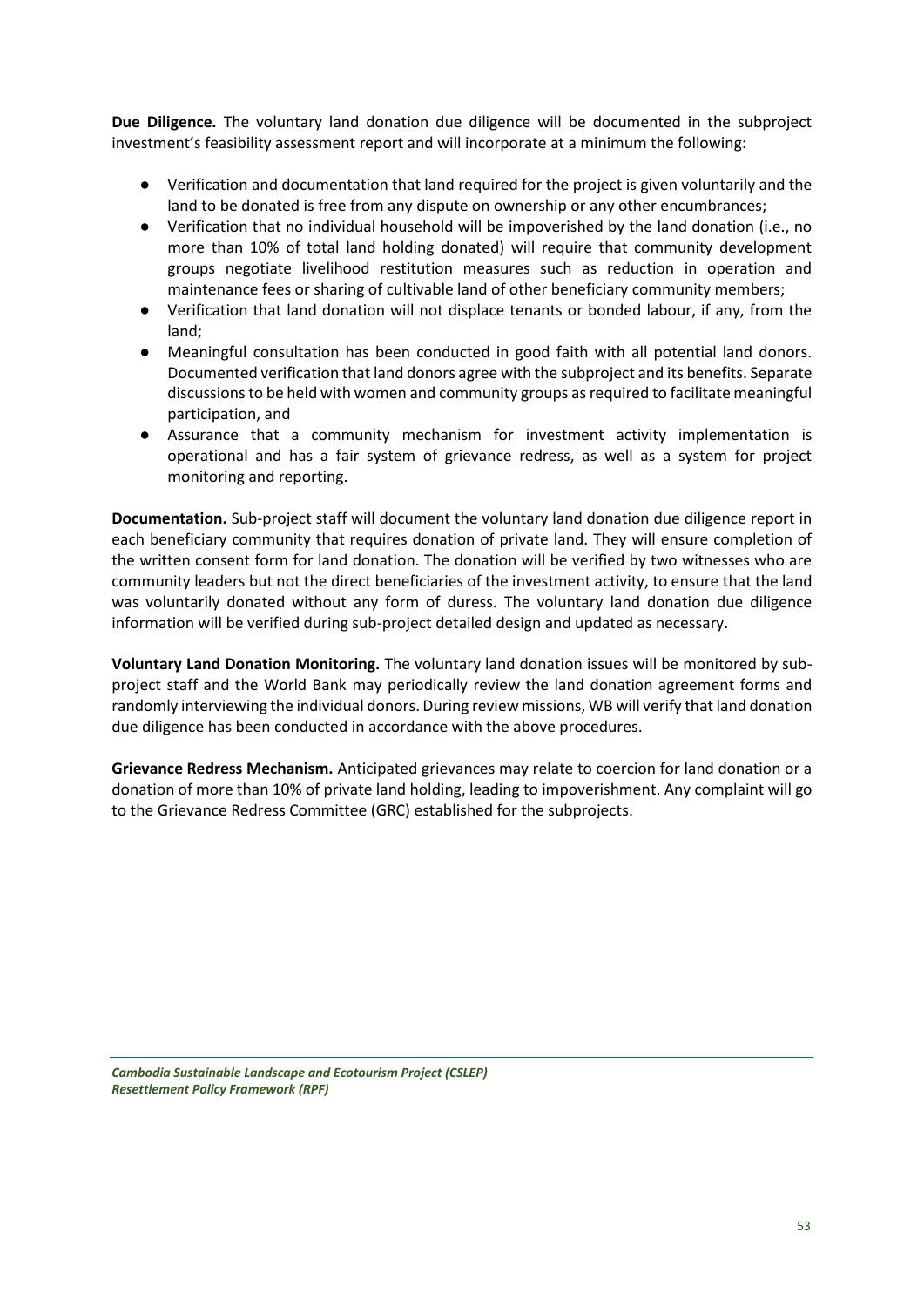# **APPENDICES**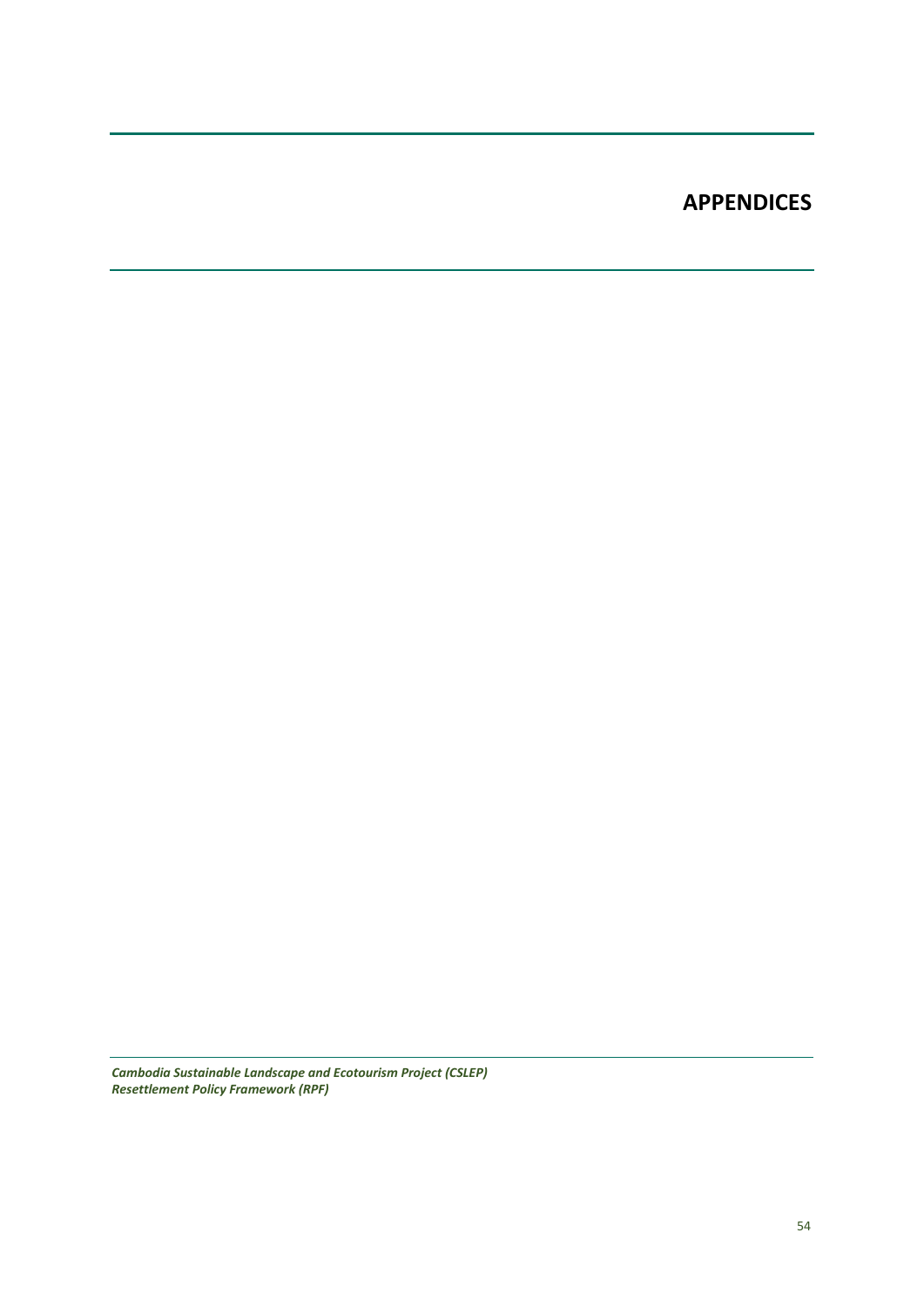**Appendix A1**

**Resettlement Plan Formats**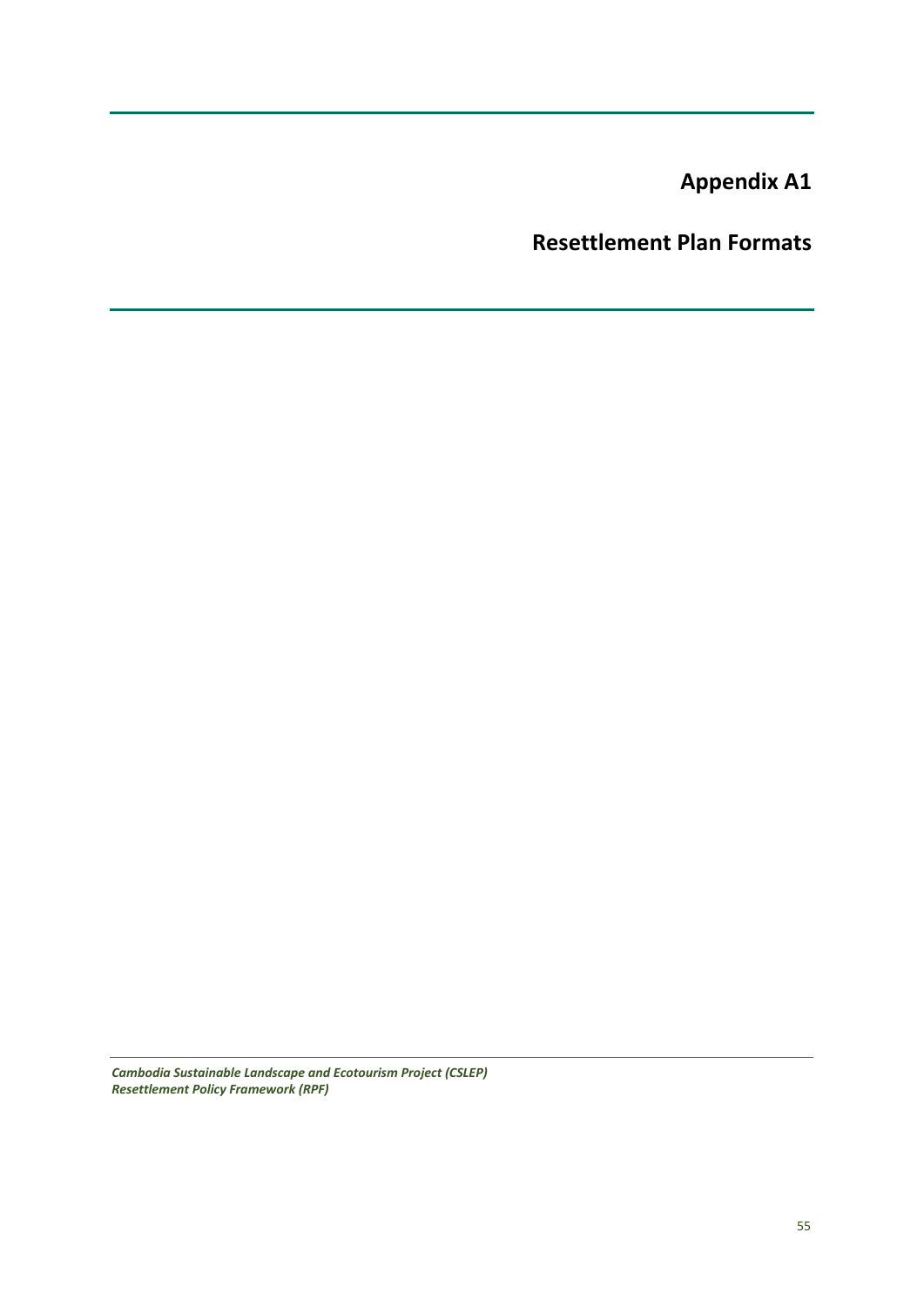# **Abbreviated Resettlement Action Plan (ARAP): Annotated Document Contents and Information Requirements**

# **A. Introduction**

Briefly describe the project, its subprojects, and/or its components (Project Development Objective; Project Beneficiaries; Project Description; Project Components; Overview of Project Location; and the requirement for land acquisition)

# **B. Legal and Policy Framework for LAR**

Describe (i) the laws and regulations (Sub-Decrees) governing Land Acquisition in Cambodia (Land Law 2001, Expropriation Law 2010, Sub-Decree on ROW, etc.). Include a table showing the comparison of the mandatory requirements under the safeguard policies of the DP and the RGC laws and regulations on land acquisition. Show the gap analysis and measures to close the gaps. [Reproduce from SOP. This will be standard for all RFs/BRPs]

# **C. Policy Framework of the BRP**

Describe (i) definitions of terms used; (ii) objective of the BRP and the guiding principles; (iii) legal framework for compensation (refer to SOP as the guide); (iv) Eligibility Criteria (legal owner, illegal occupiers/squatters; lawful tenants/leaseholders; customary land) and Cut-Off Date; (v) Asset Valuation Methods- RCS; (vi) types of special assistances for poor and vulnerable groups (refer to SOP as guide)

### **D. Census and Sample Socioeconomic Information**

Describe and tabulate (i) data collected on APs and IOLs for sample SES (household surveys), (ii) data/results from census and inventories of losses, and assessments of land and other asset losses; (iii)poor and vulnerable groups and (iii) social profile from the Sample SES.

### **E. Compensation, Income Restoration, and Relocation**

Describe and provide (i) entitlements for compensation for displaced persons; (ii) measures proposed for income support, including compensation and additional measures to help vulnerable households improve their status; (iii) measures to provide replacement land, where applicable; and (iv) selection of Relocation Sites, where applicable.[Use Standard Entitlement Matrix provided in Appendix 6 of the SOP].

# **F. Consultation, Participation, and Disclosure**

Outline and describe (i) the mechanisms that will be adopted for conducting meaningful consultation with affected persons and for enabling their informed participation in preparing, implementing, and monitoring resettlement plans; (ii) institutional responsibilities; and (iii) disclosure arrangements, such

*Cambodia Sustainable Landscape and Ecotourism Project (CSLEP) Resettlement Policy Framework (RPF)*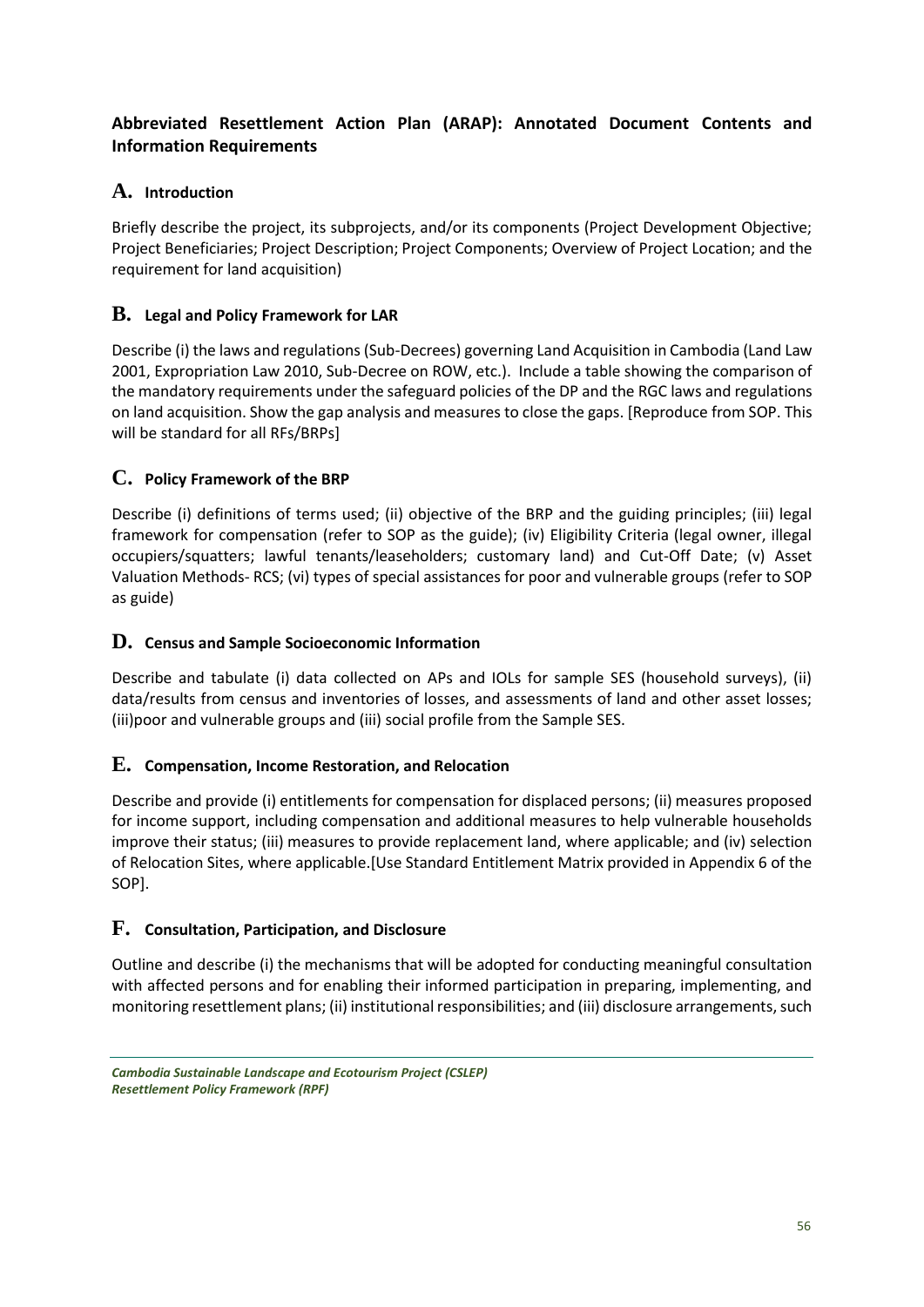as the information to be disseminated and the method of dissemination. [Reproduce from the SOP and standard for all Projects].

# **G. Grievance Redress Mechanisms**

Describe (i) the project grievance redress mechanism; (ii) the establishment of the PGRC; and (iii) the Guidelines for receiving, recording, handling and decision-making process [Reproduce Appendix 8 of the SOP and is standard for all Projects].

# **H. Institutional Arrangements and Implementation**

Describe (i) the institutional arrangements for preparing, implementing, and monitoring resettlement activities, and describes additional measures necessary to enhance institutional capacity, including their costs, if any; (ii) the process for the preparation of the subsequent DRP and its approval and responsibility for its implementation [Standard for all Projects and provided in the SOP].

### **I. Budget and Budget Disbursements**

Provide the indicative budget, including flow of funds; and identify funding sources (Counterpart Funds from National Budget).

# **J. Monitoring and Reporting**

Describe (i) internal and external monitoring (where required) of resettlement arrangements; (ii) responsibilities; and (iii) reporting requirements [Standard for all Projects and provided in the SOP].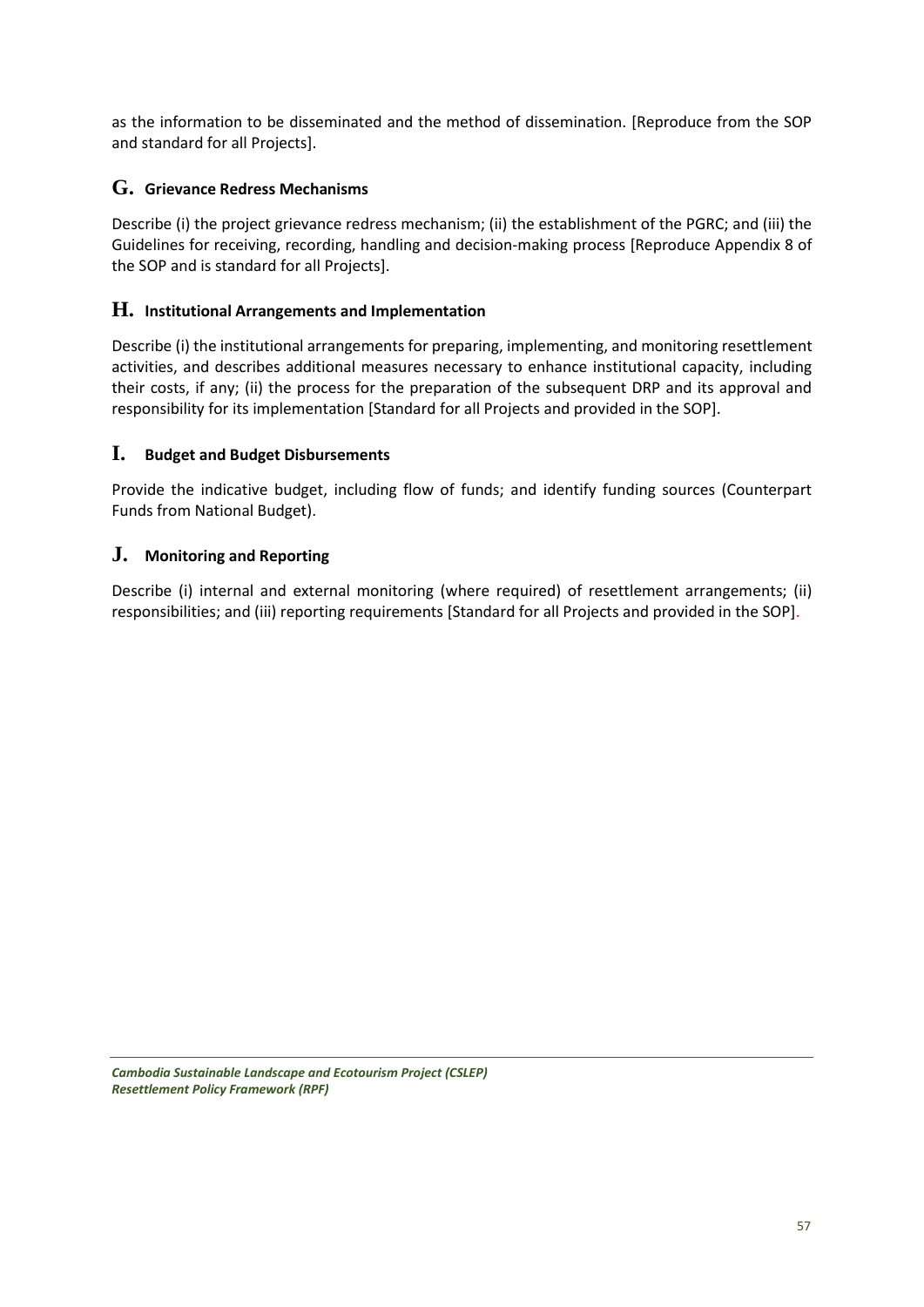# **Resettlement Action Plan (RAP): Annotated Document Contents and Information Requirements**

# **A. Executive Summary**

Provide a concise statement of project scope, key survey findings, entitlements and recommended actions.

# **B. Project Description**

(i) Describe the project and project components that result in land acquisition, involuntary resettlement, or both and identify the project area [This is same as the description in RF/BRP] (ii) Set out the measures taken to avoid or minimize resettlement.

# **C. Legal Framework**

(i) Describe the national and local laws and regulations that apply to LAR [Same as the description in the RF/BRP]

(ii) Describe the DP's safeguard policy and an analysis of the gaps between the DP policy and the national laws and regulations and measures to close the gaps [Same as the matrix of comparison in the RF/BRP]

# **D. Scope of Land Acquisition and Resettlement**

(i) Discuss the project's impacts and includes maps of the areas or zone of impact of project components or activities.

(ii) Describe the key principles that will be followed in the implementation of the Involuntary Resettlement under the Project [Same as the description in RF/BRP]

(iv) Describe DMS and the methodology used for the Inventory of Losses, Census, and establishment of the Cut-Off-Date for eligibility [Refer to DMS Questionnaire, Appendix 5 of SOP]

(v) Replacement Cost Study and Unit Rates

*Cambodia Sustainable Landscape and Ecotourism Project (CSLEP) Resettlement Policy Framework (RPF)*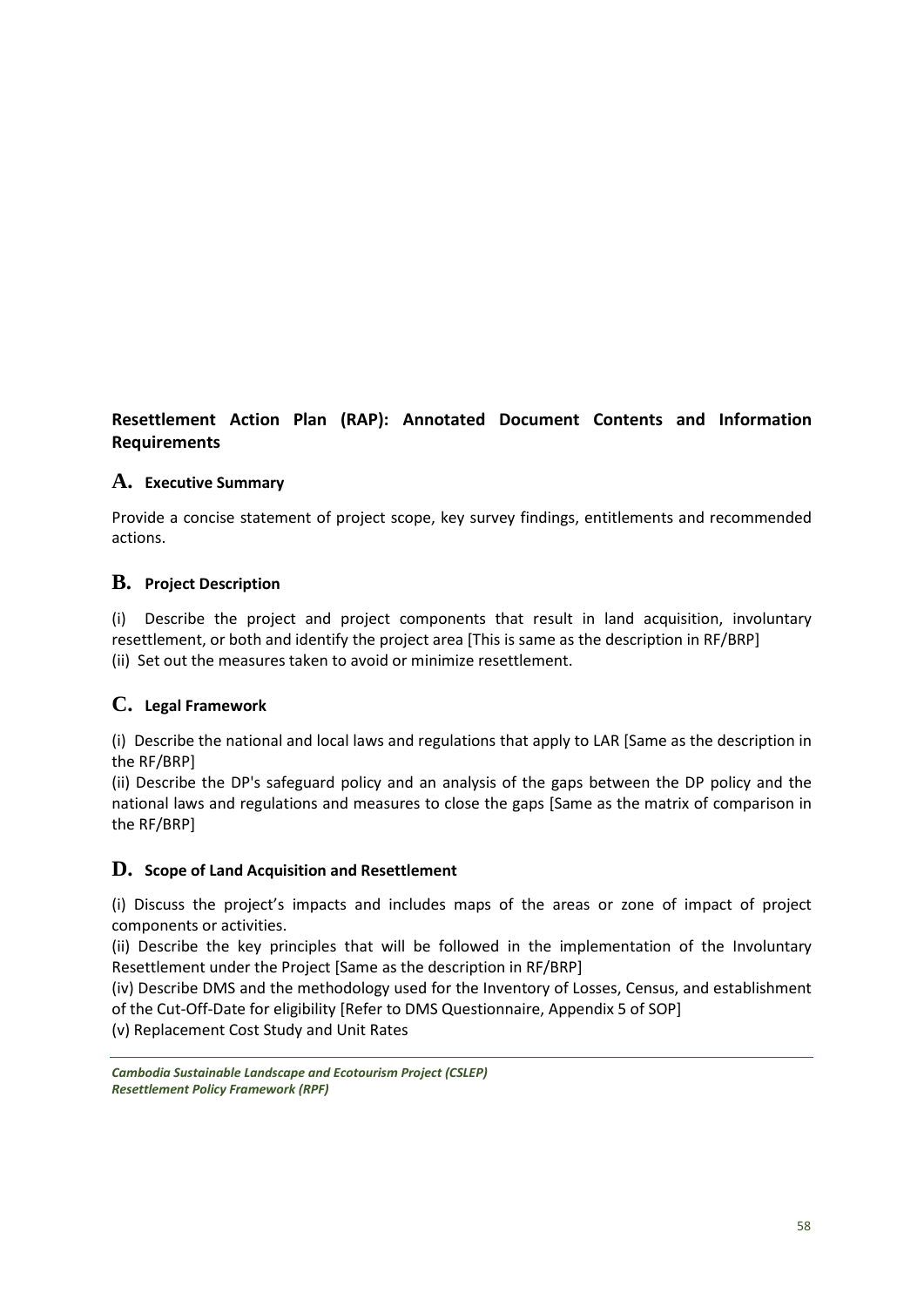(vi) Summarize the key effects in terms of assets acquired and displaced persons [All categories of assets-Land and Structures, Crops and Trees, Businesses & All categories of APs- Non-Poor, Poor and Vulnerable; Indigenous and Ethnic Minorities, Women]

# **E. Socioeconomic Information and Profile**

Outline the results from the 100% SES, Census, IOL (from DMS Questionnaire) with information and/or data disaggregated by gender, vulnerability, and other social groupings, including:

(i) Describe the methodology used for SES (DMS Questionnaire and house-to-house Interviews) [same as described in RF/BRP]

(ii) Identify, and enumerate the people and communities to be affected

(iii) Provide the summary of socio-economic status in tabulated form (income level, income/livelihood sources, and other data collected in the DMS Questionnaire) disaggregated by gender, vulnerability, widow/women/disabled headed and other social group.

(iv) Describe the main social impacts

(v) Describe the impacts on poor, vulnerable, indigenous people and ethnic minorities and other vulnerable groups.

# **F. Information Disclosure, Consultation, and Participation**

(i) Describe the consultation and participation mechanisms used during the preparation of the DRR; (ii) Describe the contents of PIB

(iii) Summarize the results of consultations with affected persons (including host communities), and discusses how concerns raised and suggestions made were addressed in the resettlement plan

(iv) Confirm the disclosure of the draft resettlement plan to displaced persons and include arrangements to disclose any subsequent updated plans, if needed

# **G. Grievance Redress Mechanisms**

(i) Describe legal framework for Grievance Redress [Same as described in RF/BRP]

(ii) Describe the mechanism for grievance redress for the Project [Same as the description in RF/BRP]] (iii) Describe the composition of the Provincial Grievance Redress Committee [Same as the description in RF/BRP]

(iv) Mention Guidelines for GRM Procedures [Refer to Appendix 8 of the SOP]

# **H. Entitlements, Assistance and Benefits**

(i) Describe the legal framework for compensation policy [Same as description in RF/BRP]

(ii) Define the entitlements and eligibility [Same as description in RF/BRP]

(iii) Describe the public and AH consultations for compensation [Reproduce from SOP]

(iv) Provide Entitlement Matrix [Standard from SOP]

(v) Describe the special/additional assistance for the poor and each category of vulnerable groups

(vi) Describe income support program, if any

# **I. Relocation**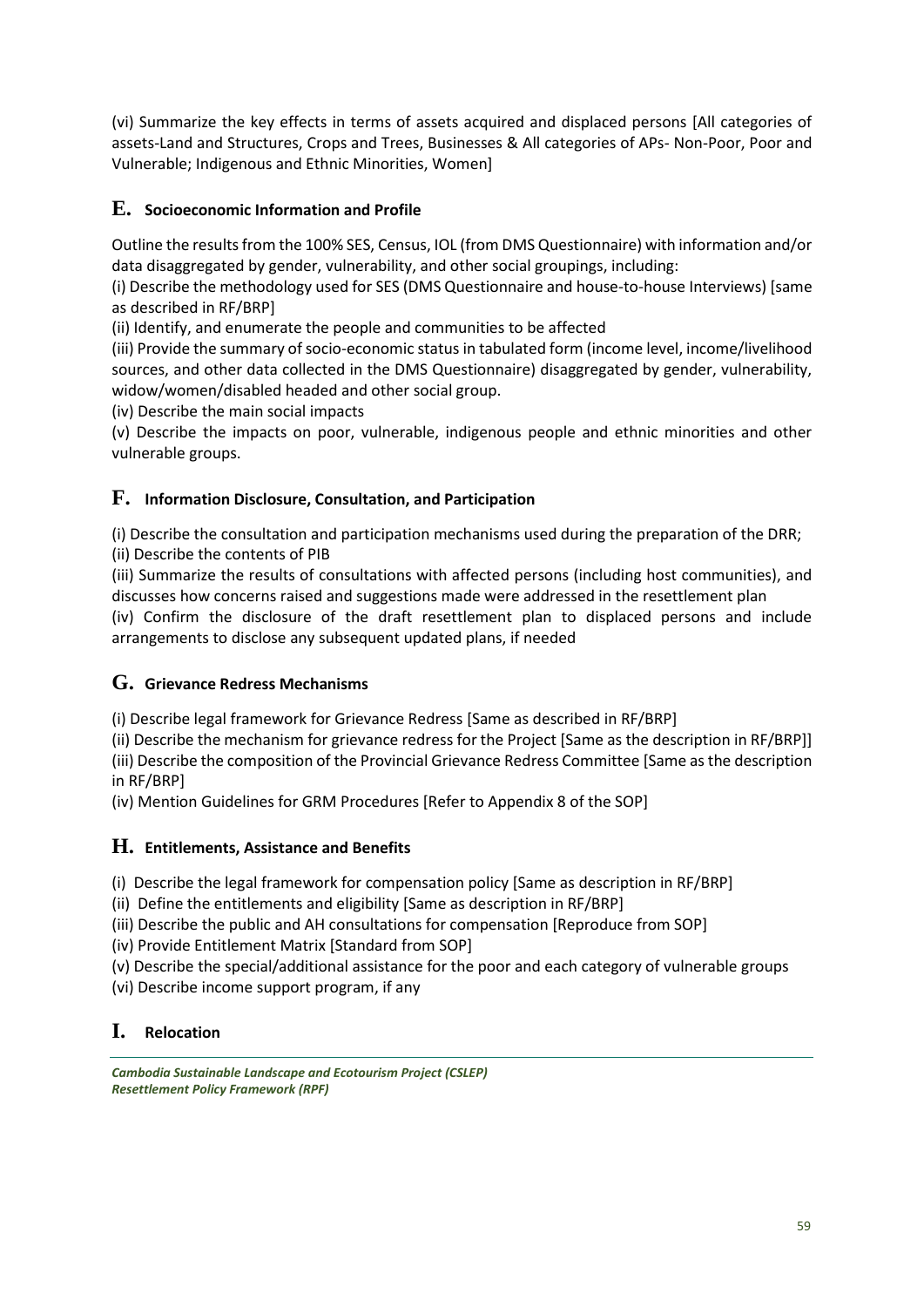(i) Describe the need for relocation, criteria for selection, and the number of AHs to be relocated (if any)

(ii) Describe alternatives for resettlement sites considered and basis for selection of sites for the Project (give location)

(iii) Describe availability of access to schools, health centers, water, power, markets, employment/livelihood opportunities, and road connectivity. Also describe the host communities.

(iv) Describe the size of land plot, legal arrangements for regularizing tenure and land title, and the plans for provision of basic civic infrastructure

(v) Describe the entitlements (transport allowances, income support/income support program)

(vi) Schedule for site development and relocation

# **J. Resettlement Budget and Financing Plan**

(i) Budget estimates and breakdown for all resettlement activities

- (ii) Describe the flow of funds
- (iii) Financing Source

# **K. Institutional Arrangements**

(i) Institutional arrangements and role and responsibilities [Reproduce from SOP] (ii) Implementation capacity and implementation support, if any

# **L. Implementation Schedule**

(i) Schedule for construction works

(ii) Implementation schedule for key resettlement activities

# **M. Monitoring and Reporting**

(i) Institutional arrangements for monitoring and reporting [Same as description in RF/BRP]

(ii) Internal monitoring [Same as description in RF/BRP]

(iii) External monitoring, if any [Same as description in RF/BRP]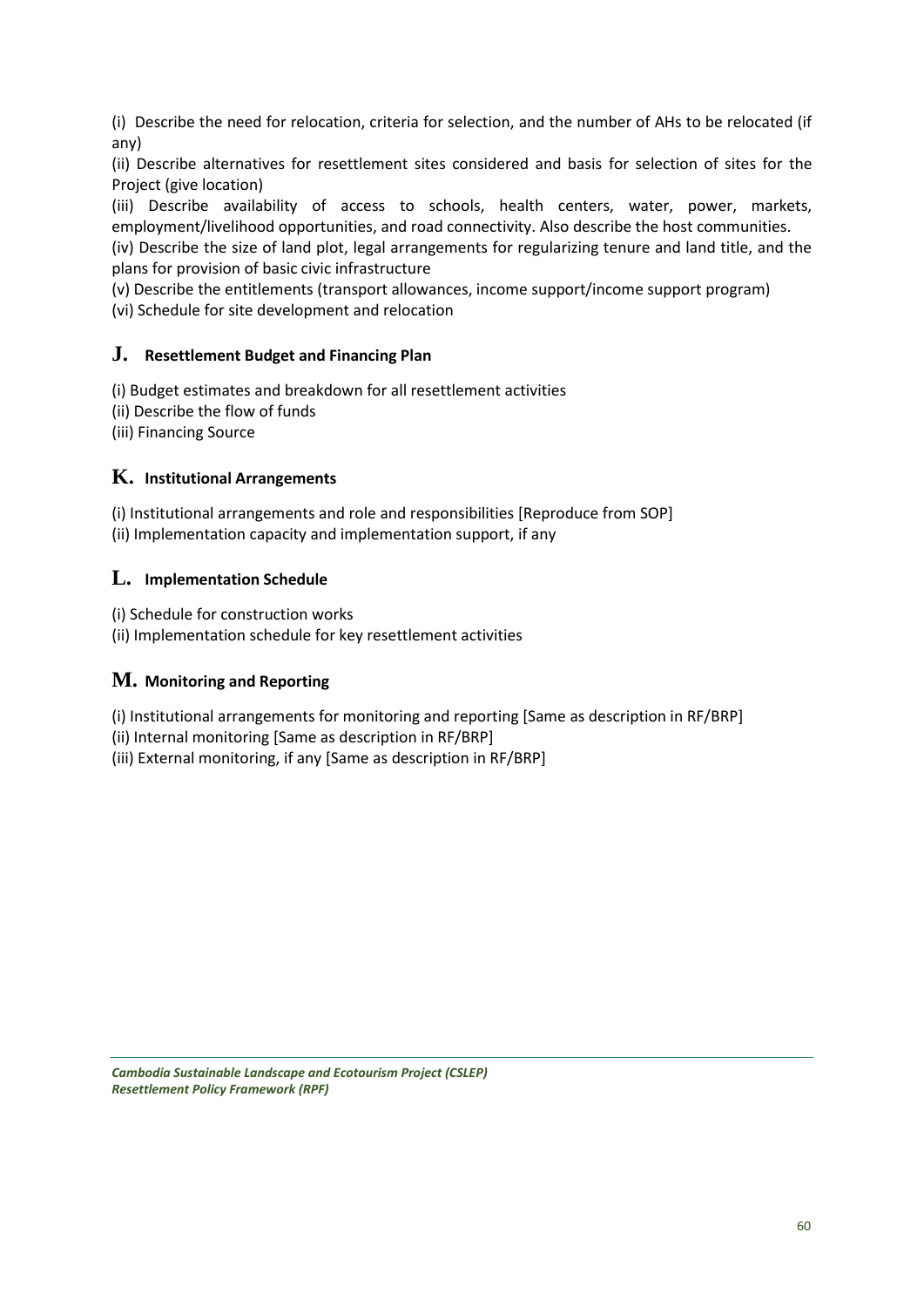**Appendix A2**

**Land Donation Protocol**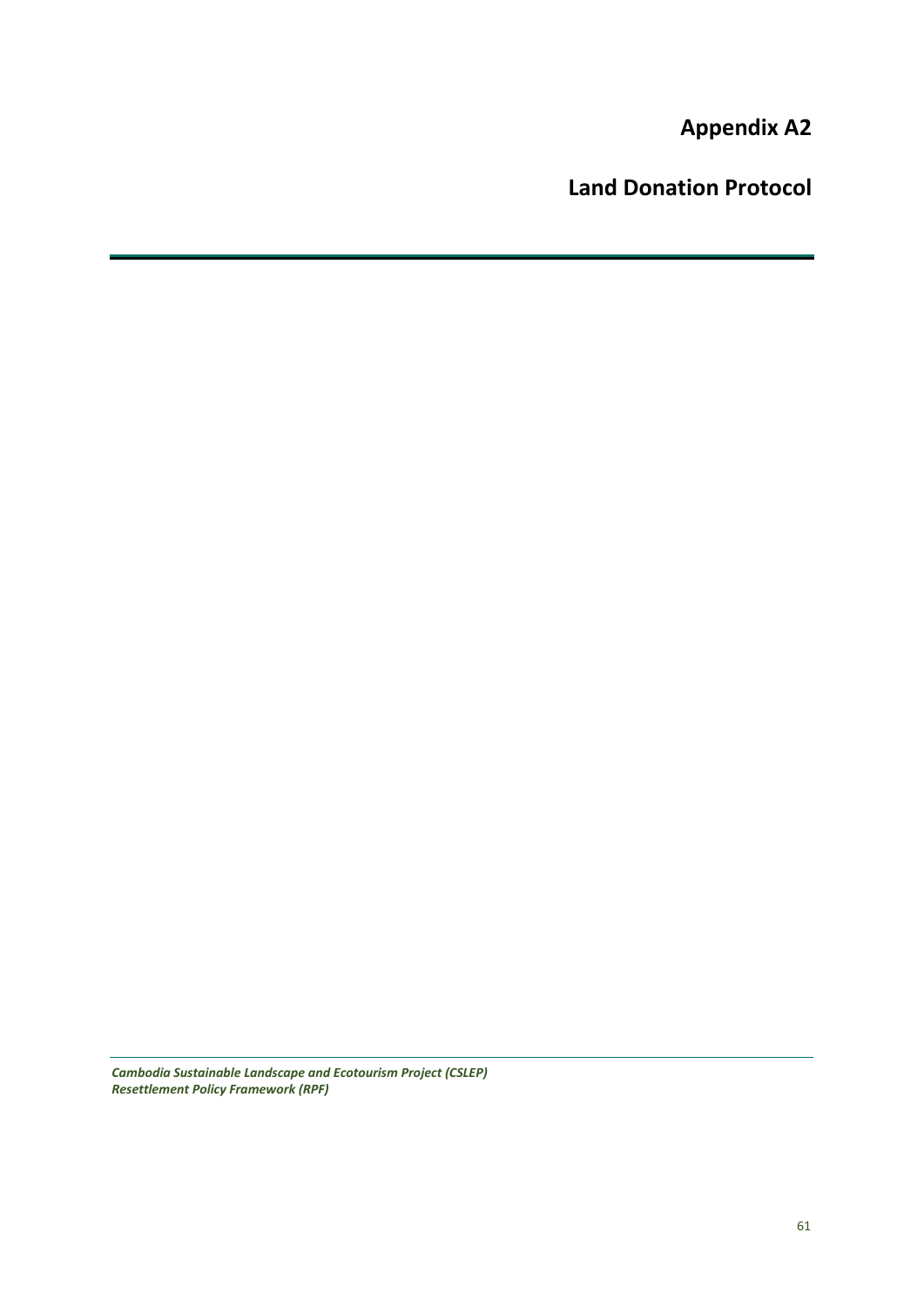#### **The Land Donation Process will include the following:**

- 1. Official information and initial assessment. Determining the appropriateness of VLD in the circumstances of project. Activities that will require VLD as a result of the screening process and the land study specifically the Voluntary Land Contribution Report sub- project staff will inform the village head and villager or land owners through official notification on where the activities will be implemented the will be require VLD. Record and document the reasons why donation of land is appropriate for the project. The Commune Chief will take into consideration the following details for such document:
	- o What the land will be used for;
	- $\circ$  How much land the project will be require on both a permanence and temporary basis;
	- o How much of the will be donated;
	- o What alternatives to donation exist (e.g., right of use, right of way)
	- o The terms of the donation;
	- o The identifies of the parties who intend to donate;
	- o The beneficiary of the donations; and
	- o Any details that are related to why donation may be appropriate

Preparation of land survey map and schedule of land acquisition. After collected the information related to land and assets which will be affected by sub-project implementation, the responsible official, with assistance from the related persons, will prepare a land survey map and schedule of land acquisition.

The land survey map shows each parcel of land that will be affected and each parcel of land should be given a code (a letter or number).

- 2. Verification of voluntary donations. The following condition will be confirmed by the Committee including the village chief.
	- a) Confirmation that affected people agree to donate land or asset, based on a face to face meeting;
	- b) No one would lose more than 10% of the total productive assets;
	- c) The total land holding of the affected person should be 300m² or more; and
	- d) No physical relocation necessary.
- 3. Initial Village Consultation. Under the Village head leadership, a consultation process will be launched to invite different interest parties, including landowners to discuss and ratify the appropriateness of the voluntary basis of land donation.
- 4. Transferring and formalizing the land. Process for lad donation including very clear procedures that explain the process that should be followed to transfer the land, and appropriate ways to formalize the respective transfer. The process includes consideration of legal land

*Cambodia Sustainable Landscape and Ecotourism Project (CSLEP) Resettlement Policy Framework (RPF)*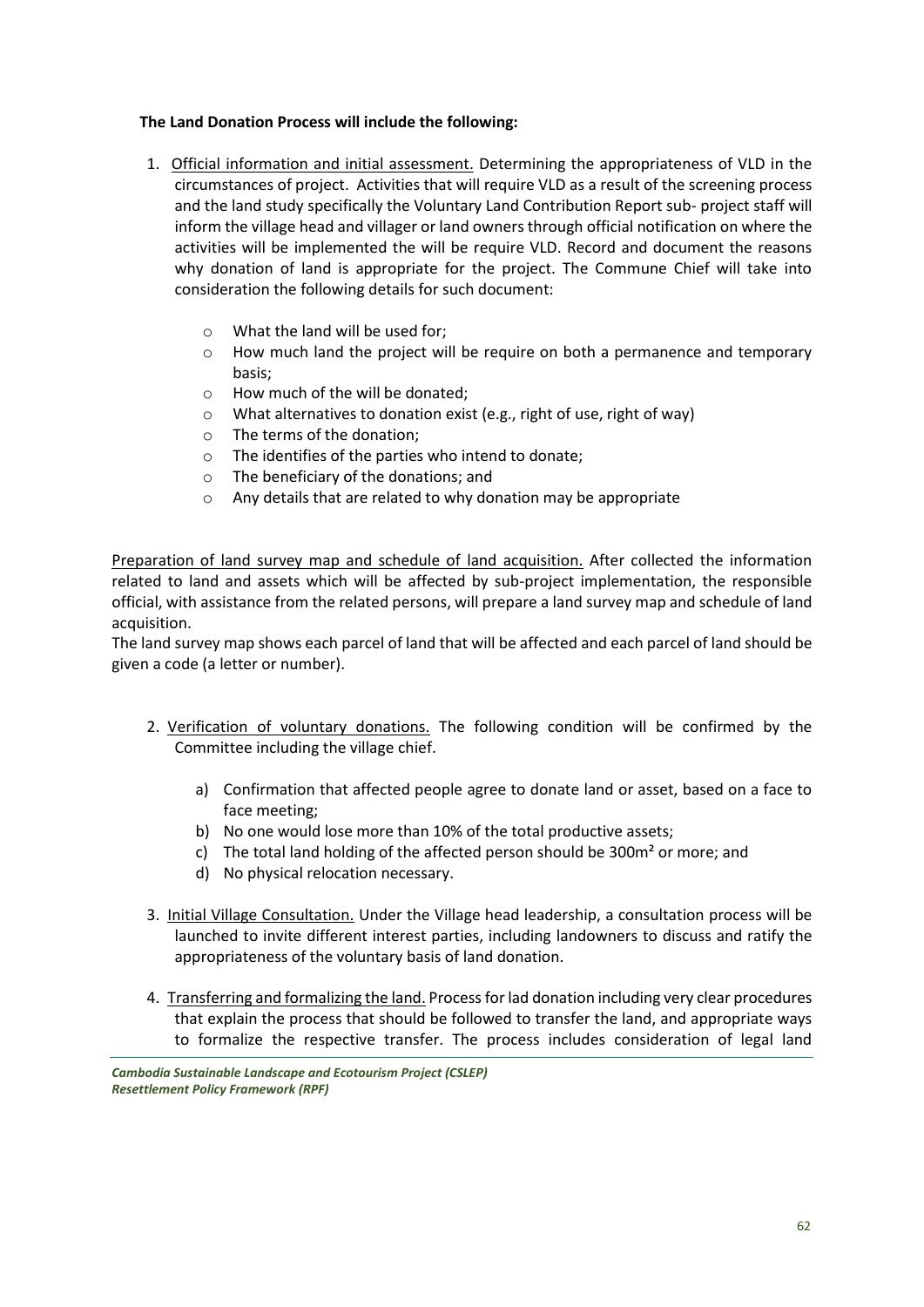administrative requirement based on Cambodia's legal framework. The process will describe a clear and transparent decision making process.

- 5. Verification process (surveys) to identify land ownership and use. Commune Chief and Technical Assistant will ensure that the land study will include specific survey to understand the type of land right that exist in the sub –project area, and to identify any particular issues relating to land ownership and use. The specific survey must be on each parcel of land proposed for donation to identify:
	- a) The owners or owners of the land;
	- b) The users of the land, or any parties that occupy the land (either physically or through ownership of as asset or conduct of livelihood or business activities on the land);
	- c) Any competing claims of ownership or use;
	- d) Structures and assets on the land; and
	- e) Any encumbrances on the land
- 6. It is important to (i) identify the right that is being transferred (an ownership right, a sue right, a right of way, etc.,); and (ii) check whether the transferees actually has the right s/he claims to have. In many circumstances where careful due diligence has not been carried out significant conflict has arisen at a later stage when another party claim that they have the same or a evidence of such right. Where no such evidence exists, the due diligence can establish right by speaking with local community officials and neighbors.
- 7. Public consultations and disclosure. The decision to donate must be taken because of a full understanding of the sub project and the consequences of agreeing to donate the land. Accordingly, the parties that will be affected by the donation (the owners and user of the land) must be provided with accurate and accessible information regarding what the land will be used for, for how long, and the impact the donation will have on them and their families. It is important be provided and that its intended use for the sub project is disclosed.
- 8. Where the intended is to deprive the parties affected by the donation of the land permanently, or for a significant length of time, this must be made clear. It should be noted that in many communities the concept of alienation of land is uncommon and difficult to understand, and care needs to be taken to ensure that the implications of this are fully understood. It is also important to decision who else should be consulted about the proposed donation; for example, spouses and older children.
- 9. There should be clear agreement as to which party will pay the cost association with the donated land. This could include measurement costs. Documentation and notaries fees, transfer taxes, registration fees. It should also included the costs of re-measuring/re –titling the transferee's remaining land and new documentation relating to it.

**Establishing information consent**

*Cambodia Sustainable Landscape and Ecotourism Project (CSLEP) Resettlement Policy Framework (RPF)*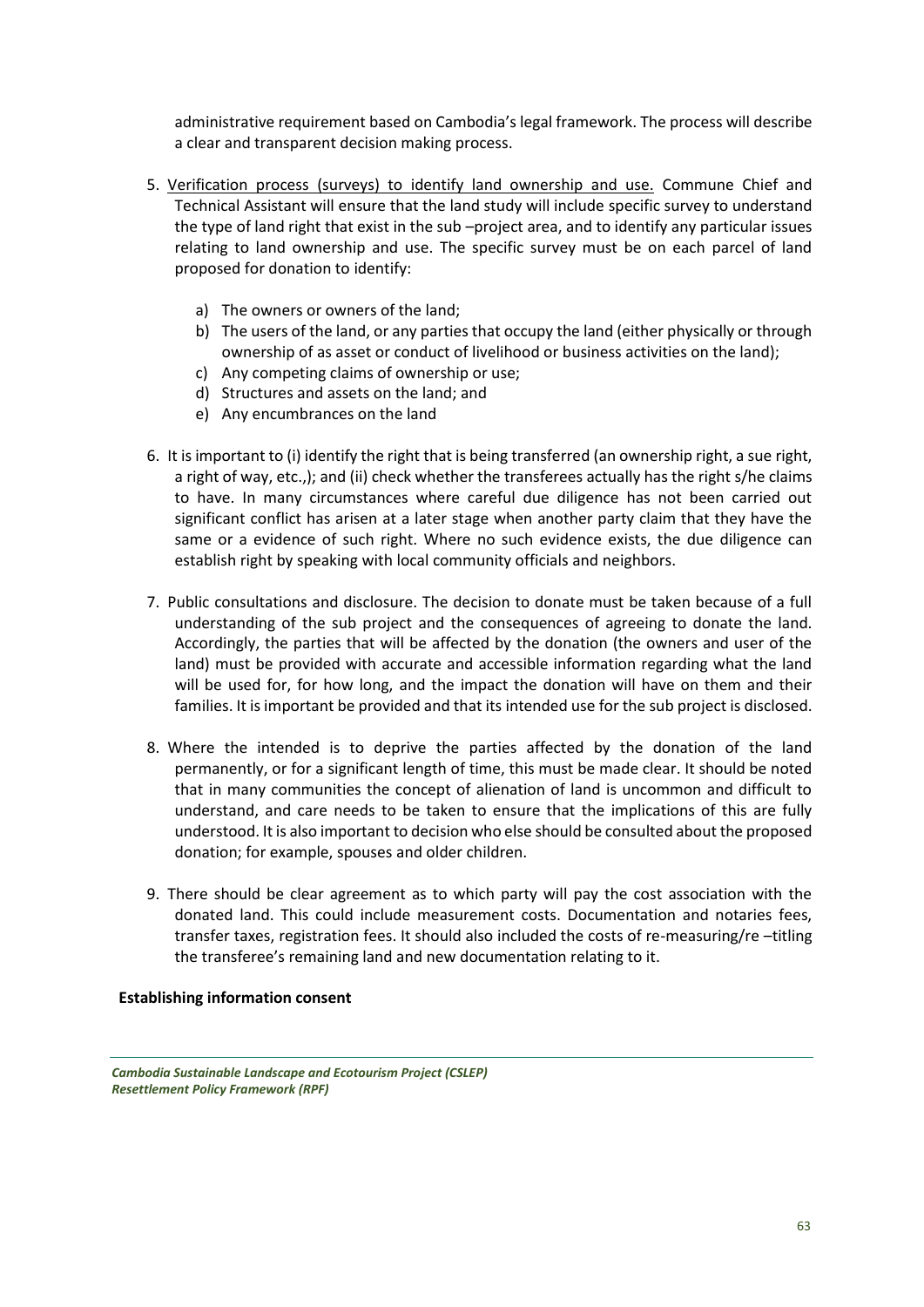- 1. The Commune Chief, in coordination with sub- project staff, verifies the informed consent or power of choice by the people who would donate land or an asset. In particular, the following will be verified and documented in the voluntary donation report:
	- a) What the land is going on to be used for, by whom and for how long:
	- b) That they will be deprived of the ownership or right or right to use the land, and what this really means:
	- c) That they have a right to refuse to donate the land;
	- d) Whether there are alternatives to using this land;
	- e) What they will need to donate the land (e.g., execute documents, get spousal consents, pay taxes)
	- f) The effect of the donation on their family, and what they can do if they (or their family or heirs) want the land back; and
	- g) All condition provided in the paragraph 2 above.
- 2. The right to refuse must be a legitimate right, unconditional, and the potential transferee must be capable of exercising it in the local community and political context. For this reason, it is important to be sure that the decision to donate is undertaken without coercion, manipulation, or any form of pressure on the part of public or traditional authorities. For collective or communal land, donation must be based upon the informed consent of all individuals using or occupying the land.
- 3. Proper documentation. During the VLD process for sub-project investments. It is important to distinguish between: (a) the agreement donation of the land; and (b) the document carries out and evidences the legal transfer of the land. While it is important to have evidences of an intention and agreement to donate the land, it is equally important to ensure, where require and appropriate, that the land is legally transferred. While the process relating to the legal transfer to legal transfer of the land is frequently complicated and time consuming. It must be addressed. [in specific circumstances, for example where the land is being transferred to the community. It may not be necessary to legally transfer the land. However, experience indicates that lack of formal transfer can create significant uncertainty in the future, which impacts on the sustainability of the infrastructure and services, and can have a negative on community relations] (Appendix A3).
- 4. Commune Chief and sub- project staff should:
	- a) Identify the appropriate documentation, including the agreement to make the transfer and any legal documentation that may be required;
	- b) Ensure that the agreement:
		- Refers to the consultation has taken place;
		- Sets out terms of the transfer;
		- Confirms that the decision to transfer was freely made was not subject to coercion, manipulation, or any of pressure;
		- Attaches an accurate map of the land transferred (boundaries, coordinates);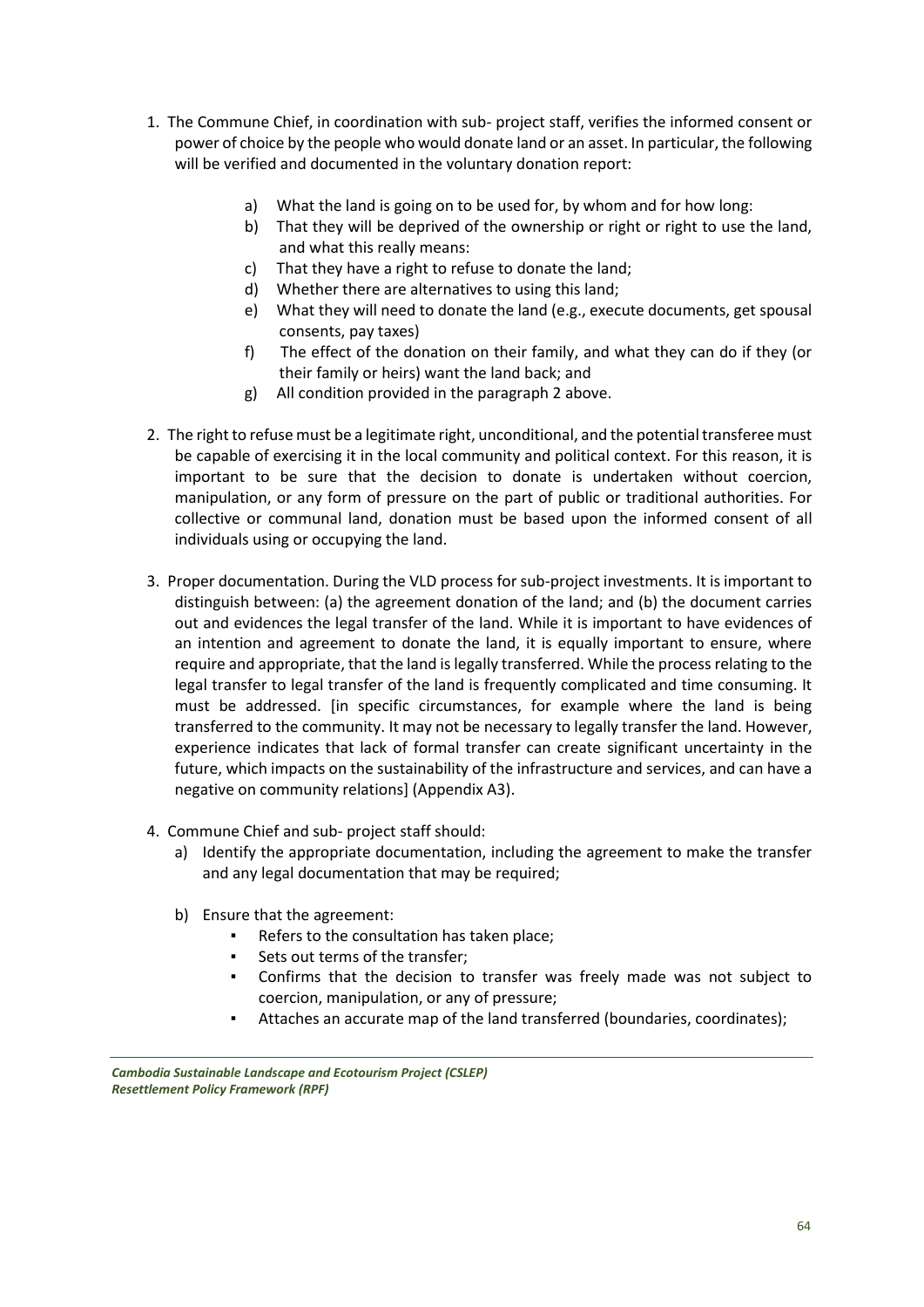- Sets out who will bear the cost of the transfer (e.g., notarial fees, taxes title issued) and documenting the residual land right.
- c) Ensure that all necessary parties sign the documents, including obtaining consent from spouses and children over a certain age;
- d) Ensure that the transfer and title is registered or record; and
- e) Ensure that the land remaining after the donate land is excised is properly title, registered or recorded.
- 5. It is also important to maintain a record of the process that has been followed. Such documents could include the following:
	- a) The notification indicating the location and amount of land that is sought and its public;
	- b) Record of the consultation that were held and what was discussed;
	- c) A copy of the due diligence that were held and what was discussed;
	- d) Copies of each of the formal statements of donation establishing informed consent as described above, and signed by each owner or user involved;
	- e) Copies of all documents, registrations or records evidencing the legal transfer of the land and;
	- f) A map, showing each parcel of land

The Project Coordination Office should be maintaining a record with documentation for each parcel of land donated. Such documentation must be available for World Bank review, and for review in relation to any grievances that may arise.

#### **Grievances redress arrangements.**

The sub- project specifies means by which donors (and potentially, person whose use or occupancy was not recognized in the transfer of land) may raise grievances, and measures to ensure consideration of and timely response to grievances raised. The grievance process includes participation of reviewers not directly affiliated with the project-implementing agency. The grievances process imposes no cost upon those raising grievances, and participation in the grievances process does not preclude pursuit of legal remedies under the laws of the country.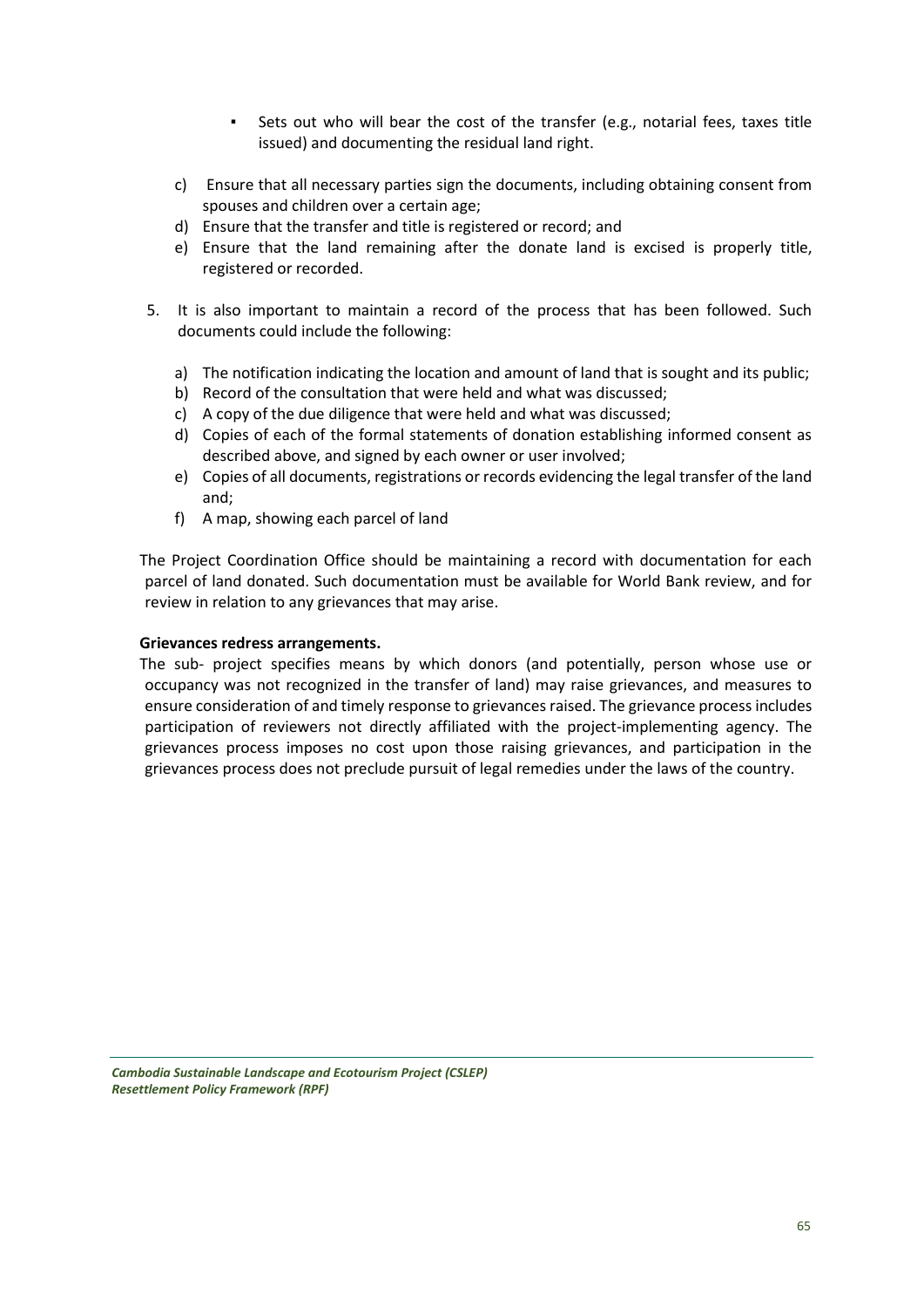**Appendix A3**

# **Voluntary Land Donation Form**